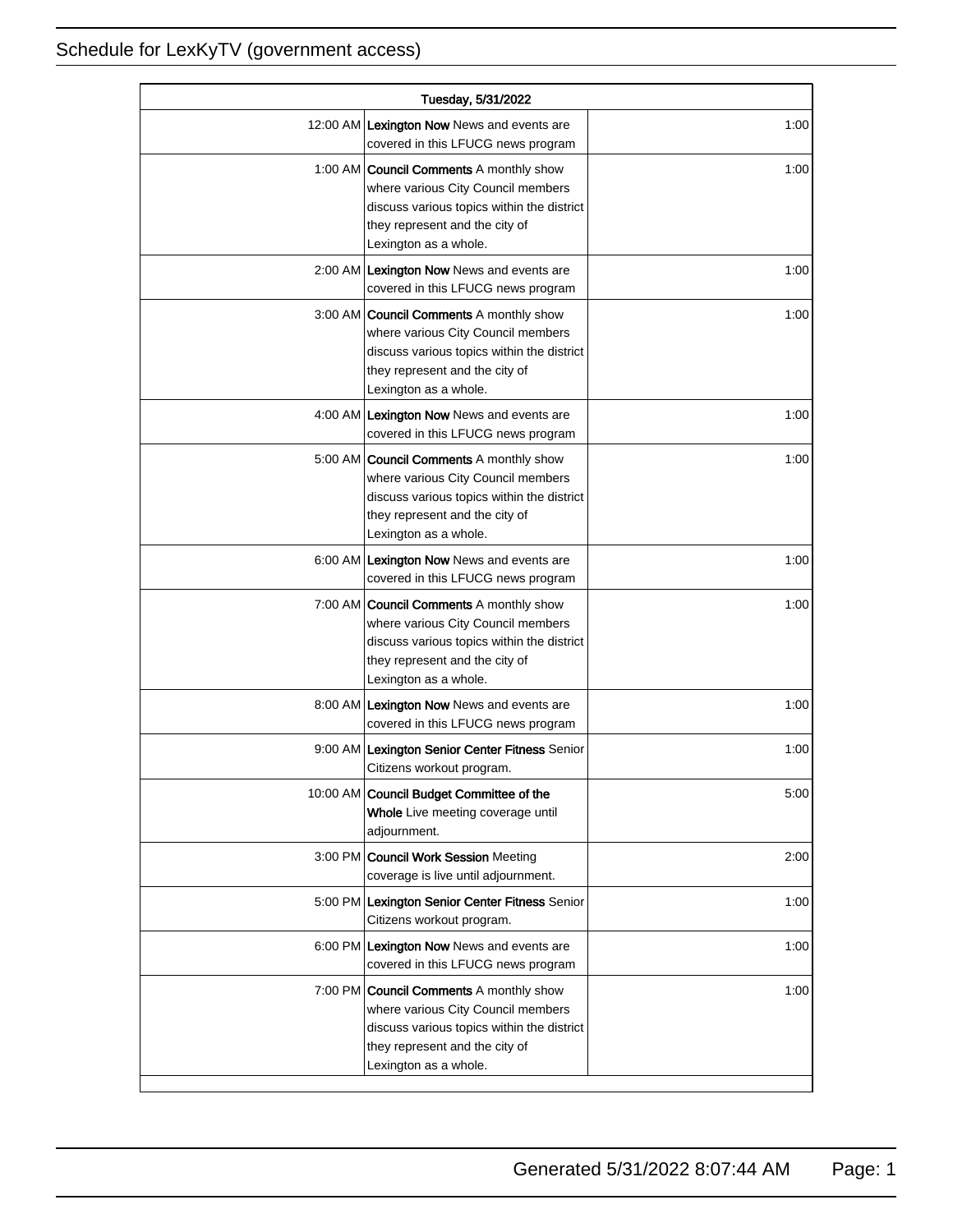| 8:00 PM Lexington Now News and events are<br>covered in this LFUCG news program                                                                                                                | 1:00 |
|------------------------------------------------------------------------------------------------------------------------------------------------------------------------------------------------|------|
| 9:00 PM Replay: Council Work Session Meeting<br>coverage is live until adjournment.                                                                                                            | 2:00 |
| 11:00 PM <b>Council Comments</b> A monthly show<br>where various City Council members<br>discuss various topics within the district<br>they represent and the city of<br>Lexington as a whole. | 1:00 |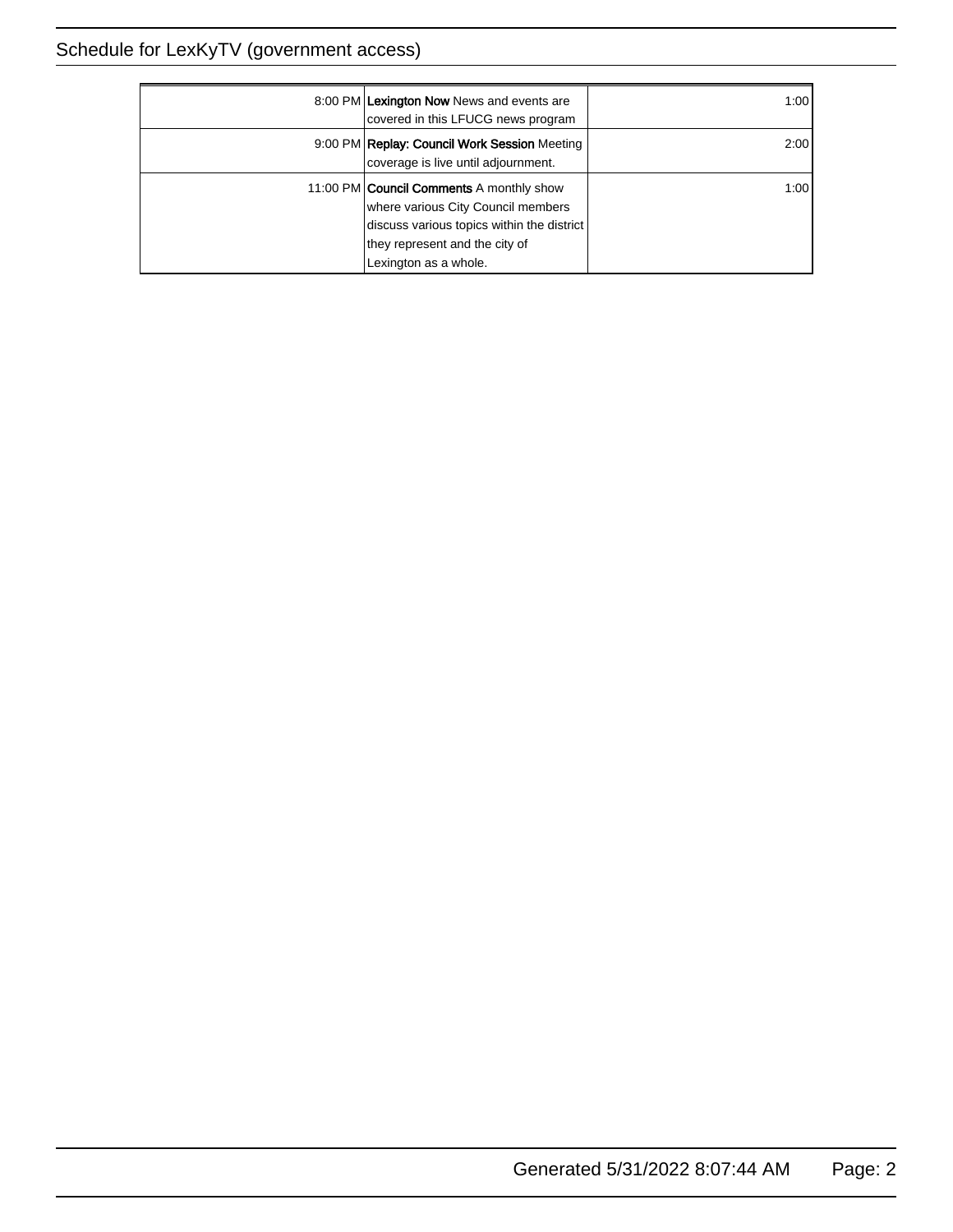| Wednesday, 6/1/2022 |                                                                                                                                                                                               |      |
|---------------------|-----------------------------------------------------------------------------------------------------------------------------------------------------------------------------------------------|------|
|                     | 12:00 AM Lexington Now News and events are<br>covered in this LFUCG news program                                                                                                              | 1:00 |
|                     | 1:00 AM <b>Council Comments</b> A monthly show<br>where various City Council members<br>discuss various topics within the district<br>they represent and the city of<br>Lexington as a whole. | 1:00 |
|                     | 2:00 AM Lexington Now News and events are<br>covered in this LFUCG news program                                                                                                               | 1:00 |
|                     | 3:00 AM Council Comments A monthly show<br>where various City Council members<br>discuss various topics within the district<br>they represent and the city of<br>Lexington as a whole.        | 1:00 |
|                     | 4:00 AM Lexington Now News and events are<br>covered in this LFUCG news program                                                                                                               | 1:00 |
|                     | 5:00 AM <b>Council Comments</b> A monthly show<br>where various City Council members<br>discuss various topics within the district<br>they represent and the city of<br>Lexington as a whole. | 1:00 |
|                     | 6:00 AM Lexington Now News and events are<br>covered in this LFUCG news program                                                                                                               | 1:00 |
|                     | 7:00 AM Council Comments A monthly show<br>where various City Council members<br>discuss various topics within the district<br>they represent and the city of<br>Lexington as a whole.        | 1:00 |
|                     | 8:00 AM Lexington Now News and events are<br>covered in this LFUCG news program                                                                                                               | 1:00 |
|                     | 9:00 AM Lexington Senior Center Fitness Senior<br>Citizens workout program.                                                                                                                   | 1:00 |
|                     | 10:00 AM Lexington Now News and events are<br>covered in this LFUCG news program                                                                                                              | 1:00 |
|                     | 11:00 AM Council Comments A monthly show<br>where various City Council members<br>discuss various topics within the district<br>they represent and the city of<br>Lexington as a whole.       | 1:00 |
|                     | 12:00 PM Lexington Now News and events are<br>covered in this LFUCG news program                                                                                                              | 1:00 |
|                     | 1:00 PM Council Comments A monthly show<br>where various City Council members<br>discuss various topics within the district<br>they represent and the city of<br>Lexington as a whole.        | 1:00 |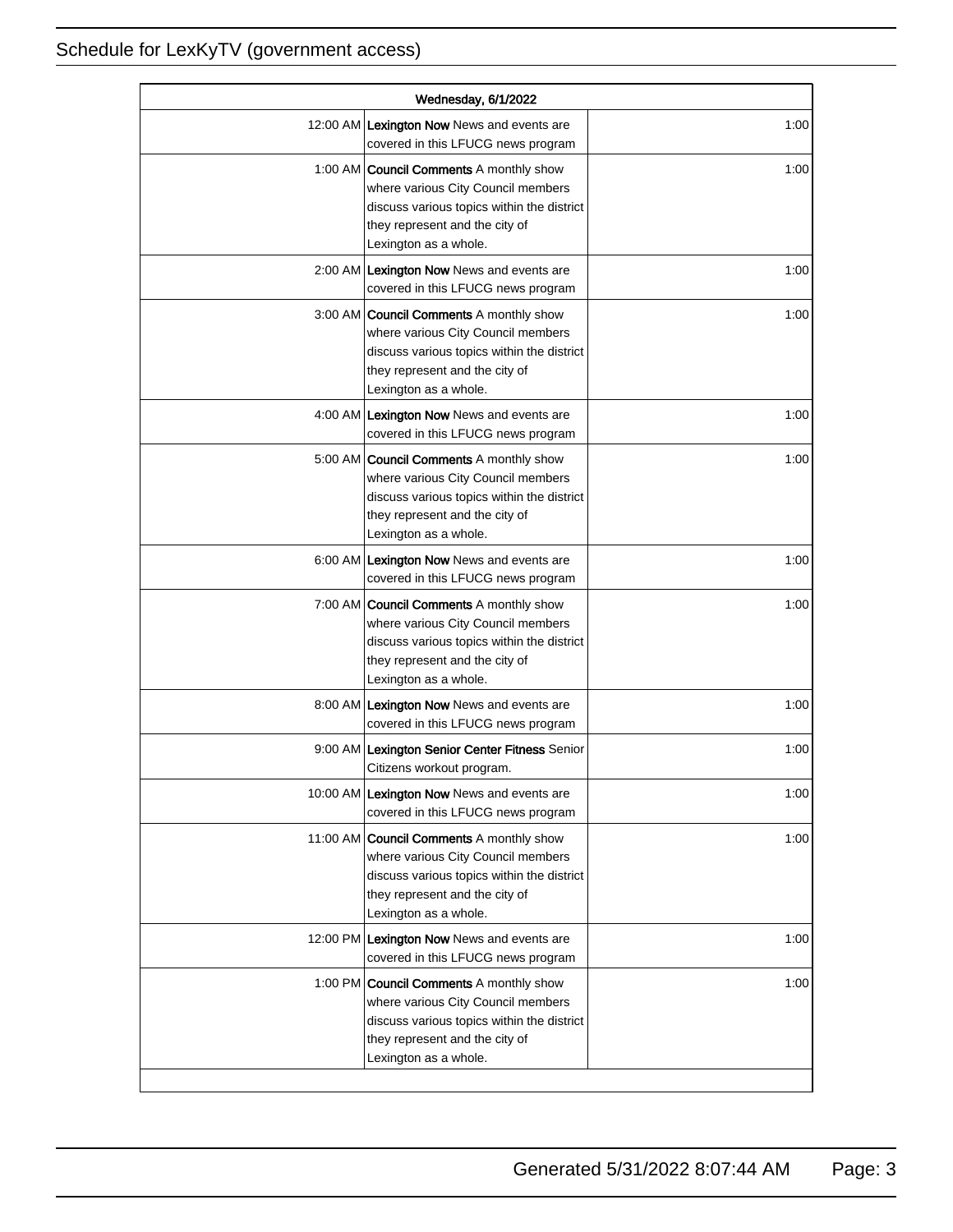| 2:00 PM Lexington Now News and events are<br>covered in this LFUCG news program                                                                                                               | 1:001 |
|-----------------------------------------------------------------------------------------------------------------------------------------------------------------------------------------------|-------|
| 3:00 PM <b>Council Comments</b> A monthly show<br>where various City Council members<br>discuss various topics within the district<br>they represent and the city of<br>Lexington as a whole. | 1:001 |
| 4:00 PM Lexington Now News and events are<br>covered in this LFUCG news program                                                                                                               | 1:001 |
| 5:00 PM Lexington Senior Center Fitness Senior<br>Citizens workout program.                                                                                                                   | 1:00  |
| 6:00 PM Lexington Now News and events are<br>covered in this LFUCG news program                                                                                                               | 1:00  |
| 7:00 PM Replay: Council Budget Committee of<br>the Whole Replay of Live meeting<br>coverage until adjournment.                                                                                | 5:00  |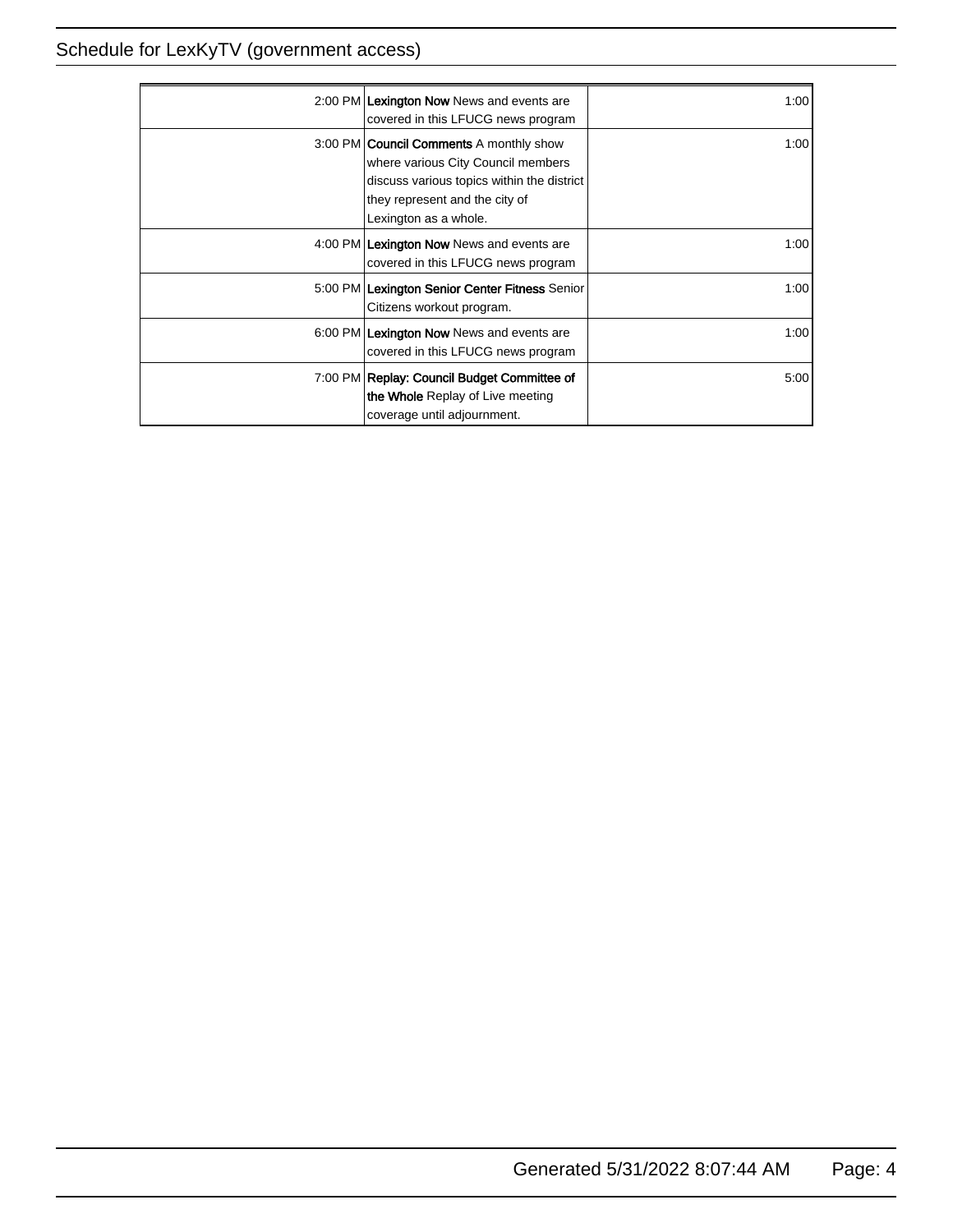| Thursday, 6/2/2022 |                                                                                                                                                                                               |      |
|--------------------|-----------------------------------------------------------------------------------------------------------------------------------------------------------------------------------------------|------|
|                    | 12:00 AM Lexington Now News and events are<br>covered in this LFUCG news program                                                                                                              | 1:00 |
|                    | 1:00 AM <b>Council Comments</b> A monthly show<br>where various City Council members<br>discuss various topics within the district<br>they represent and the city of<br>Lexington as a whole. | 1:00 |
|                    | 2:00 AM Lexington Now News and events are<br>covered in this LFUCG news program                                                                                                               | 1:00 |
|                    | 3:00 AM Council Comments A monthly show<br>where various City Council members<br>discuss various topics within the district<br>they represent and the city of<br>Lexington as a whole.        | 1:00 |
|                    | 4:00 AM Lexington Now News and events are<br>covered in this LFUCG news program                                                                                                               | 1:00 |
|                    | 5:00 AM <b>Council Comments</b> A monthly show<br>where various City Council members<br>discuss various topics within the district<br>they represent and the city of<br>Lexington as a whole. | 1:00 |
|                    | 6:00 AM Lexington Now News and events are<br>covered in this LFUCG news program                                                                                                               | 1:00 |
|                    | 7:00 AM Council Comments A monthly show<br>where various City Council members<br>discuss various topics within the district<br>they represent and the city of<br>Lexington as a whole.        | 1:00 |
|                    | 8:00 AM Lexington Now News and events are<br>covered in this LFUCG news program                                                                                                               | 1:00 |
|                    | 9:00 AM Lexington Senior Center Fitness Senior<br>Citizens workout program.                                                                                                                   | 1:00 |
|                    | 10:00 AM Council Budget Committee of the<br>Whole Live meeting coverage until<br>adjournment.                                                                                                 | 2:00 |
|                    | 12:00 PM Lexington Now News and events are<br>covered in this LFUCG news program                                                                                                              | 1:00 |
|                    | 1:00 PM <b>Council Comments</b> A monthly show<br>where various City Council members<br>discuss various topics within the district<br>they represent and the city of<br>Lexington as a whole. | 1:00 |
|                    | 2:00 PM Lexington Now News and events are<br>covered in this LFUCG news program                                                                                                               | 1:00 |
|                    |                                                                                                                                                                                               |      |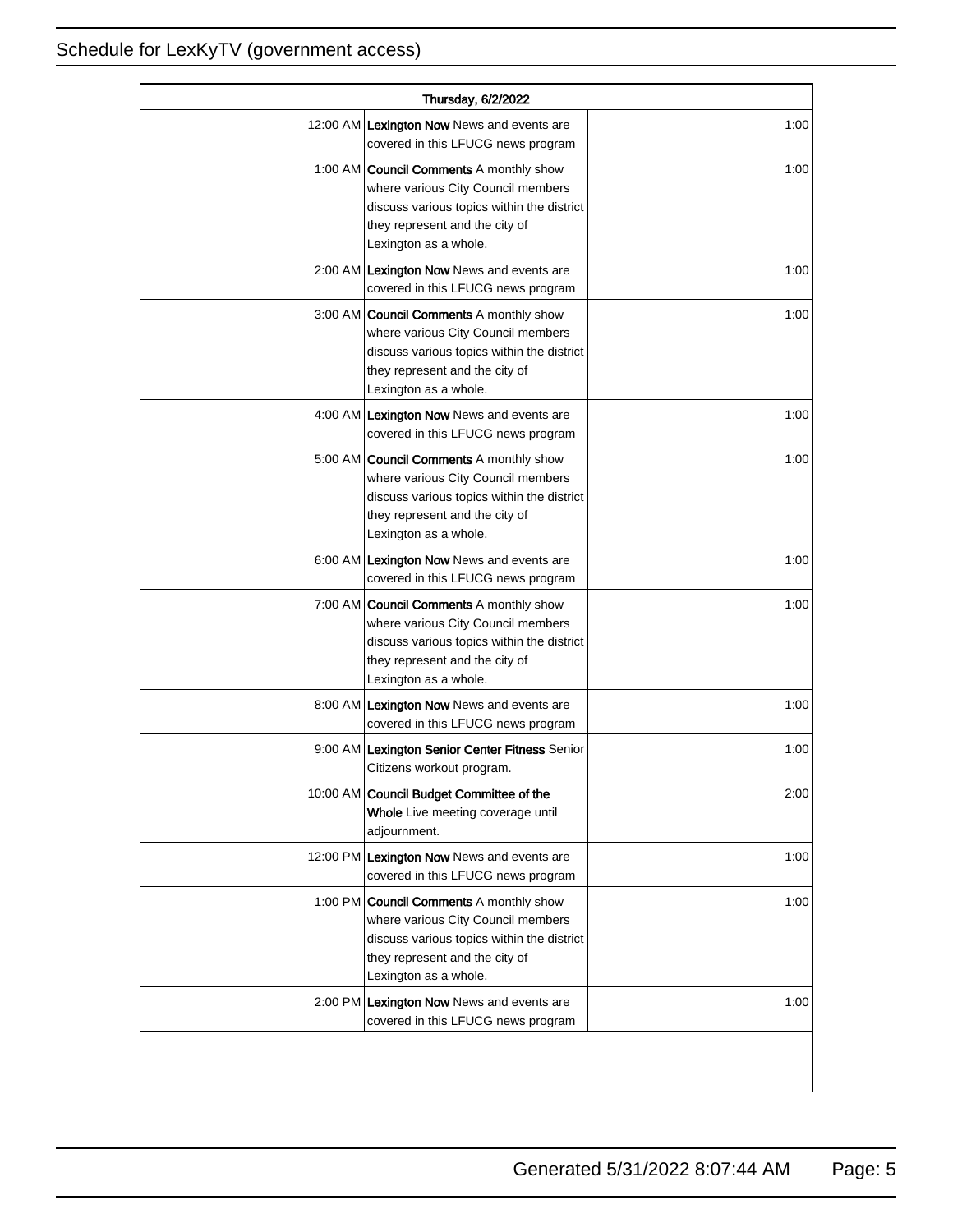| 3:00 PM <b>Council Comments</b> A monthly show<br>where various City Council members<br>discuss various topics within the district<br>they represent and the city of<br>Lexington as a whole.  | 1:00  |
|------------------------------------------------------------------------------------------------------------------------------------------------------------------------------------------------|-------|
| 4:00 PM Lexington Now News and events are<br>covered in this LFUCG news program                                                                                                                | 1:00  |
| 5:00 PM Lexington Senior Center Fitness Senior<br>Citizens workout program.                                                                                                                    | 1:00  |
| 6:00 PM Lexington Now News and events are<br>covered in this LFUCG news program                                                                                                                | 1:00  |
| 7:00 PM Replay: Council Budget Committee of<br>the Whole Replay of Live meeting<br>coverage until adjournment.                                                                                 | 2:00  |
| 9:00 PM <b>Council Comments</b> A monthly show<br>where various City Council members<br>discuss various topics within the district<br>they represent and the city of<br>Lexington as a whole.  | 1:001 |
| 10:00 PM Lexington Now News and events are<br>covered in this LFUCG news program                                                                                                               | 1:001 |
| 11:00 PM <b>Council Comments</b> A monthly show<br>where various City Council members<br>discuss various topics within the district<br>they represent and the city of<br>Lexington as a whole. | 1:00  |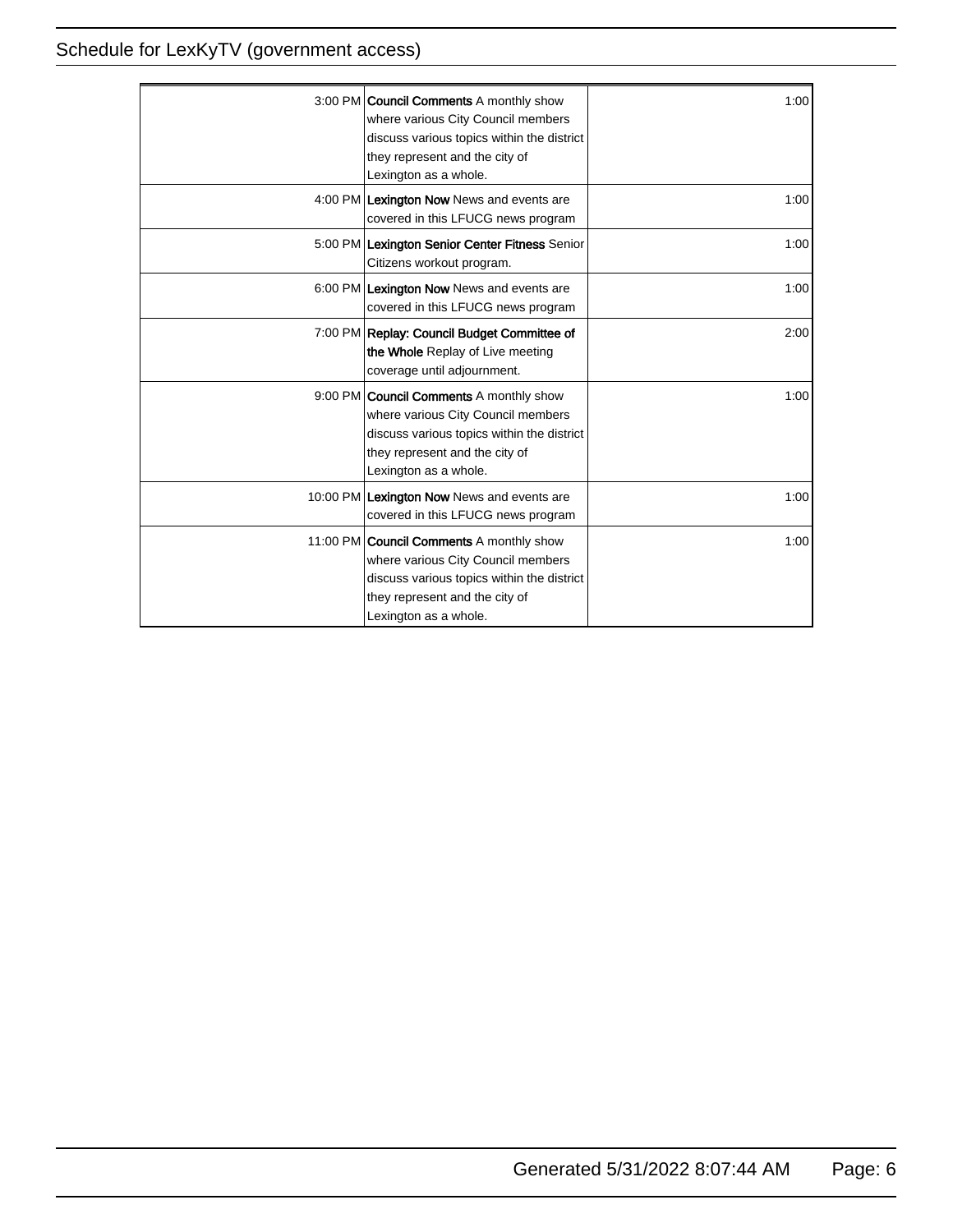| Friday, 6/3/2022 |                                                                                                                                                                                               |      |
|------------------|-----------------------------------------------------------------------------------------------------------------------------------------------------------------------------------------------|------|
|                  | 12:00 AM Lexington Now News and events are<br>covered in this LFUCG news program                                                                                                              | 1:00 |
|                  | 1:00 AM <b>Council Comments</b> A monthly show<br>where various City Council members<br>discuss various topics within the district<br>they represent and the city of<br>Lexington as a whole. | 1:00 |
|                  | 2:00 AM Lexington Now News and events are<br>covered in this LFUCG news program                                                                                                               | 1:00 |
|                  | 3:00 AM   Council Comments A monthly show<br>where various City Council members<br>discuss various topics within the district<br>they represent and the city of<br>Lexington as a whole.      | 1:00 |
|                  | 4:00 AM Lexington Now News and events are<br>covered in this LFUCG news program                                                                                                               | 1:00 |
|                  | 5:00 AM <b>Council Comments</b> A monthly show<br>where various City Council members<br>discuss various topics within the district<br>they represent and the city of<br>Lexington as a whole. | 1:00 |
|                  | 6:00 AM Lexington Now News and events are<br>covered in this LFUCG news program                                                                                                               | 1:00 |
|                  | 7:00 AM <b>Council Comments</b> A monthly show<br>where various City Council members<br>discuss various topics within the district<br>they represent and the city of<br>Lexington as a whole. | 1:00 |
|                  | 8:00 AM Lexington Now News and events are<br>covered in this LFUCG news program                                                                                                               | 1:00 |
|                  | 9:00 AM Lexington Senior Center Fitness Senior<br>Citizens workout program.                                                                                                                   | 1:00 |
|                  | 10:00 AM Lexington Now News and events are<br>covered in this LFUCG news program                                                                                                              | 1:00 |
|                  | 11:00 AM Council Comments A monthly show<br>where various City Council members<br>discuss various topics within the district<br>they represent and the city of<br>Lexington as a whole.       | 1:00 |
|                  | 12:00 PM Lexington Now News and events are<br>covered in this LFUCG news program                                                                                                              | 1:00 |
|                  | 1:00 PM <b>Council Comments</b> A monthly show<br>where various City Council members<br>discuss various topics within the district<br>they represent and the city of<br>Lexington as a whole. | 1:00 |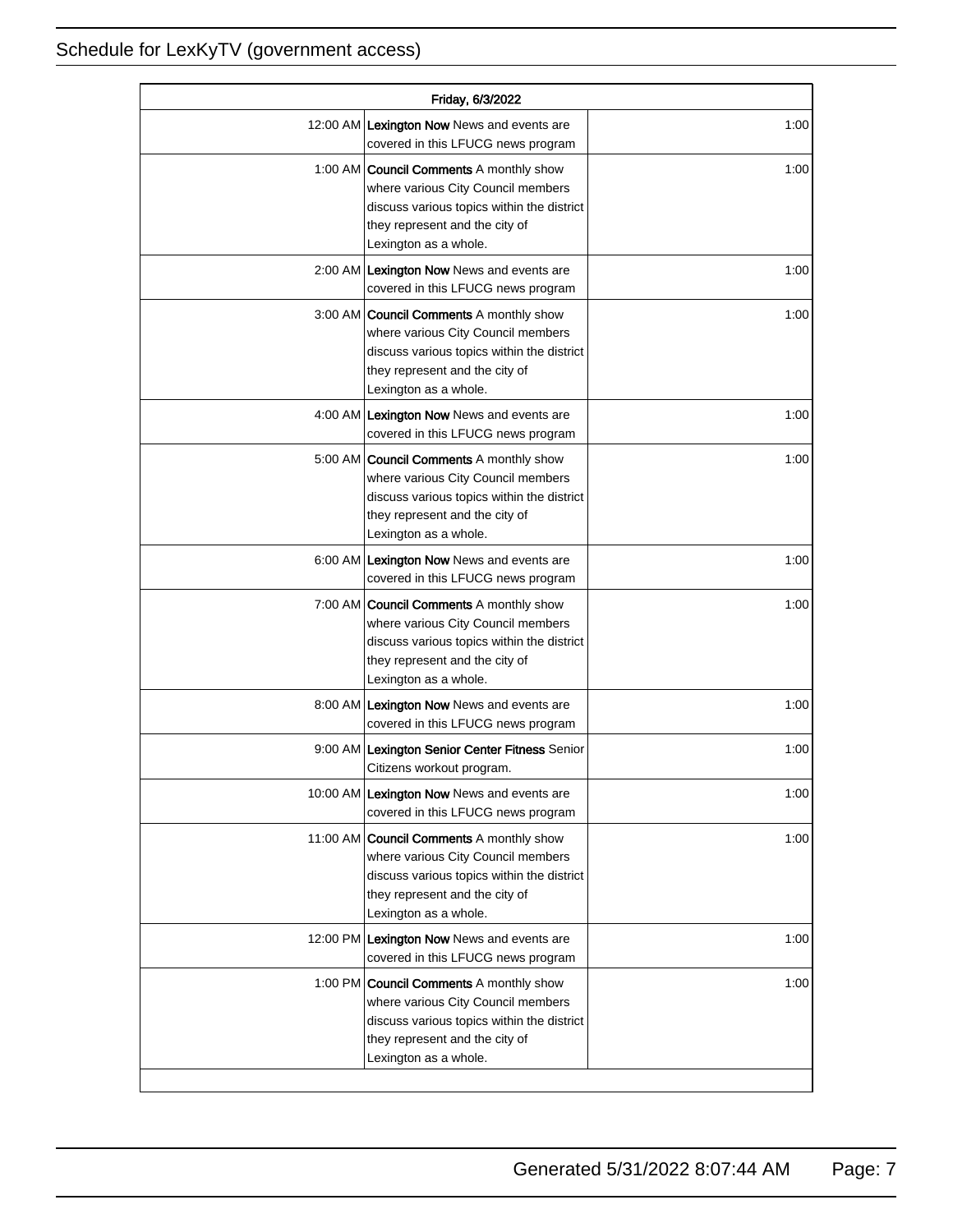| 2:00 PM Lexington Now News and events are<br>covered in this LFUCG news program                                                                                                                | 1:00 |
|------------------------------------------------------------------------------------------------------------------------------------------------------------------------------------------------|------|
| 3:00 PM <b>Council Comments</b> A monthly show<br>where various City Council members<br>discuss various topics within the district<br>they represent and the city of<br>Lexington as a whole.  | 1:00 |
| 4:00 PM Lexington Now News and events are<br>covered in this LFUCG news program                                                                                                                | 1:00 |
| 5:00 PM Lexington Senior Center Fitness Senior<br>Citizens workout program.                                                                                                                    | 1:00 |
| 6:00 PM Lexington Now News and events are<br>covered in this LFUCG news program                                                                                                                | 1:00 |
| 7:00 PM <b>Council Comments</b> A monthly show<br>where various City Council members<br>discuss various topics within the district<br>they represent and the city of<br>Lexington as a whole.  | 1:00 |
| 8:00 PM Lexington Now News and events are<br>covered in this LFUCG news program                                                                                                                | 1:00 |
| 9:00 PM Council Comments A monthly show<br>where various City Council members<br>discuss various topics within the district<br>they represent and the city of<br>Lexington as a whole.         | 1:00 |
| 10:00 PM Lexington Now News and events are<br>covered in this LFUCG news program                                                                                                               | 1:00 |
| 11:00 PM <b>Council Comments</b> A monthly show<br>where various City Council members<br>discuss various topics within the district<br>they represent and the city of<br>Lexington as a whole. | 1:00 |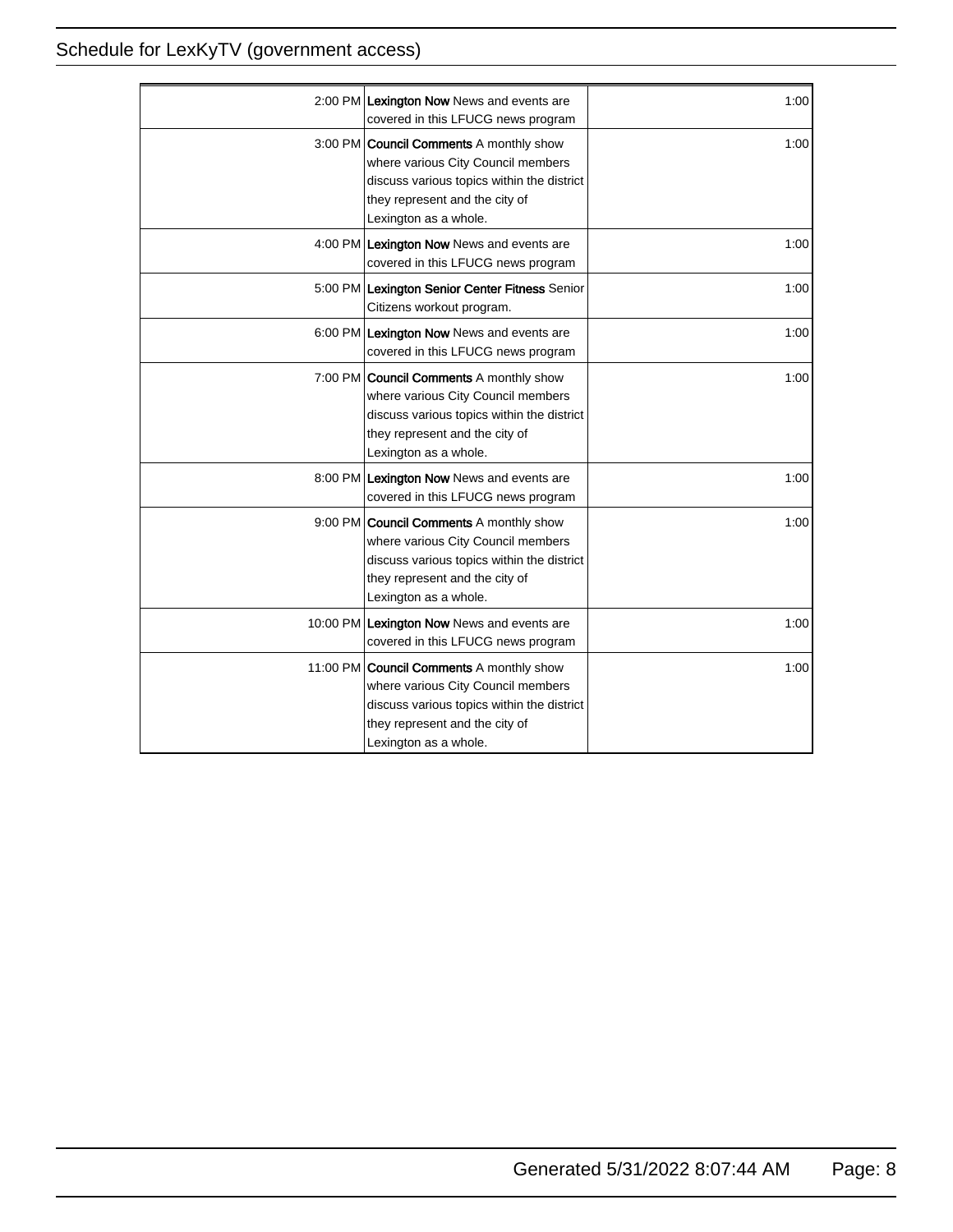| Saturday, 6/4/2022 |                                                                                                                                                                                               |      |
|--------------------|-----------------------------------------------------------------------------------------------------------------------------------------------------------------------------------------------|------|
|                    | 12:00 AM Lexington Now News and events are<br>covered in this LFUCG news program                                                                                                              | 1:00 |
|                    | 1:00 AM <b>Council Comments</b> A monthly show<br>where various City Council members<br>discuss various topics within the district<br>they represent and the city of<br>Lexington as a whole. | 1:00 |
|                    | 2:00 AM Lexington Now News and events are<br>covered in this LFUCG news program                                                                                                               | 1:00 |
|                    | 3:00 AM Council Comments A monthly show<br>where various City Council members<br>discuss various topics within the district<br>they represent and the city of<br>Lexington as a whole.        | 1:00 |
|                    | 4:00 AM Lexington Now News and events are<br>covered in this LFUCG news program                                                                                                               | 1:00 |
|                    | 5:00 AM   Council Comments A monthly show<br>where various City Council members<br>discuss various topics within the district<br>they represent and the city of<br>Lexington as a whole.      | 1:00 |
|                    | 6:00 AM Lexington Now News and events are<br>covered in this LFUCG news program                                                                                                               | 1:00 |
|                    | 7:00 AM Council Comments A monthly show<br>where various City Council members<br>discuss various topics within the district<br>they represent and the city of<br>Lexington as a whole.        | 1:00 |
|                    | 8:00 AM Lexington Now News and events are<br>covered in this LFUCG news program                                                                                                               | 1:00 |
|                    | 9:00 AM Lexington Senior Center Fitness Senior<br>Citizens workout program.                                                                                                                   | 1:00 |
|                    | 10:00 AM Lexington Now News and events are<br>covered in this LFUCG news program                                                                                                              | 1:00 |
|                    | 11:00 AM Council Comments A monthly show<br>where various City Council members<br>discuss various topics within the district<br>they represent and the city of<br>Lexington as a whole.       | 1:00 |
|                    | 12:00 PM Lexington Now News and events are<br>covered in this LFUCG news program                                                                                                              | 1:00 |
|                    | 1:00 PM Council Comments A monthly show<br>where various City Council members<br>discuss various topics within the district<br>they represent and the city of<br>Lexington as a whole.        | 1:00 |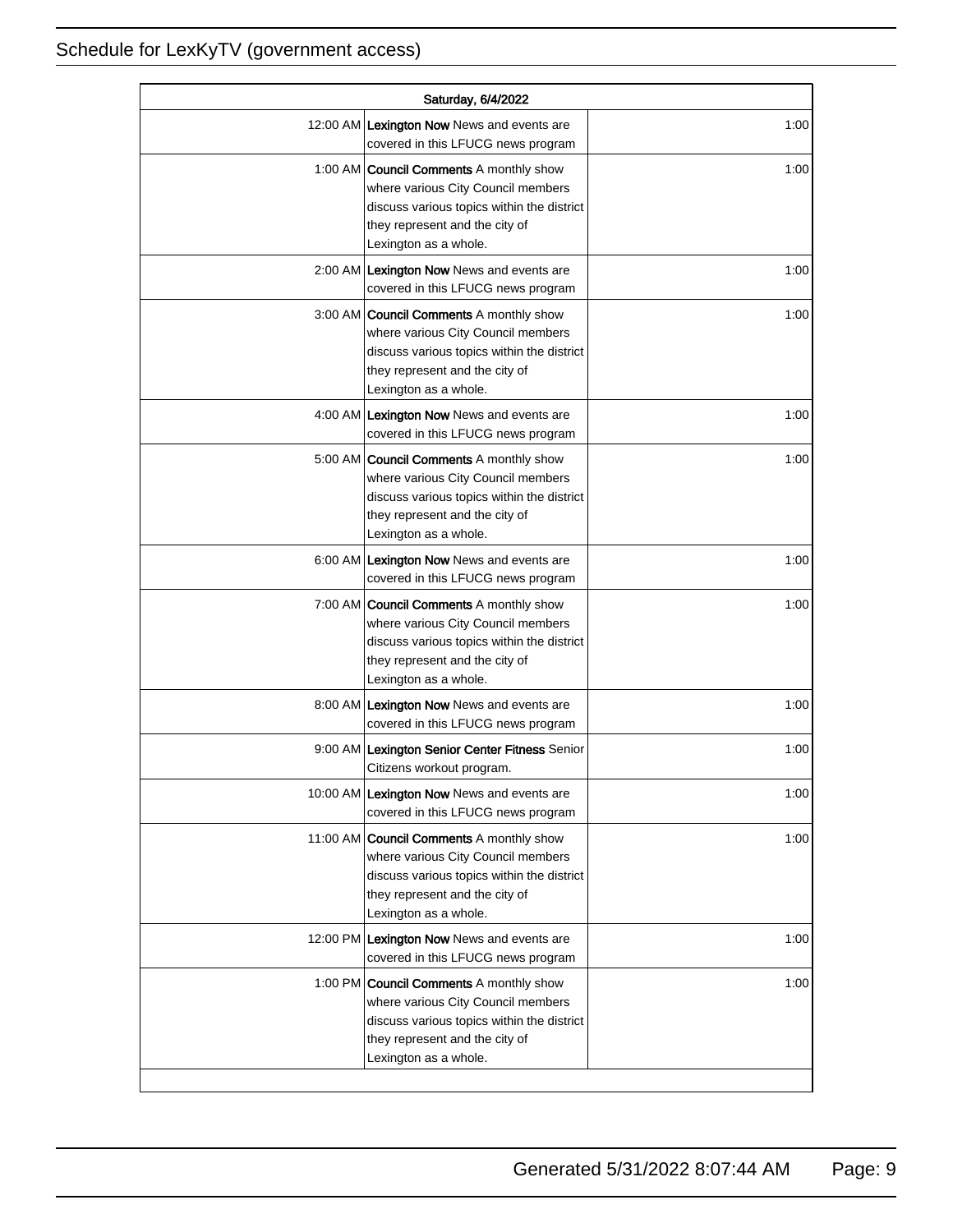| 2:00 PM Lexington Now News and events are<br>covered in this LFUCG news program                                                                                                               | 1:00 |
|-----------------------------------------------------------------------------------------------------------------------------------------------------------------------------------------------|------|
| 3:00 PM <b>Council Comments</b> A monthly show<br>where various City Council members<br>discuss various topics within the district<br>they represent and the city of<br>Lexington as a whole. | 1:00 |
| 4:00 PM Lexington Now News and events are<br>covered in this LFUCG news program                                                                                                               | 1:00 |
| 5:00 PM Lexington Senior Center Fitness Senior<br>Citizens workout program.                                                                                                                   | 1:00 |
| 6:00 PM Lexington Now News and events are<br>covered in this LFUCG news program                                                                                                               | 1:00 |
| 7:00 PM <b>Council Comments</b> A monthly show<br>where various City Council members<br>discuss various topics within the district<br>they represent and the city of<br>Lexington as a whole. | 1:00 |
| 8:00 PM Lexington Now News and events are<br>covered in this LFUCG news program                                                                                                               | 1:00 |
| 9:00 PM Council Comments A monthly show<br>where various City Council members<br>discuss various topics within the district<br>they represent and the city of<br>Lexington as a whole.        | 1:00 |
| 10:00 PM Lexington Now News and events are<br>covered in this LFUCG news program                                                                                                              | 1:00 |
| 11:00 PM Council Comments A monthly show<br>where various City Council members<br>discuss various topics within the district<br>they represent and the city of<br>Lexington as a whole.       | 1:00 |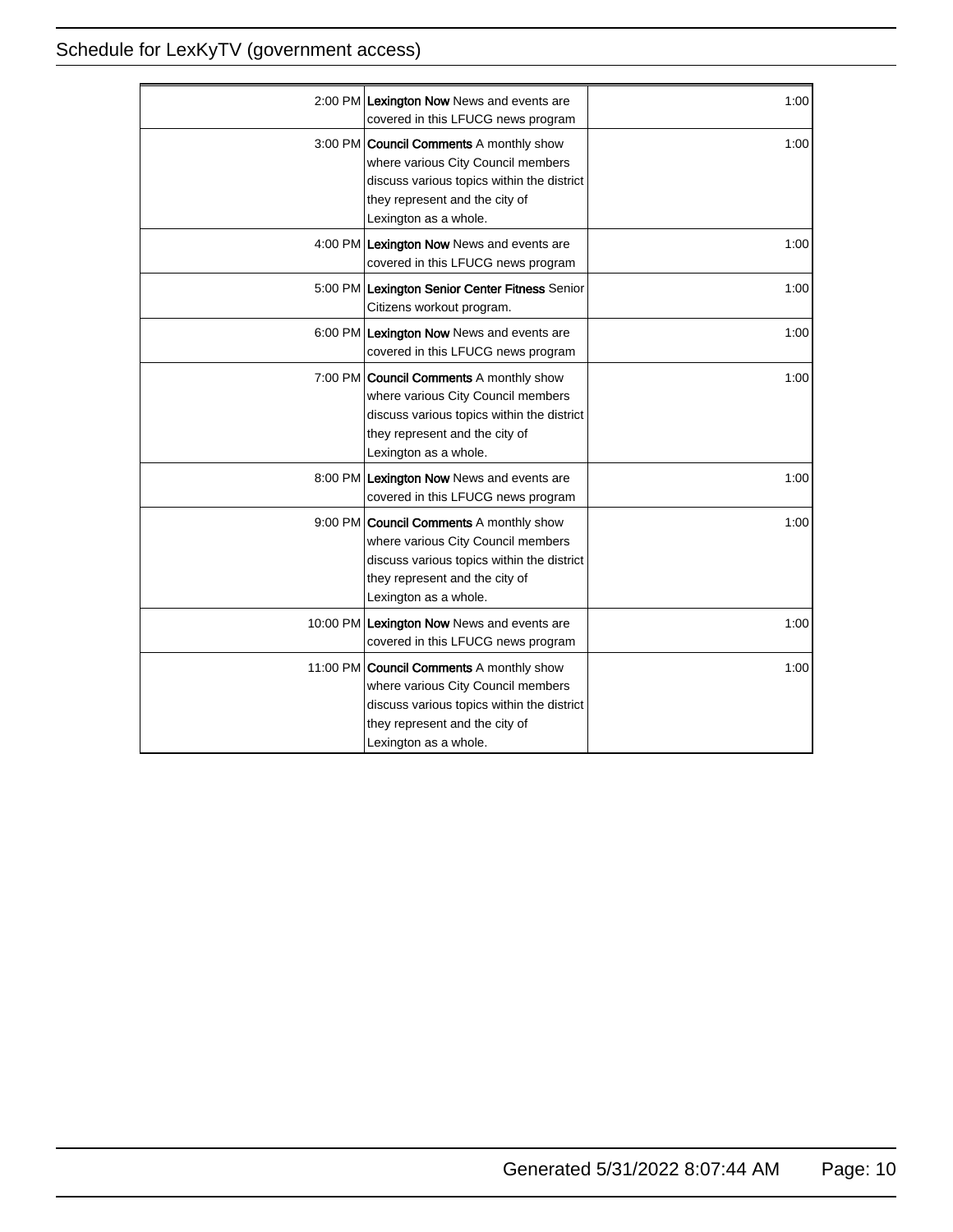| Sunday, 6/5/2022 |                                                                                                                                                                                               |      |
|------------------|-----------------------------------------------------------------------------------------------------------------------------------------------------------------------------------------------|------|
|                  | 12:00 AM Lexington Now News and events are<br>covered in this LFUCG news program                                                                                                              | 1:00 |
|                  | 1:00 AM <b>Council Comments</b> A monthly show<br>where various City Council members<br>discuss various topics within the district<br>they represent and the city of<br>Lexington as a whole. | 1:00 |
|                  | 2:00 AM Lexington Now News and events are<br>covered in this LFUCG news program                                                                                                               | 1:00 |
|                  | 3:00 AM   Council Comments A monthly show<br>where various City Council members<br>discuss various topics within the district<br>they represent and the city of<br>Lexington as a whole.      | 1:00 |
|                  | 4:00 AM Lexington Now News and events are<br>covered in this LFUCG news program                                                                                                               | 1:00 |
|                  | 5:00 AM <b>Council Comments</b> A monthly show<br>where various City Council members<br>discuss various topics within the district<br>they represent and the city of<br>Lexington as a whole. | 1:00 |
|                  | 6:00 AM Lexington Now News and events are<br>covered in this LFUCG news program                                                                                                               | 1:00 |
|                  | 7:00 AM <b>Council Comments</b> A monthly show<br>where various City Council members<br>discuss various topics within the district<br>they represent and the city of<br>Lexington as a whole. | 1:00 |
|                  | 8:00 AM Lexington Now News and events are<br>covered in this LFUCG news program                                                                                                               | 1:00 |
|                  | 9:00 AM Lexington Senior Center Fitness Senior<br>Citizens workout program.                                                                                                                   | 1:00 |
|                  | 10:00 AM Lexington Now News and events are<br>covered in this LFUCG news program                                                                                                              | 1:00 |
|                  | 11:00 AM Council Comments A monthly show<br>where various City Council members<br>discuss various topics within the district<br>they represent and the city of<br>Lexington as a whole.       | 1:00 |
|                  | 12:00 PM Lexington Now News and events are<br>covered in this LFUCG news program                                                                                                              | 1:00 |
|                  | 1:00 PM Replay: Council Budget Committee of<br>the Whole Replay of Live meeting<br>coverage until adjournment.                                                                                | 5:00 |
|                  | 6:00 PM Replay: Council Work Session Meeting<br>coverage is live until adjournment.                                                                                                           | 2:00 |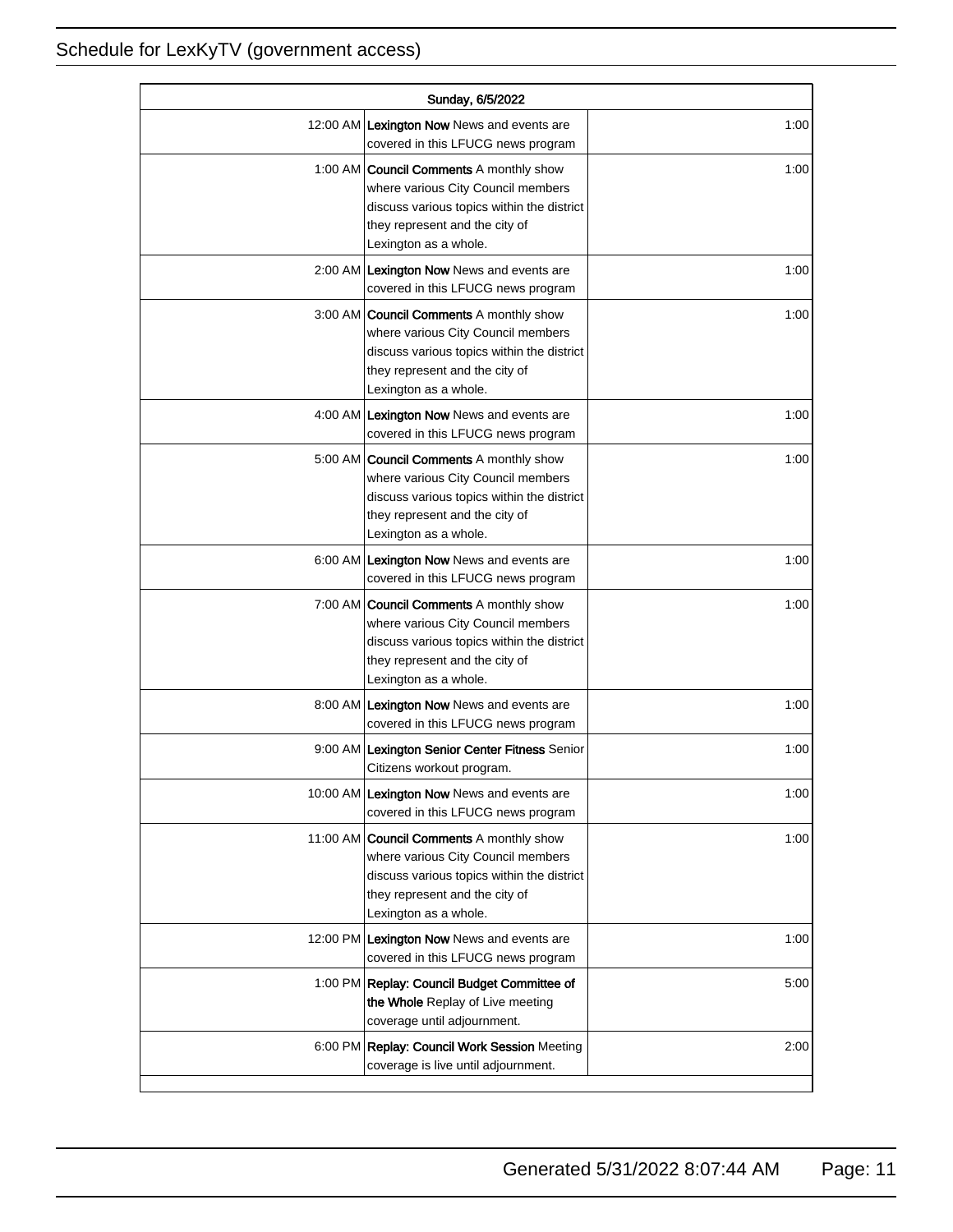| 8:00 PM Replay: Council Budget Committee of<br>the Whole Replay of Live meeting<br>coverage until adjournment.                                                                                 | 2:00  |
|------------------------------------------------------------------------------------------------------------------------------------------------------------------------------------------------|-------|
| 10:00 PM Lexington Now News and events are<br>covered in this LFUCG news program                                                                                                               | 1:001 |
| 11:00 PM <b>Council Comments</b> A monthly show<br>where various City Council members<br>discuss various topics within the district<br>they represent and the city of<br>Lexington as a whole. | 1:001 |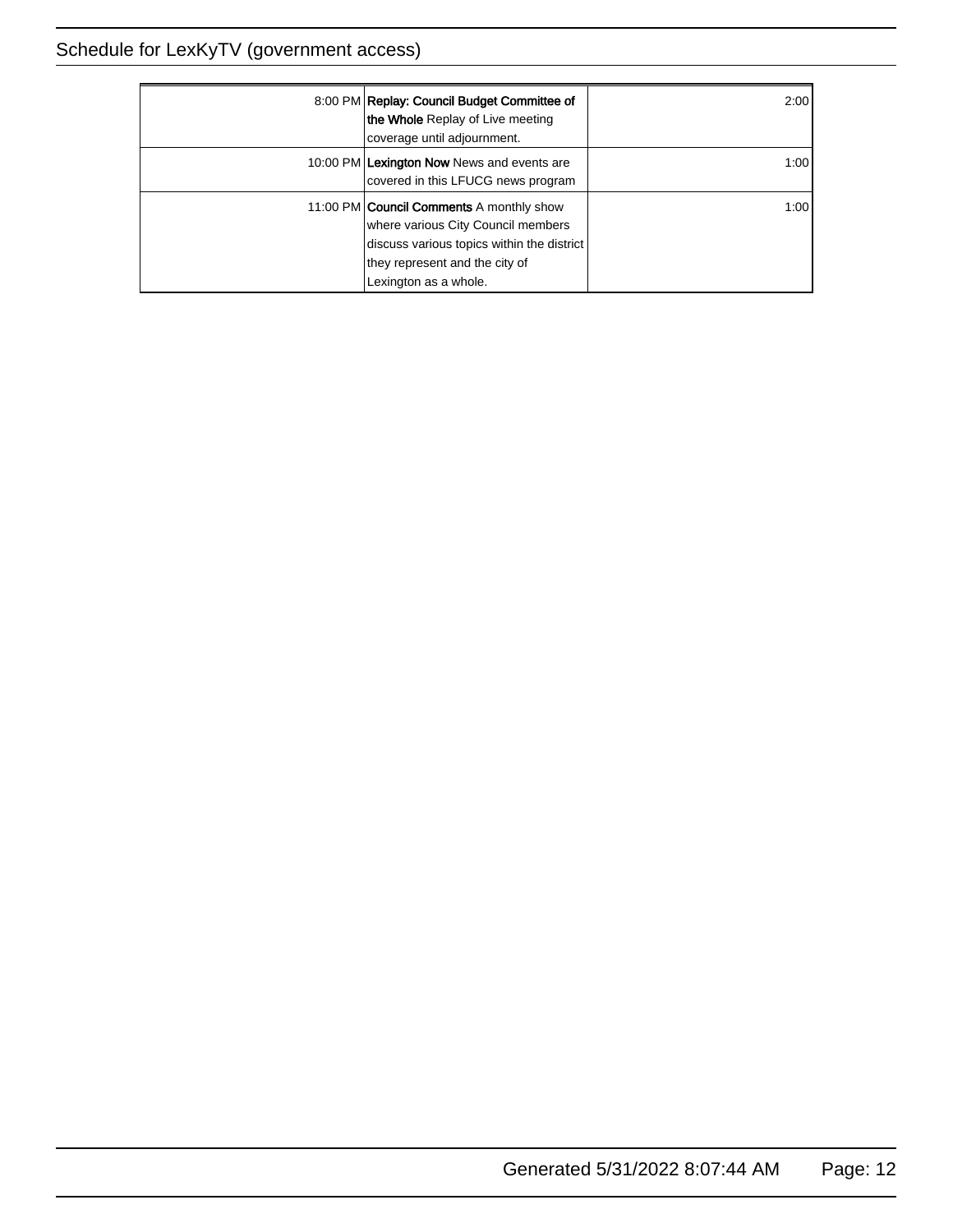| Monday, 6/6/2022 |                                                                                                                                                                                               |      |
|------------------|-----------------------------------------------------------------------------------------------------------------------------------------------------------------------------------------------|------|
|                  | 12:00 AM Lexington Now News and events are<br>covered in this LFUCG news program                                                                                                              | 1:00 |
|                  | 1:00 AM <b>Council Comments</b> A monthly show<br>where various City Council members<br>discuss various topics within the district<br>they represent and the city of<br>Lexington as a whole. | 1:00 |
|                  | 2:00 AM Lexington Now News and events are<br>covered in this LFUCG news program                                                                                                               | 1:00 |
|                  | 3:00 AM Council Comments A monthly show<br>where various City Council members<br>discuss various topics within the district<br>they represent and the city of<br>Lexington as a whole.        | 1:00 |
|                  | 4:00 AM Lexington Now News and events are<br>covered in this LFUCG news program                                                                                                               | 1:00 |
|                  | 5:00 AM   Council Comments A monthly show<br>where various City Council members<br>discuss various topics within the district<br>they represent and the city of<br>Lexington as a whole.      | 1:00 |
|                  | 6:00 AM Lexington Now News and events are<br>covered in this LFUCG news program                                                                                                               | 1:00 |
|                  | 7:00 AM Council Comments A monthly show<br>where various City Council members<br>discuss various topics within the district<br>they represent and the city of<br>Lexington as a whole.        | 1:00 |
|                  | 8:00 AM Lexington Now News and events are<br>covered in this LFUCG news program                                                                                                               | 1:00 |
|                  | 9:00 AM Lexington Senior Center Fitness Senior<br>Citizens workout program.                                                                                                                   | 1:00 |
|                  | 10:00 AM Lexington Now News and events are<br>covered in this LFUCG news program                                                                                                              | 1:00 |
|                  | 11:00 AM Council Comments A monthly show<br>where various City Council members<br>discuss various topics within the district<br>they represent and the city of<br>Lexington as a whole.       | 1:00 |
|                  | 12:00 PM Lexington Now News and events are<br>covered in this LFUCG news program                                                                                                              | 1:00 |
|                  | 1:00 PM Council Comments A monthly show<br>where various City Council members<br>discuss various topics within the district<br>they represent and the city of<br>Lexington as a whole.        | 1:00 |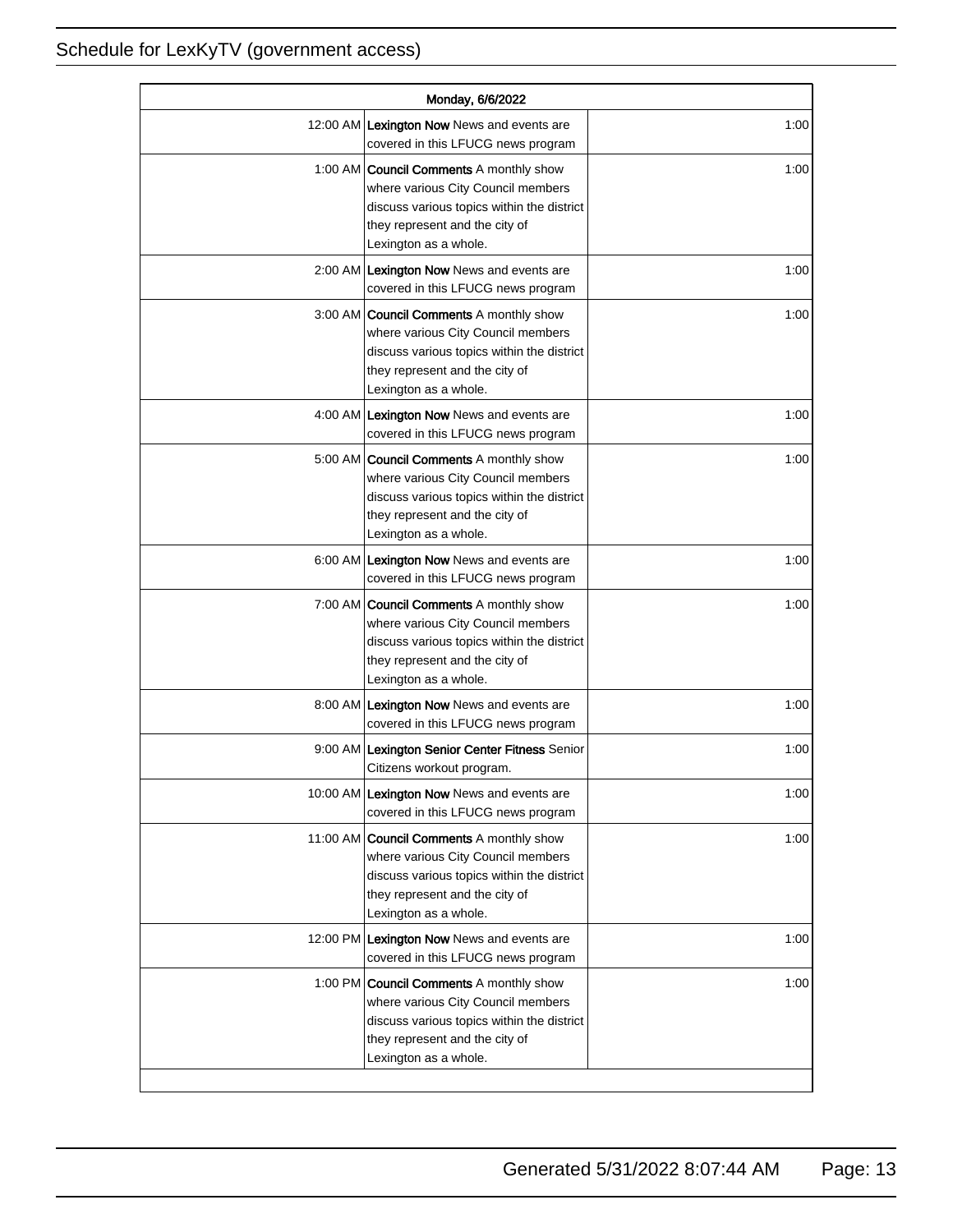| 2:00 PM Lexington Now News and events are<br>covered in this LFUCG news program                                                                                                                | 1:00 |
|------------------------------------------------------------------------------------------------------------------------------------------------------------------------------------------------|------|
| 3:00 PM <b>Council Comments</b> A monthly show<br>where various City Council members<br>discuss various topics within the district<br>they represent and the city of<br>Lexington as a whole.  | 1:00 |
| 4:00 PM Lexington Now News and events are<br>covered in this LFUCG news program                                                                                                                | 1:00 |
| 5:00 PM Lexington Senior Center Fitness Senior<br>Citizens workout program.                                                                                                                    | 1:00 |
| 6:00 PM Lexington Now News and events are<br>covered in this LFUCG news program                                                                                                                | 1:00 |
| 7:00 PM <b>Council Comments</b> A monthly show<br>where various City Council members<br>discuss various topics within the district<br>they represent and the city of<br>Lexington as a whole.  | 1:00 |
| 8:00 PM Lexington Now News and events are<br>covered in this LFUCG news program                                                                                                                | 1:00 |
| 9:00 PM Council Comments A monthly show<br>where various City Council members<br>discuss various topics within the district<br>they represent and the city of<br>Lexington as a whole.         | 1:00 |
| 10:00 PM Lexington Now News and events are<br>covered in this LFUCG news program                                                                                                               | 1:00 |
| 11:00 PM <b>Council Comments</b> A monthly show<br>where various City Council members<br>discuss various topics within the district<br>they represent and the city of<br>Lexington as a whole. | 1:00 |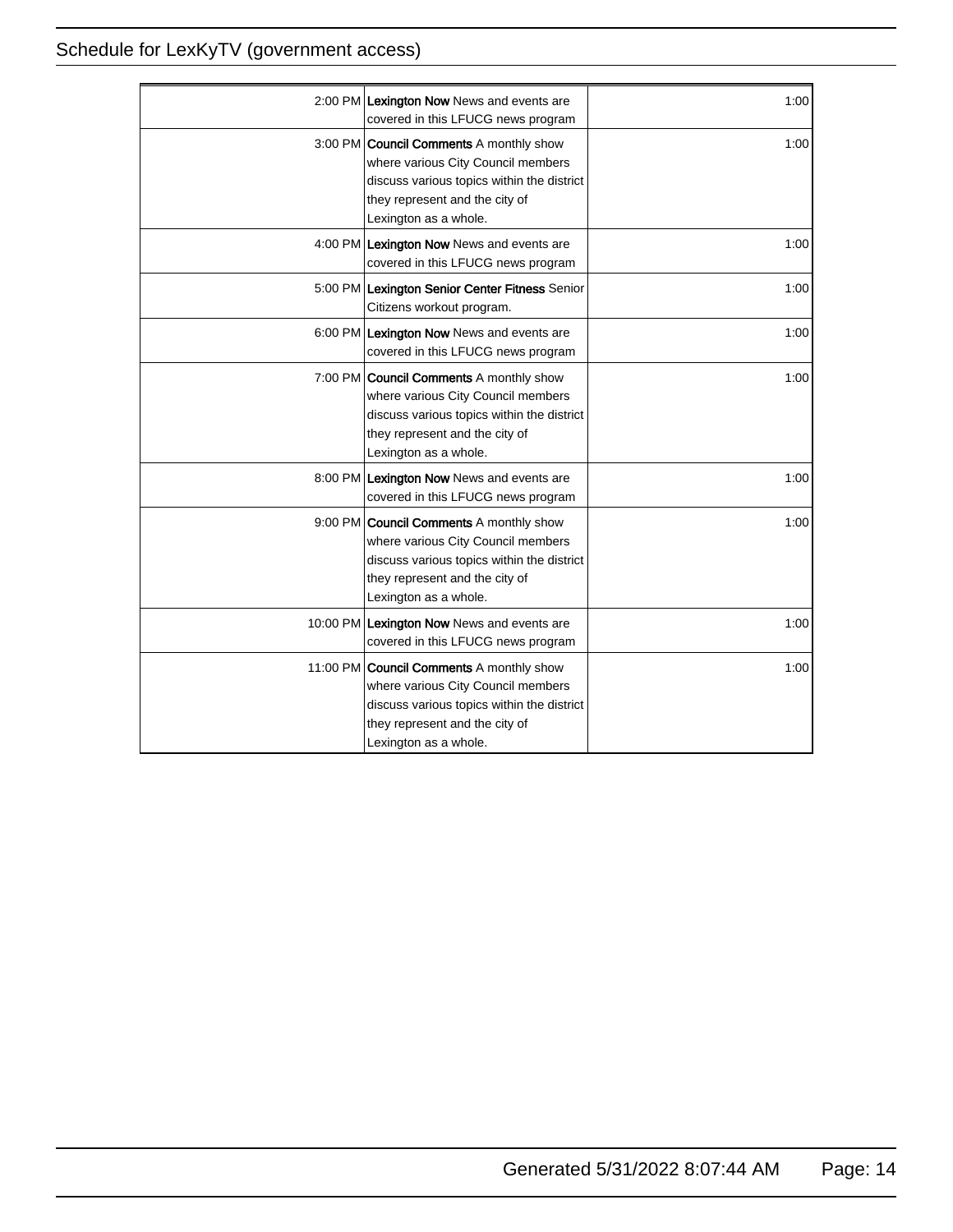| Tuesday, 6/7/2022 |                                                                                                                                                                                               |      |
|-------------------|-----------------------------------------------------------------------------------------------------------------------------------------------------------------------------------------------|------|
|                   | 12:00 AM Lexington Now News and events are<br>covered in this LFUCG news program                                                                                                              | 1:00 |
|                   | 1:00 AM <b>Council Comments</b> A monthly show<br>where various City Council members<br>discuss various topics within the district<br>they represent and the city of<br>Lexington as a whole. | 1:00 |
|                   | 2:00 AM Lexington Now News and events are<br>covered in this LFUCG news program                                                                                                               | 1:00 |
|                   | 3:00 AM   Council Comments A monthly show<br>where various City Council members<br>discuss various topics within the district<br>they represent and the city of<br>Lexington as a whole.      | 1:00 |
|                   | 4:00 AM Lexington Now News and events are<br>covered in this LFUCG news program                                                                                                               | 1:00 |
|                   | 5:00 AM <b>Council Comments</b> A monthly show<br>where various City Council members<br>discuss various topics within the district<br>they represent and the city of<br>Lexington as a whole. | 1:00 |
|                   | 6:00 AM Lexington Now News and events are<br>covered in this LFUCG news program                                                                                                               | 1:00 |
|                   | 7:00 AM <b>Council Comments</b> A monthly show<br>where various City Council members<br>discuss various topics within the district<br>they represent and the city of<br>Lexington as a whole. | 1:00 |
|                   | 8:00 AM Lexington Now News and events are<br>covered in this LFUCG news program                                                                                                               | 1:00 |
|                   | 9:00 AM Lexington Senior Center Fitness Senior<br>Citizens workout program.                                                                                                                   | 1:00 |
|                   | 10:00 AM Lexington Now News and events are<br>covered in this LFUCG news program                                                                                                              | 1:00 |
|                   | 11:00 AM Council Comments A monthly show<br>where various City Council members<br>discuss various topics within the district<br>they represent and the city of<br>Lexington as a whole.       | 1:00 |
|                   | 12:00 PM Lexington Now News and events are<br>covered in this LFUCG news program                                                                                                              | 1:00 |
|                   | 1:00 PM Environmental Quality & Public Works<br><b>Committee</b> Meeting coverage until<br>adjournment.                                                                                       | 2:00 |
|                   | 3:00 PM Council Work Session Meeting<br>coverage is live until adjournment.                                                                                                                   | 2:00 |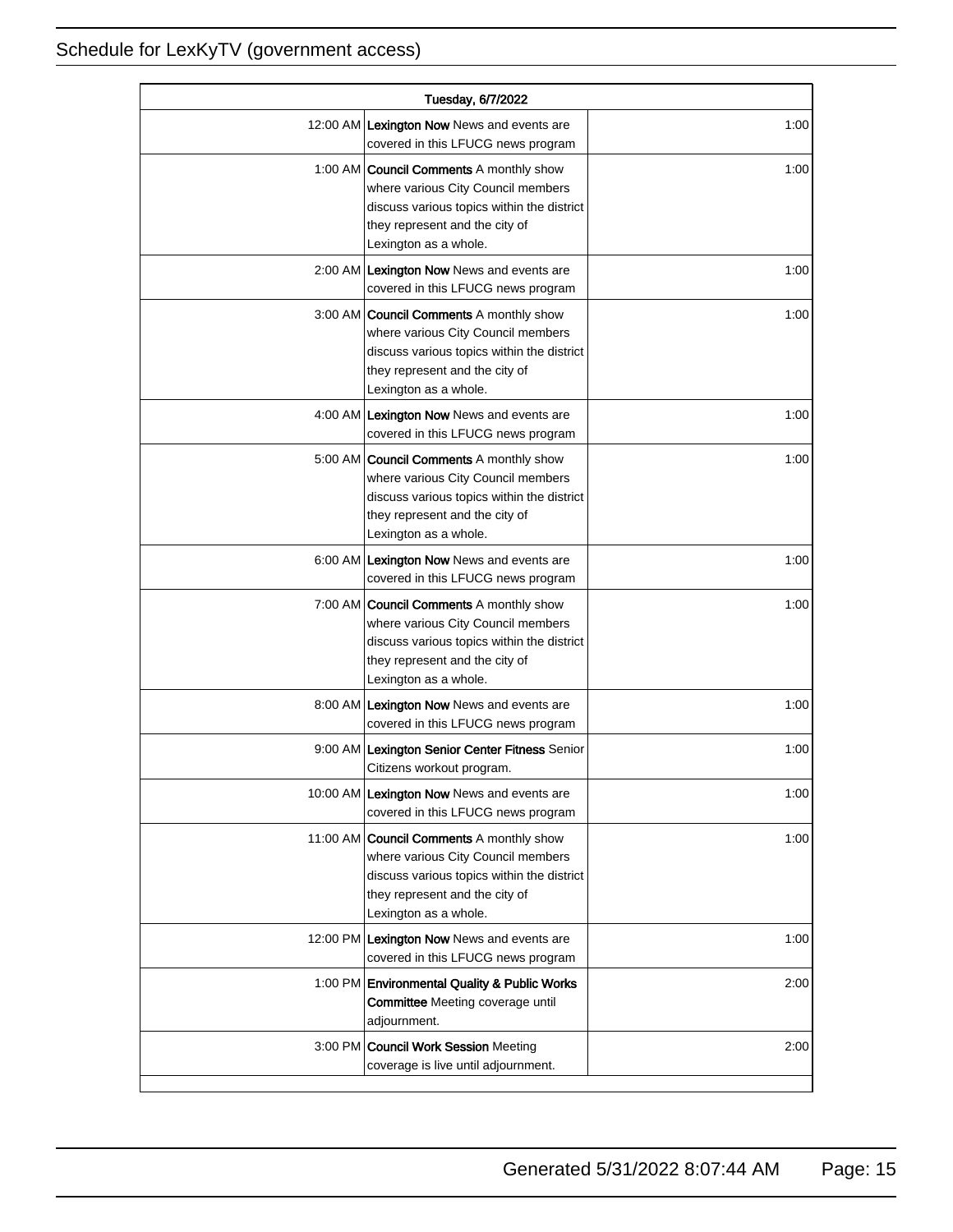| 5:00 PM <b>Council Comments</b> A monthly show<br>where various City Council members<br>discuss various topics within the district<br>they represent and the city of<br>Lexington as a whole.  | 1:00 |
|------------------------------------------------------------------------------------------------------------------------------------------------------------------------------------------------|------|
| 6:00 PM Lexington Now News and events are<br>covered in this LFUCG news program                                                                                                                | 1:00 |
| 7:00 PM Replay: Environmental Quality & Public<br><b>Works Committee Replay of Meeting</b><br>coverage until adjournment.                                                                      | 2:00 |
| 9:00 PM Replay: Council Work Session Replay<br>of Meeting coverage is live until<br>adjournment.                                                                                               | 2:00 |
| 11:00 PM <b>Council Comments</b> A monthly show<br>where various City Council members<br>discuss various topics within the district<br>they represent and the city of<br>Lexington as a whole. | 1:00 |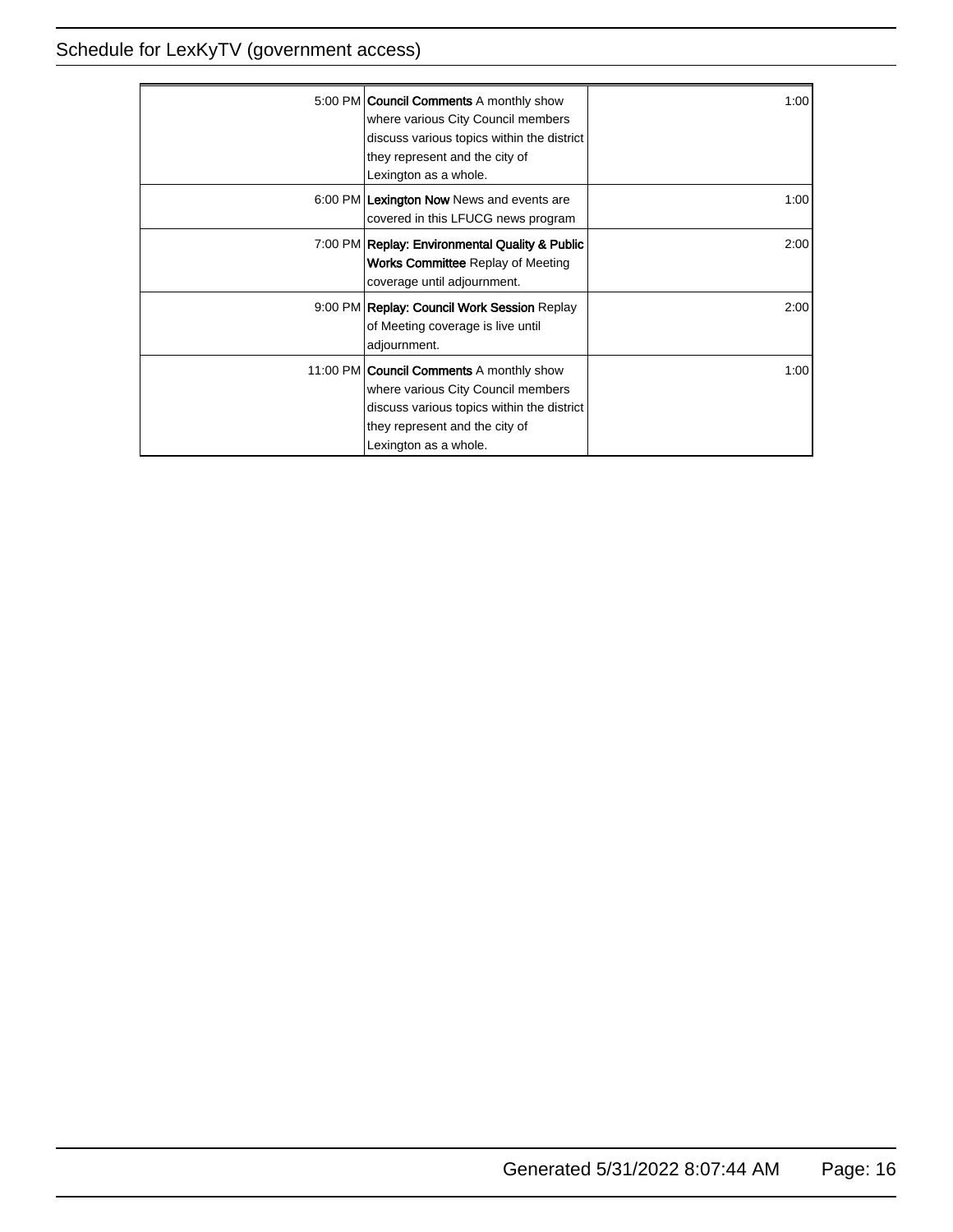| Wednesday, 6/8/2022 |                                                                                                                                                                                               |      |
|---------------------|-----------------------------------------------------------------------------------------------------------------------------------------------------------------------------------------------|------|
|                     | 12:00 AM Lexington Now News and events are<br>covered in this LFUCG news program                                                                                                              | 1:00 |
|                     | 1:00 AM <b>Council Comments</b> A monthly show<br>where various City Council members<br>discuss various topics within the district<br>they represent and the city of<br>Lexington as a whole. | 1:00 |
|                     | 2:00 AM Lexington Now News and events are<br>covered in this LFUCG news program                                                                                                               | 1:00 |
|                     | 3:00 AM Council Comments A monthly show<br>where various City Council members<br>discuss various topics within the district<br>they represent and the city of<br>Lexington as a whole.        | 1:00 |
|                     | 4:00 AM Lexington Now News and events are<br>covered in this LFUCG news program                                                                                                               | 1:00 |
|                     | 5:00 AM <b>Council Comments</b> A monthly show<br>where various City Council members<br>discuss various topics within the district<br>they represent and the city of<br>Lexington as a whole. | 1:00 |
|                     | 6:00 AM Lexington Now News and events are<br>covered in this LFUCG news program                                                                                                               | 1:00 |
|                     | 7:00 AM Council Comments A monthly show<br>where various City Council members<br>discuss various topics within the district<br>they represent and the city of<br>Lexington as a whole.        | 1:00 |
|                     | 8:00 AM Lexington Now News and events are<br>covered in this LFUCG news program                                                                                                               | 1:00 |
|                     | 9:00 AM   Police and Fire Pension Board Meeting<br>Live meeting coverage until<br>adjournment.                                                                                                | 2:00 |
|                     | 11:00 AM Council Comments A monthly show<br>where various City Council members<br>discuss various topics within the district<br>they represent and the city of<br>Lexington as a whole.       | 1:00 |
|                     | 12:00 PM Lexington Now News and events are<br>covered in this LFUCG news program                                                                                                              | 1:00 |
|                     | 1:00 PM <b>Council Comments</b> A monthly show<br>where various City Council members<br>discuss various topics within the district<br>they represent and the city of<br>Lexington as a whole. | 1:00 |
|                     | 2:00 PM Lexington Now News and events are<br>covered in this LFUCG news program                                                                                                               | 1:00 |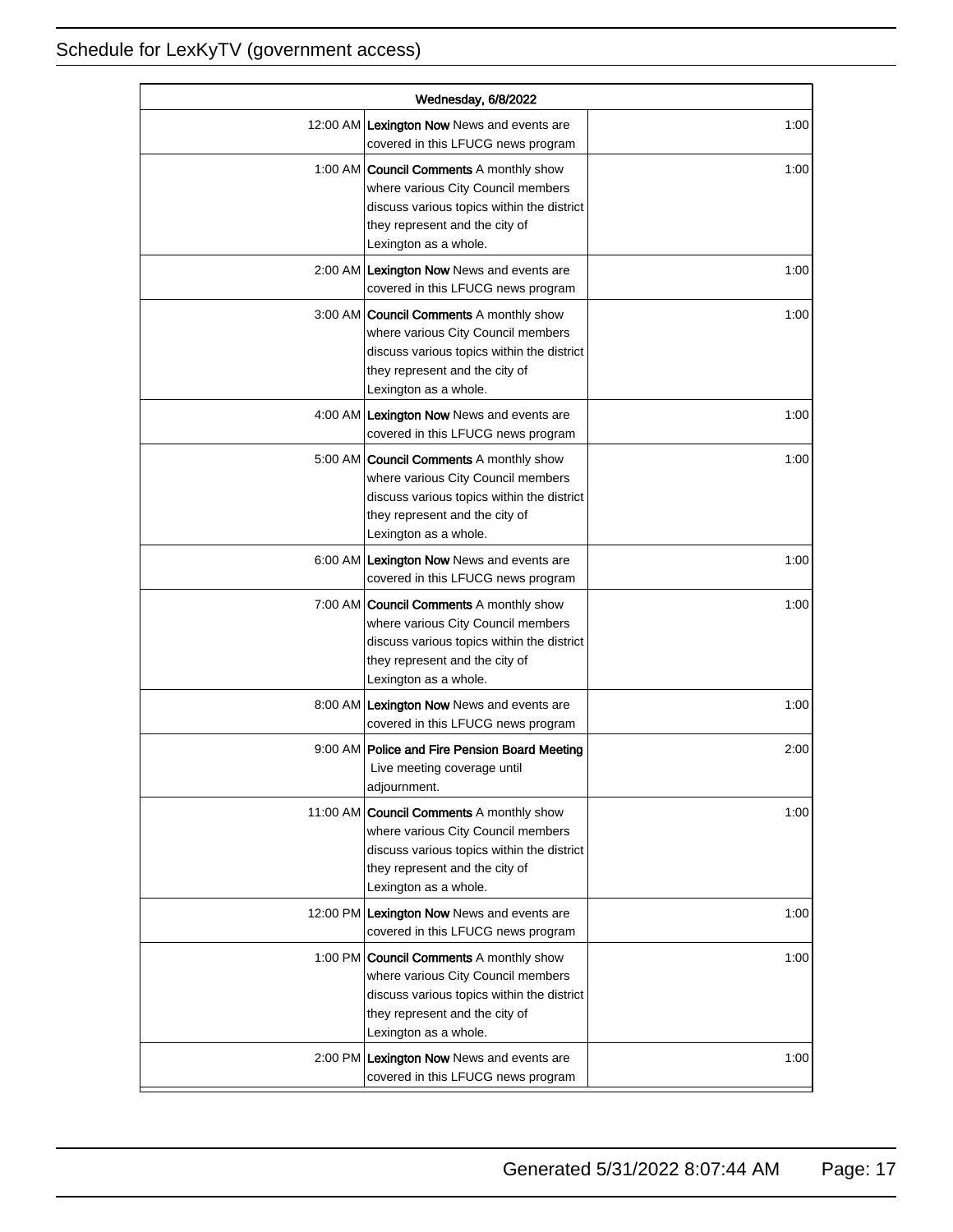| 3:00 PM Council Comments A monthly show<br>where various City Council members<br>discuss various topics within the district<br>they represent and the city of<br>Lexington as a whole.        | 1:00 |
|-----------------------------------------------------------------------------------------------------------------------------------------------------------------------------------------------|------|
| 4:00 PM Lexington Now News and events are<br>covered in this LFUCG news program                                                                                                               | 1:00 |
| 5:00 PM Lexington Senior Center Fitness Senior<br>Citizens workout program.                                                                                                                   | 1:00 |
| 6:00 PM Lexington Now News and events are<br>covered in this LFUCG news program                                                                                                               | 1:00 |
| 7:00 PM <b>Council Comments</b> A monthly show<br>where various City Council members<br>discuss various topics within the district<br>they represent and the city of<br>Lexington as a whole. | 1:00 |
| 8:00 PM Lexington Now News and events are<br>covered in this LFUCG news program                                                                                                               | 1:00 |
| 9:00 PM Council Comments A monthly show<br>where various City Council members<br>discuss various topics within the district<br>they represent and the city of<br>Lexington as a whole.        | 1:00 |
| 10:00 PM Lexington Now News and events are<br>covered in this LFUCG news program                                                                                                              | 1:00 |
| 11:00 PM Council Comments A monthly show<br>where various City Council members<br>discuss various topics within the district<br>they represent and the city of<br>Lexington as a whole.       | 1:00 |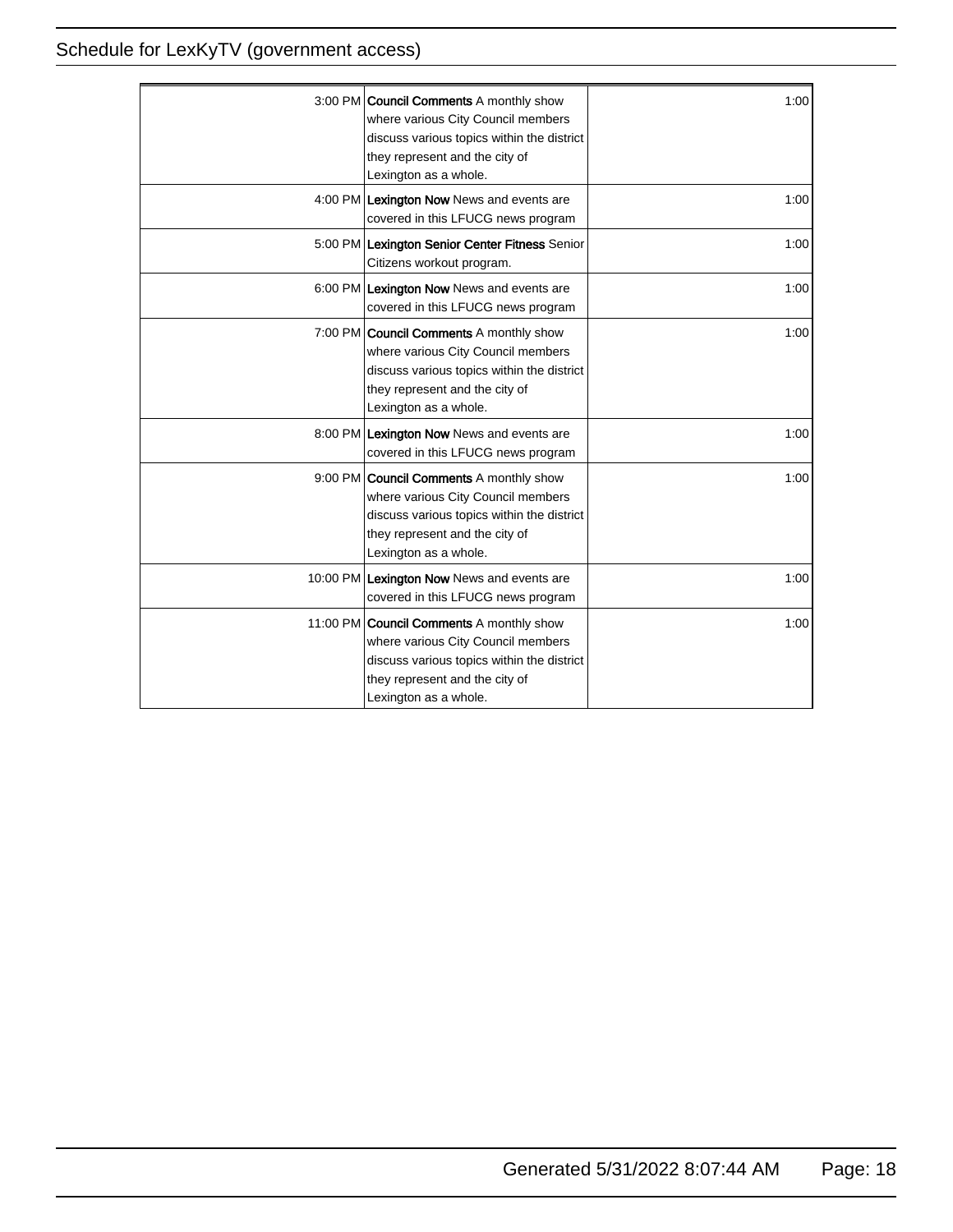| Thursday, 6/9/2022 |                                                                                                                                                                                               |      |
|--------------------|-----------------------------------------------------------------------------------------------------------------------------------------------------------------------------------------------|------|
|                    | 12:00 AM Lexington Now News and events are<br>covered in this LFUCG news program                                                                                                              | 1:00 |
|                    | 1:00 AM <b>Council Comments</b> A monthly show<br>where various City Council members<br>discuss various topics within the district<br>they represent and the city of<br>Lexington as a whole. | 1:00 |
|                    | 2:00 AM Lexington Now News and events are<br>covered in this LFUCG news program                                                                                                               | 1:00 |
|                    | 3:00 AM Council Comments A monthly show<br>where various City Council members<br>discuss various topics within the district<br>they represent and the city of<br>Lexington as a whole.        | 1:00 |
|                    | 4:00 AM Lexington Now News and events are<br>covered in this LFUCG news program                                                                                                               | 1:00 |
|                    | 5:00 AM   Council Comments A monthly show<br>where various City Council members<br>discuss various topics within the district<br>they represent and the city of<br>Lexington as a whole.      | 1:00 |
|                    | 6:00 AM Lexington Now News and events are<br>covered in this LFUCG news program                                                                                                               | 1:00 |
|                    | 7:00 AM Council Comments A monthly show<br>where various City Council members<br>discuss various topics within the district<br>they represent and the city of<br>Lexington as a whole.        | 1:00 |
|                    | 8:00 AM Lexington Now News and events are<br>covered in this LFUCG news program                                                                                                               | 1:00 |
|                    | 9:00 AM Lexington Senior Center Fitness Senior<br>Citizens workout program.                                                                                                                   | 1:00 |
|                    | 10:00 AM Lexington Now News and events are<br>covered in this LFUCG news program                                                                                                              | 1:00 |
|                    | 11:00 AM Council Comments A monthly show<br>where various City Council members<br>discuss various topics within the district<br>they represent and the city of<br>Lexington as a whole.       | 1:00 |
|                    | 12:00 PM Lexington Now News and events are<br>covered in this LFUCG news program                                                                                                              | 1:00 |
|                    | 1:00 PM Council Comments A monthly show<br>where various City Council members<br>discuss various topics within the district<br>they represent and the city of<br>Lexington as a whole.        | 0:30 |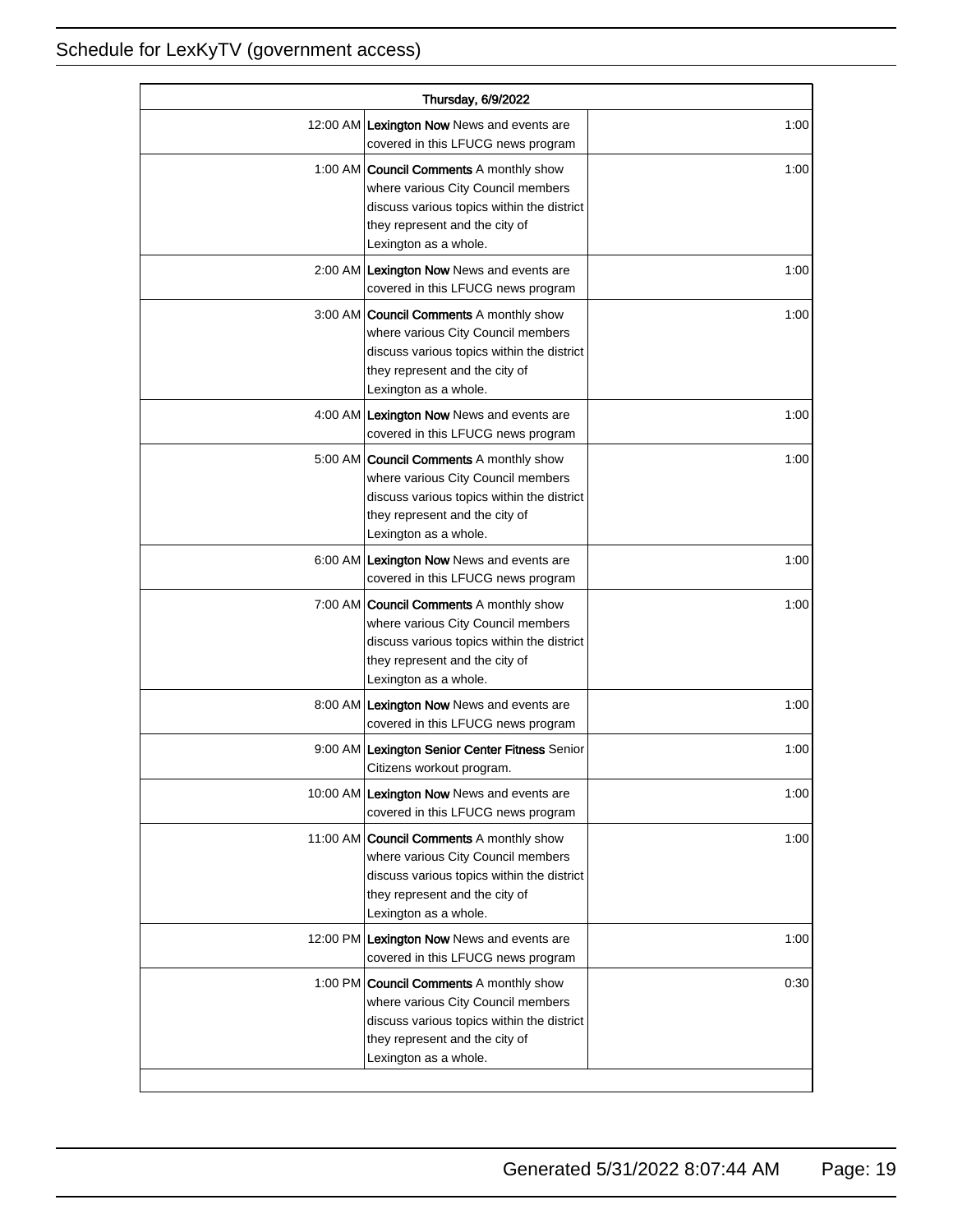| 1:30 PM Planning Commission (subdivision<br>items) Live meeting coverage until<br>adjournment.                                                                                                | 3:30 |
|-----------------------------------------------------------------------------------------------------------------------------------------------------------------------------------------------|------|
| 5:00 PM Lexington Senior Center Fitness Senior<br>Citizens workout program.                                                                                                                   | 1:00 |
| 6:00 PM   Formal Council Meeting Live meeting<br>coverage until adjournment.                                                                                                                  | 2:00 |
| 8:00 PM Lexington Now News and events are<br>covered in this LFUCG news program                                                                                                               | 1:00 |
| 9:00 PM <b>Council Comments</b> A monthly show<br>where various City Council members<br>discuss various topics within the district<br>they represent and the city of<br>Lexington as a whole. | 1:00 |
| 10:00 PM Lexington Now News and events are<br>covered in this LFUCG news program                                                                                                              | 1:00 |
| 11:00 PM Council Comments A monthly show<br>where various City Council members<br>discuss various topics within the district<br>they represent and the city of<br>Lexington as a whole.       | 1:00 |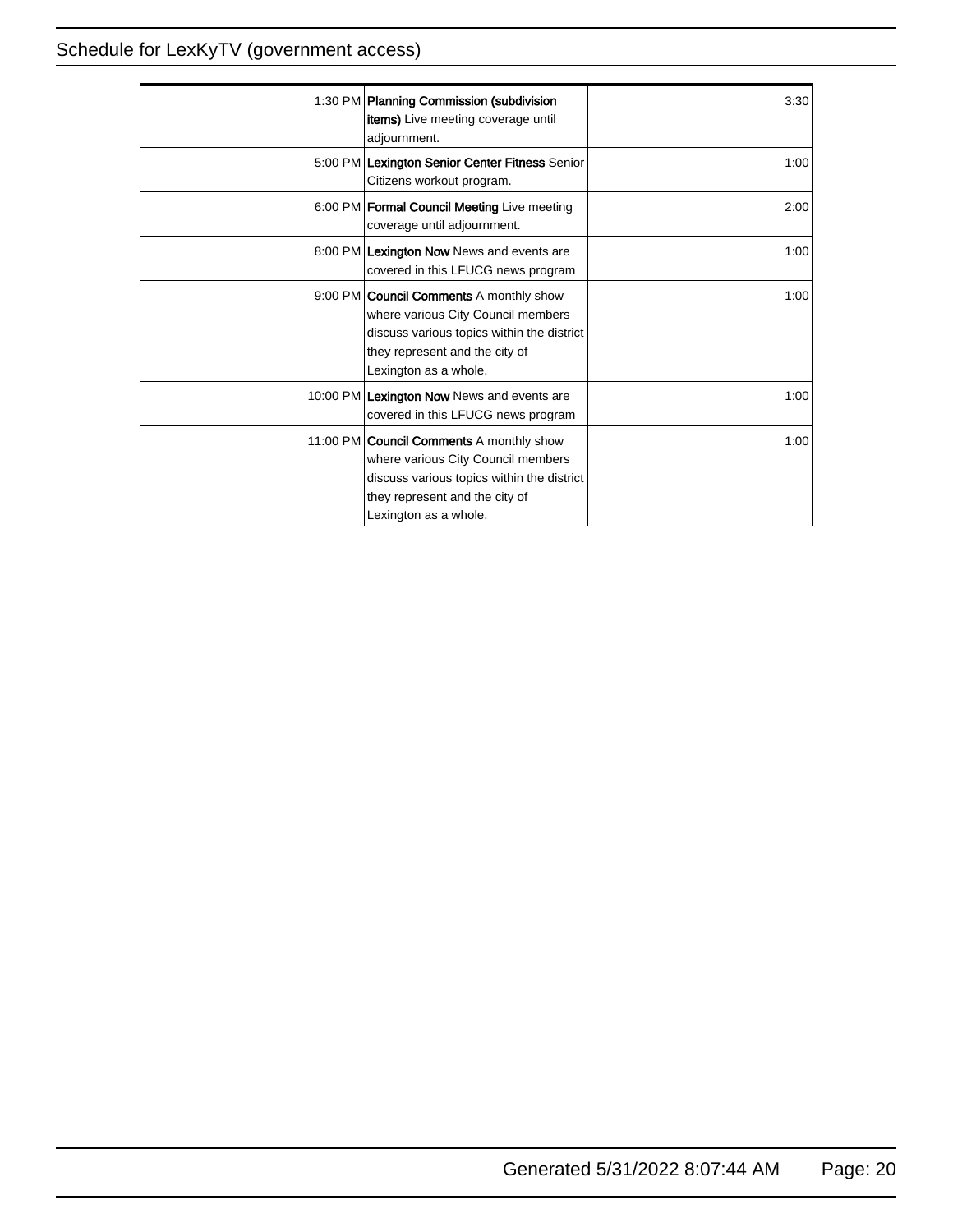| Friday, 6/10/2022 |                                                                                                                                                                                               |      |
|-------------------|-----------------------------------------------------------------------------------------------------------------------------------------------------------------------------------------------|------|
|                   | 12:00 AM Lexington Now News and events are<br>covered in this LFUCG news program                                                                                                              | 1:00 |
|                   | 1:00 AM <b>Council Comments</b> A monthly show<br>where various City Council members<br>discuss various topics within the district<br>they represent and the city of<br>Lexington as a whole. | 1:00 |
|                   | 2:00 AM Lexington Now News and events are<br>covered in this LFUCG news program                                                                                                               | 1:00 |
|                   | 3:00 AM   Council Comments A monthly show<br>where various City Council members<br>discuss various topics within the district<br>they represent and the city of<br>Lexington as a whole.      | 1:00 |
|                   | 4:00 AM Lexington Now News and events are<br>covered in this LFUCG news program                                                                                                               | 1:00 |
|                   | 5:00 AM <b>Council Comments</b> A monthly show<br>where various City Council members<br>discuss various topics within the district<br>they represent and the city of<br>Lexington as a whole. | 1:00 |
|                   | 6:00 AM Lexington Now News and events are<br>covered in this LFUCG news program                                                                                                               | 1:00 |
|                   | 7:00 AM <b>Council Comments</b> A monthly show<br>where various City Council members<br>discuss various topics within the district<br>they represent and the city of<br>Lexington as a whole. | 1:00 |
|                   | 8:00 AM Lexington Now News and events are<br>covered in this LFUCG news program                                                                                                               | 1:00 |
|                   | 9:00 AM Lexington Senior Center Fitness Senior<br>Citizens workout program.                                                                                                                   | 1:00 |
|                   | 10:00 AM Lexington Now News and events are<br>covered in this LFUCG news program                                                                                                              | 1:00 |
|                   | 11:00 AM Council Comments A monthly show<br>where various City Council members<br>discuss various topics within the district<br>they represent and the city of<br>Lexington as a whole.       | 1:00 |
|                   | 12:00 PM Lexington Now News and events are<br>covered in this LFUCG news program                                                                                                              | 1:00 |
|                   | 1:00 PM <b>Council Comments</b> A monthly show<br>where various City Council members<br>discuss various topics within the district<br>they represent and the city of<br>Lexington as a whole. | 1:00 |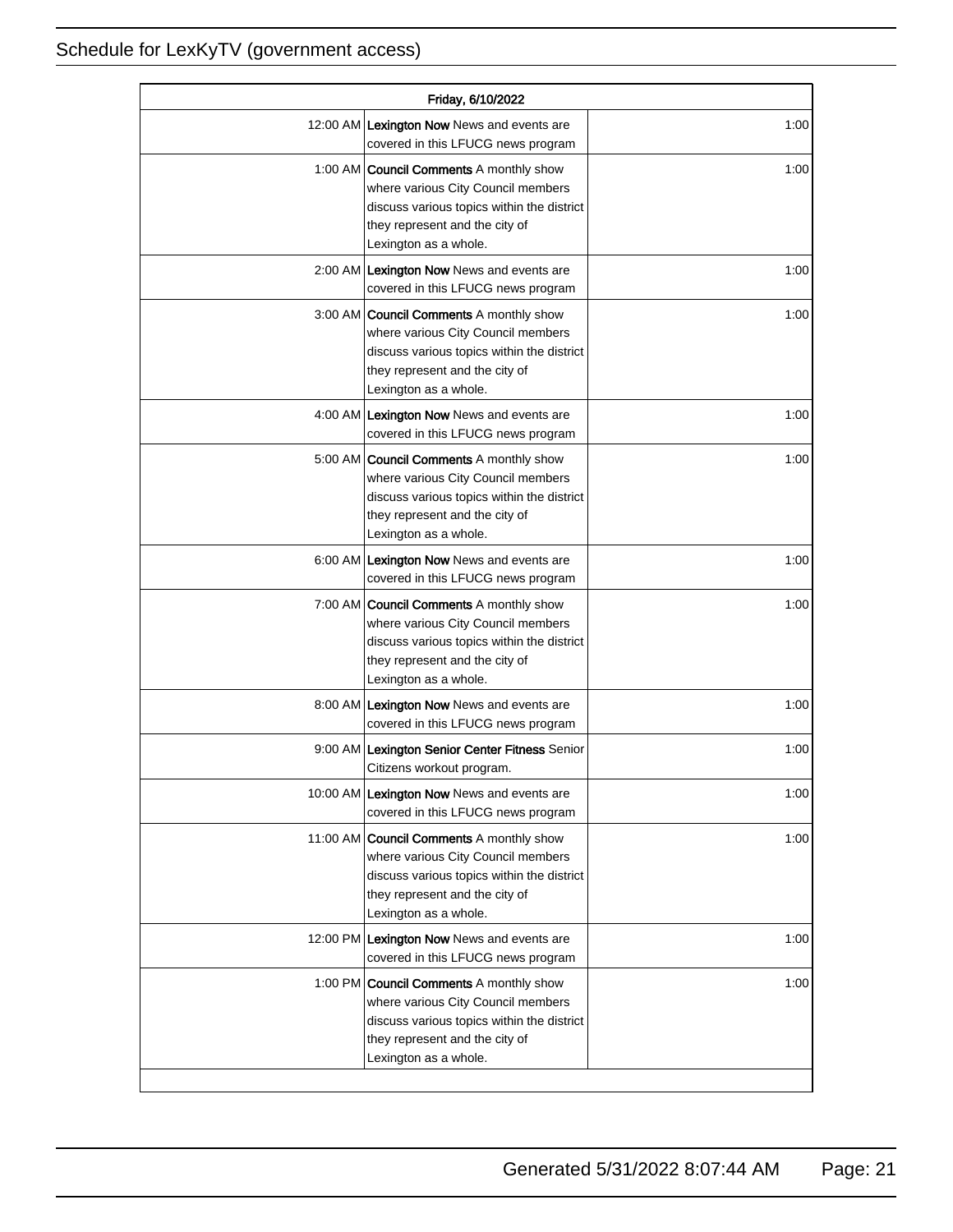| 2:00 PM Lexington Now News and events are<br>covered in this LFUCG news program                                                                                                               | 1:00 |
|-----------------------------------------------------------------------------------------------------------------------------------------------------------------------------------------------|------|
| 3:00 PM <b>Council Comments</b> A monthly show<br>where various City Council members<br>discuss various topics within the district<br>they represent and the city of<br>Lexington as a whole. | 1:00 |
| 4:00 PM Lexington Now News and events are<br>covered in this LFUCG news program                                                                                                               | 1:00 |
| 5:00 PM Lexington Senior Center Fitness Senior<br>Citizens workout program.                                                                                                                   | 1:00 |
| 6:00 PM Lexington Now News and events are<br>covered in this LFUCG news program                                                                                                               | 1:00 |
| 7:00 PM Replay: Council Meeting Replay of Live<br>meeting coverage until adjournment.                                                                                                         | 2:00 |
| 9:00 PM <b>Council Comments</b> A monthly show<br>where various City Council members<br>discuss various topics within the district<br>they represent and the city of<br>Lexington as a whole. | 1:00 |
| 10:00 PM Lexington Now News and events are<br>covered in this LFUCG news program                                                                                                              | 1:00 |
| 11:00 PM Council Comments A monthly show<br>where various City Council members<br>discuss various topics within the district<br>they represent and the city of<br>Lexington as a whole.       | 1:00 |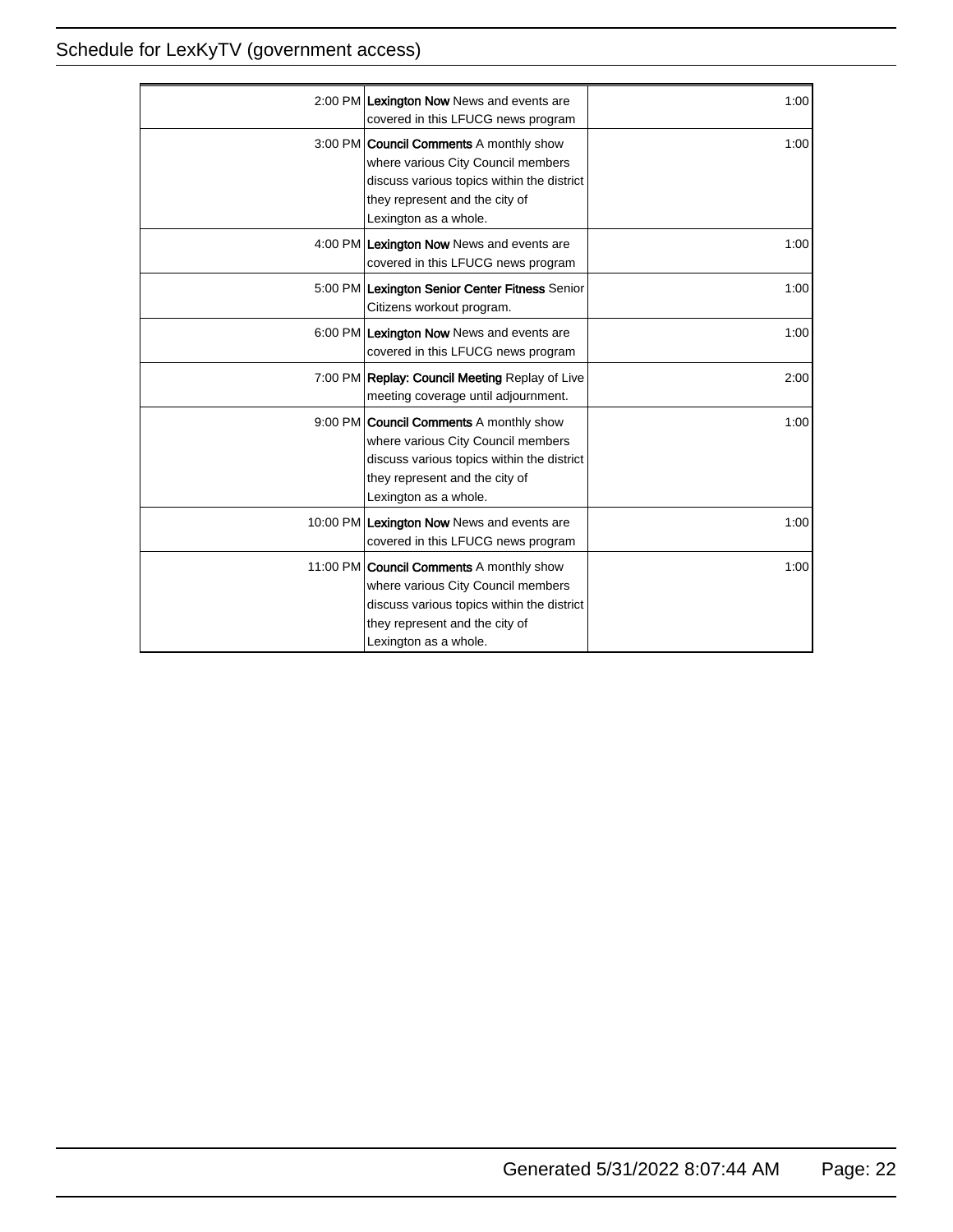| Saturday, 6/11/2022 |                                                                                                                                                                                               |      |
|---------------------|-----------------------------------------------------------------------------------------------------------------------------------------------------------------------------------------------|------|
|                     | 12:00 AM Lexington Now News and events are<br>covered in this LFUCG news program                                                                                                              | 1:00 |
|                     | 1:00 AM <b>Council Comments</b> A monthly show<br>where various City Council members<br>discuss various topics within the district<br>they represent and the city of<br>Lexington as a whole. | 1:00 |
|                     | 2:00 AM Lexington Now News and events are<br>covered in this LFUCG news program                                                                                                               | 1:00 |
|                     | 3:00 AM Council Comments A monthly show<br>where various City Council members<br>discuss various topics within the district<br>they represent and the city of<br>Lexington as a whole.        | 1:00 |
|                     | 4:00 AM Lexington Now News and events are<br>covered in this LFUCG news program                                                                                                               | 1:00 |
|                     | 5:00 AM   Council Comments A monthly show<br>where various City Council members<br>discuss various topics within the district<br>they represent and the city of<br>Lexington as a whole.      | 1:00 |
|                     | 6:00 AM Lexington Now News and events are<br>covered in this LFUCG news program                                                                                                               | 1:00 |
|                     | 7:00 AM <b>Council Comments</b> A monthly show<br>where various City Council members<br>discuss various topics within the district<br>they represent and the city of<br>Lexington as a whole. | 1:00 |
|                     | 8:00 AM Lexington Now News and events are<br>covered in this LFUCG news program                                                                                                               | 1:00 |
|                     | 9:00 AM Lexington Senior Center Fitness Senior<br>Citizens workout program.                                                                                                                   | 1:00 |
|                     | 10:00 AM Lexington Now News and events are<br>covered in this LFUCG news program                                                                                                              | 1:00 |
|                     | 11:00 AM Council Comments A monthly show<br>where various City Council members<br>discuss various topics within the district<br>they represent and the city of<br>Lexington as a whole.       | 1:00 |
|                     | 12:00 PM Lexington Now News and events are<br>covered in this LFUCG news program                                                                                                              | 1:00 |
|                     | 1:00 PM Replay: Police and Fire Pension Board<br>Meeting Replay of Live meeting<br>coverage until adjournment.                                                                                | 2:00 |
|                     |                                                                                                                                                                                               |      |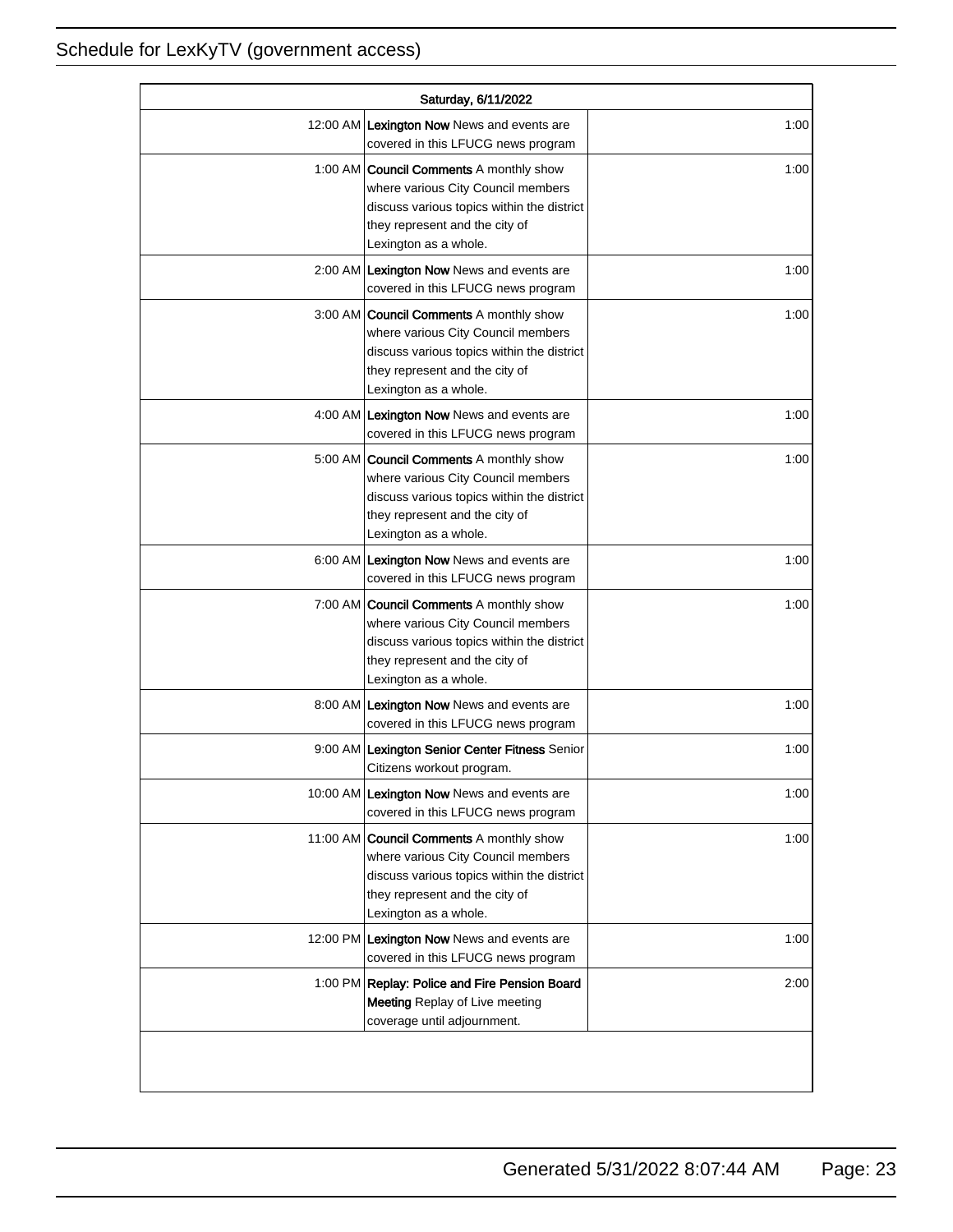| 3:00 PM Replay: Planning Commission<br>(subdivision items) Replay of Live<br>meeting coverage until adjournment.                                                                              | 3:00 |
|-----------------------------------------------------------------------------------------------------------------------------------------------------------------------------------------------|------|
| 6:00 PM Lexington Now News and events are<br>covered in this LFUCG news program                                                                                                               | 1:00 |
| 7:00 PM <b>Council Comments</b> A monthly show<br>where various City Council members<br>discuss various topics within the district<br>they represent and the city of<br>Lexington as a whole. | 1:00 |
| 8:00 PM Lexington Now News and events are<br>covered in this LFUCG news program                                                                                                               | 1:00 |
| 9:00 PM Council Comments A monthly show<br>where various City Council members<br>discuss various topics within the district<br>they represent and the city of<br>Lexington as a whole.        | 1:00 |
| 10:00 PM Lexington Now News and events are<br>covered in this LFUCG news program                                                                                                              | 1:00 |
| 11:00 PM Council Comments A monthly show<br>where various City Council members<br>discuss various topics within the district<br>they represent and the city of<br>Lexington as a whole.       | 1:00 |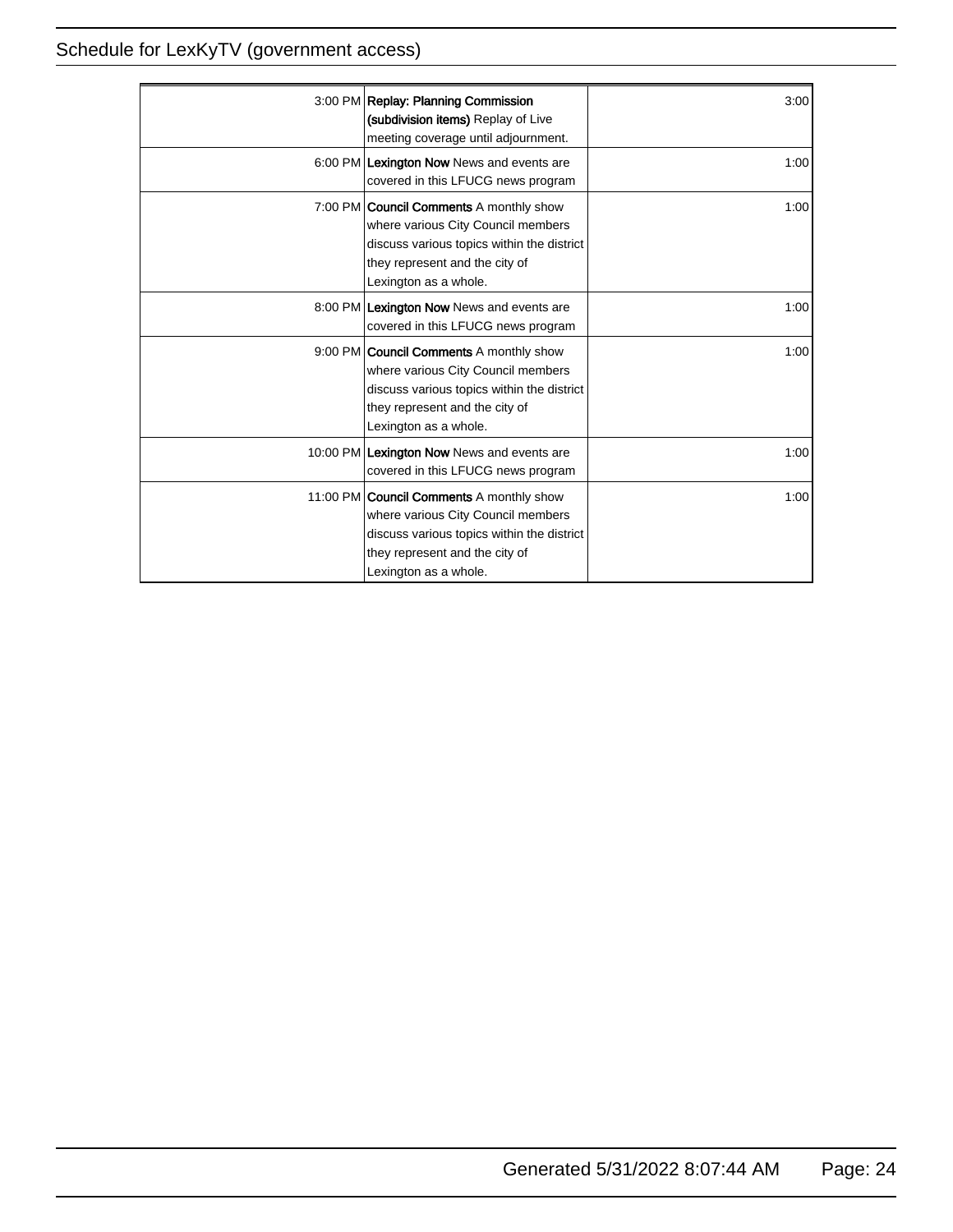| Sunday, 6/12/2022 |                                                                                                                                                                                               |      |
|-------------------|-----------------------------------------------------------------------------------------------------------------------------------------------------------------------------------------------|------|
|                   | 12:00 AM Lexington Now News and events are<br>covered in this LFUCG news program                                                                                                              | 1:00 |
|                   | 1:00 AM <b>Council Comments</b> A monthly show<br>where various City Council members<br>discuss various topics within the district<br>they represent and the city of<br>Lexington as a whole. | 1:00 |
|                   | 2:00 AM Lexington Now News and events are<br>covered in this LFUCG news program                                                                                                               | 1:00 |
|                   | 3:00 AM Council Comments A monthly show<br>where various City Council members<br>discuss various topics within the district<br>they represent and the city of<br>Lexington as a whole.        | 1:00 |
|                   | 4:00 AM Lexington Now News and events are<br>covered in this LFUCG news program                                                                                                               | 1:00 |
|                   | 5:00 AM   Council Comments A monthly show<br>where various City Council members<br>discuss various topics within the district<br>they represent and the city of<br>Lexington as a whole.      | 1:00 |
|                   | 6:00 AM Lexington Now News and events are<br>covered in this LFUCG news program                                                                                                               | 1:00 |
|                   | 7:00 AM <b>Council Comments</b> A monthly show<br>where various City Council members<br>discuss various topics within the district<br>they represent and the city of<br>Lexington as a whole. | 1:00 |
|                   | 8:00 AM Lexington Now News and events are<br>covered in this LFUCG news program                                                                                                               | 1:00 |
|                   | 9:00 AM Lexington Senior Center Fitness Senior<br>Citizens workout program.                                                                                                                   | 1:00 |
|                   | 10:00 AM Lexington Now News and events are<br>covered in this LFUCG news program                                                                                                              | 1:00 |
|                   | 11:00 AM Council Comments A monthly show<br>where various City Council members<br>discuss various topics within the district<br>they represent and the city of<br>Lexington as a whole.       | 1:00 |
|                   | 12:00 PM Lexington Now News and events are<br>covered in this LFUCG news program                                                                                                              | 1:00 |
|                   | 1:00 PM Replay: Environmental Quality & Public<br>Works Committee Replay of Meeting<br>coverage until adjournment.                                                                            | 2:00 |
|                   |                                                                                                                                                                                               |      |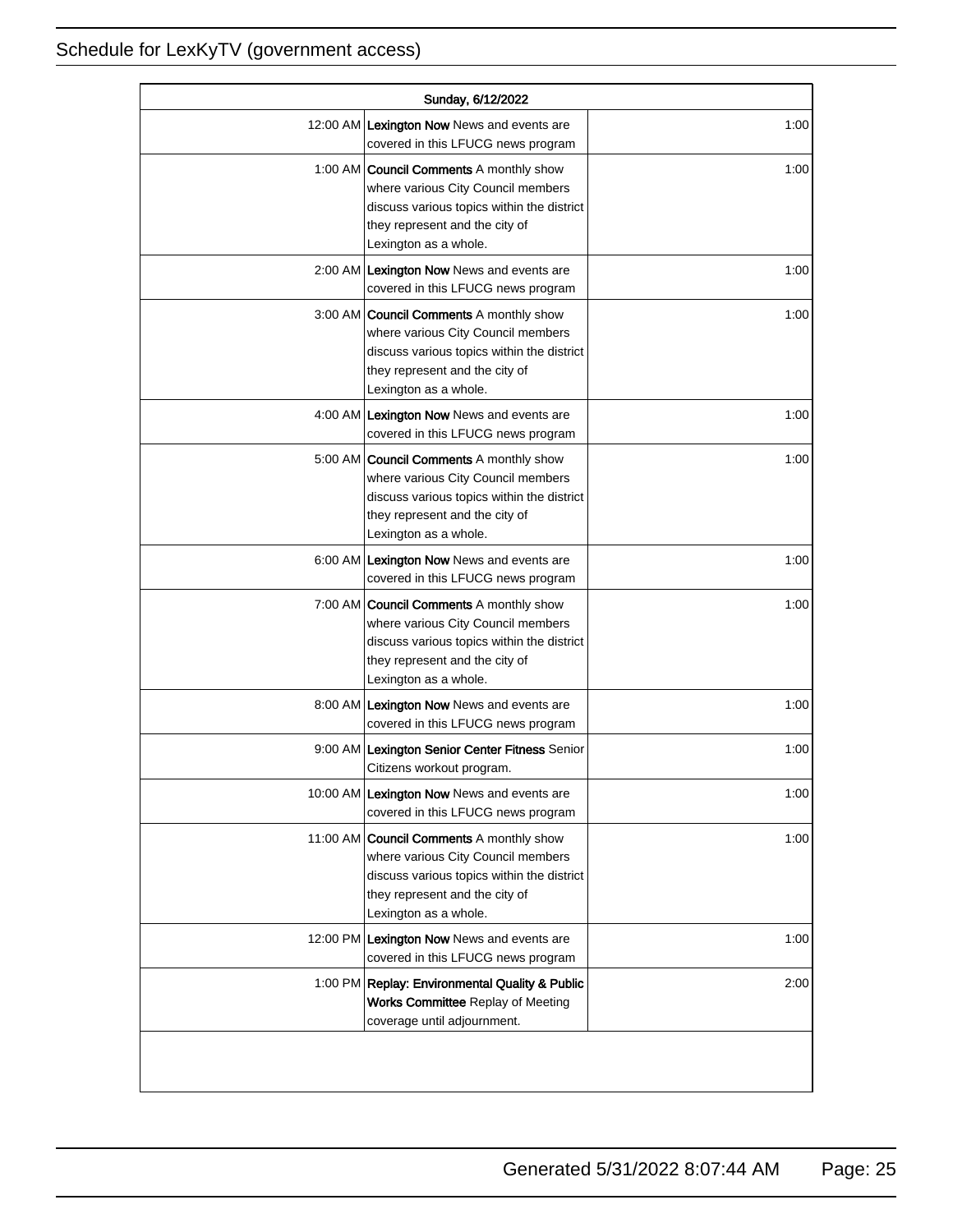| 3:00 PM Replay: Council Work Session Replay<br>of Meeting coverage is live until<br>adjournment.                                                                                               | 2:00 |
|------------------------------------------------------------------------------------------------------------------------------------------------------------------------------------------------|------|
| 5:00 PM Replay: Council Meeting Replay of Live<br>meeting coverage until adjournment.                                                                                                          | 2:00 |
| 7:00 PM <b>Council Comments</b> A monthly show<br>where various City Council members<br>discuss various topics within the district<br>they represent and the city of<br>Lexington as a whole.  | 1:00 |
| 8:00 PM Lexington Now News and events are<br>covered in this LFUCG news program                                                                                                                | 1:00 |
| 9:00 PM <b>Council Comments</b> A monthly show<br>where various City Council members<br>discuss various topics within the district<br>they represent and the city of<br>Lexington as a whole.  | 1:00 |
| 10:00 PM Lexington Now News and events are<br>covered in this LFUCG news program                                                                                                               | 1:00 |
| 11:00 PM <b>Council Comments</b> A monthly show<br>where various City Council members<br>discuss various topics within the district<br>they represent and the city of<br>Lexington as a whole. | 1:00 |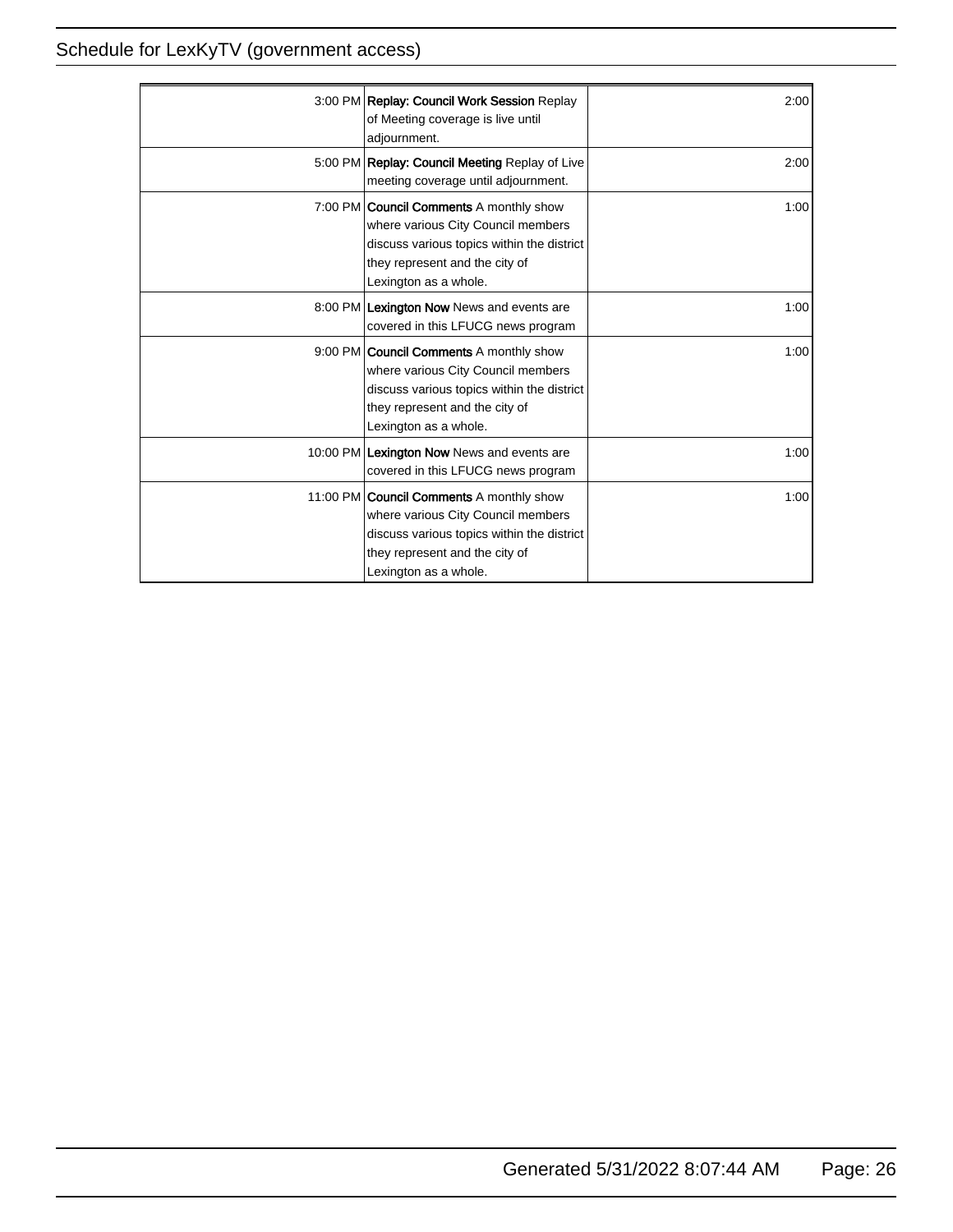| Monday, 6/13/2022 |                                                                                                                                                                                               |      |
|-------------------|-----------------------------------------------------------------------------------------------------------------------------------------------------------------------------------------------|------|
|                   | 12:00 AM Lexington Now News and events are<br>covered in this LFUCG news program                                                                                                              | 1:00 |
|                   | 1:00 AM <b>Council Comments</b> A monthly show<br>where various City Council members<br>discuss various topics within the district<br>they represent and the city of<br>Lexington as a whole. | 1:00 |
|                   | 2:00 AM Lexington Now News and events are<br>covered in this LFUCG news program                                                                                                               | 1:00 |
|                   | 3:00 AM Council Comments A monthly show<br>where various City Council members<br>discuss various topics within the district<br>they represent and the city of<br>Lexington as a whole.        | 1:00 |
|                   | 4:00 AM Lexington Now News and events are<br>covered in this LFUCG news program                                                                                                               | 1:00 |
|                   | 5:00 AM   Council Comments A monthly show<br>where various City Council members<br>discuss various topics within the district<br>they represent and the city of<br>Lexington as a whole.      | 1:00 |
|                   | 6:00 AM Lexington Now News and events are<br>covered in this LFUCG news program                                                                                                               | 1:00 |
|                   | 7:00 AM Council Comments A monthly show<br>where various City Council members<br>discuss various topics within the district<br>they represent and the city of<br>Lexington as a whole.        | 1:00 |
|                   | 8:00 AM Lexington Now News and events are<br>covered in this LFUCG news program                                                                                                               | 1:00 |
|                   | 9:00 AM Lexington Senior Center Fitness Senior<br>Citizens workout program.                                                                                                                   | 1:00 |
|                   | 10:00 AM Lexington Now News and events are<br>covered in this LFUCG news program                                                                                                              | 1:00 |
|                   | 11:00 AM Council Comments A monthly show<br>where various City Council members<br>discuss various topics within the district<br>they represent and the city of<br>Lexington as a whole.       | 1:00 |
|                   | 12:00 PM Lexington Now News and events are<br>covered in this LFUCG news program                                                                                                              | 1:00 |
|                   | 1:00 PM Council Comments A monthly show<br>where various City Council members<br>discuss various topics within the district<br>they represent and the city of<br>Lexington as a whole.        | 0:30 |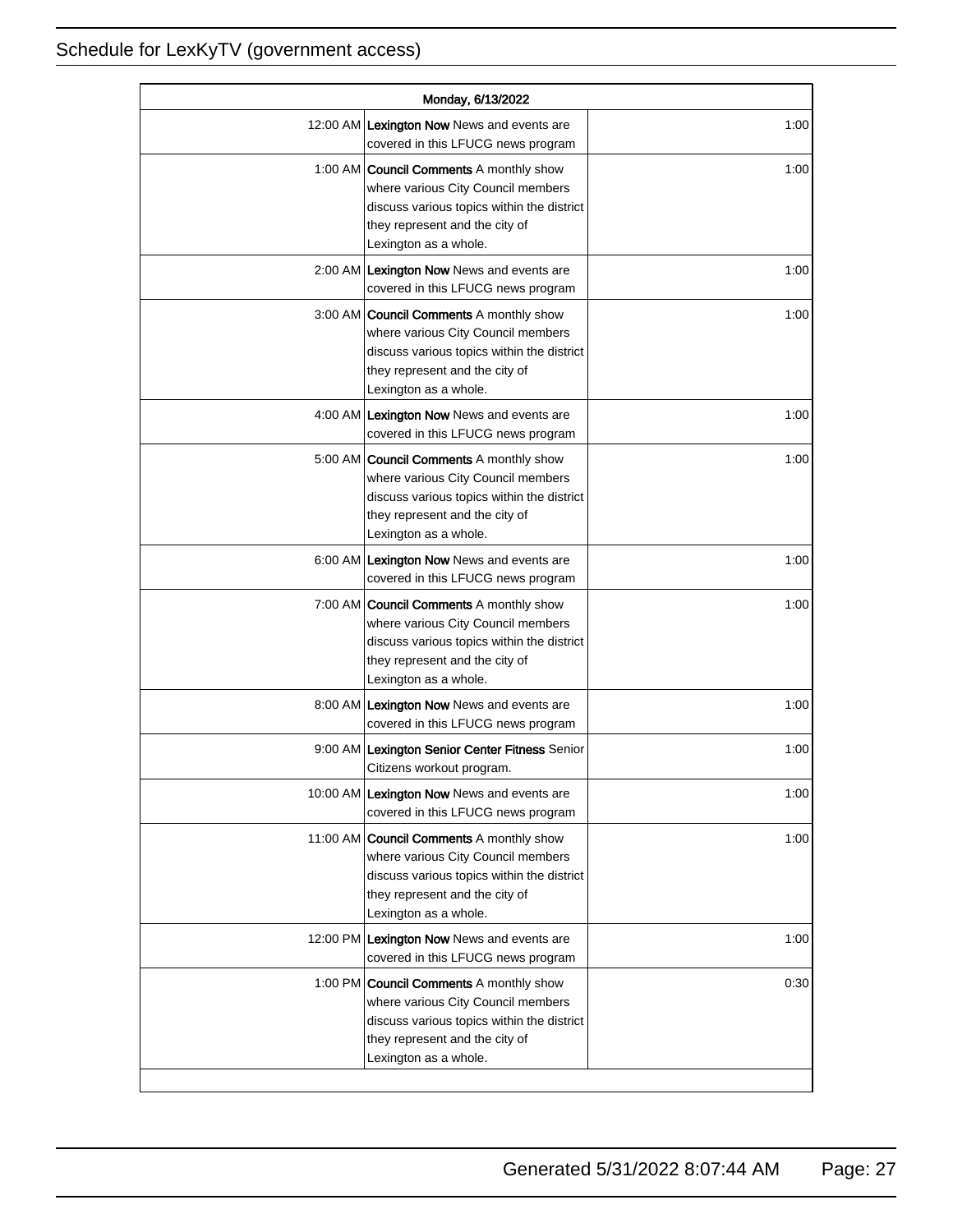| 1:30 PM <b>Board of Adjustment</b> Live meeting                                                                                                                                               | 2:30 |
|-----------------------------------------------------------------------------------------------------------------------------------------------------------------------------------------------|------|
| coverage until adjournment.                                                                                                                                                                   |      |
| 4:00 PM Lexington Now News and events are<br>covered in this LFUCG news program                                                                                                               | 1:00 |
| 5:00 PM Lexington Senior Center Fitness Senior<br>Citizens workout program.                                                                                                                   | 1:00 |
| 6:00 PM Lexington Now News and events are<br>covered in this LFUCG news program                                                                                                               | 1:00 |
| 7:00 PM <b>Council Comments</b> A monthly show<br>where various City Council members<br>discuss various topics within the district<br>they represent and the city of<br>Lexington as a whole. | 1:00 |
| 8:00 PM Lexington Now News and events are<br>covered in this LFUCG news program                                                                                                               | 1:00 |
| 9:00 PM <b>Council Comments</b> A monthly show<br>where various City Council members<br>discuss various topics within the district<br>they represent and the city of<br>Lexington as a whole. | 1:00 |
| 10:00 PM Lexington Now News and events are<br>covered in this LFUCG news program                                                                                                              | 1:00 |
| 11:00 PM Council Comments A monthly show<br>where various City Council members<br>discuss various topics within the district<br>they represent and the city of<br>Lexington as a whole.       | 1:00 |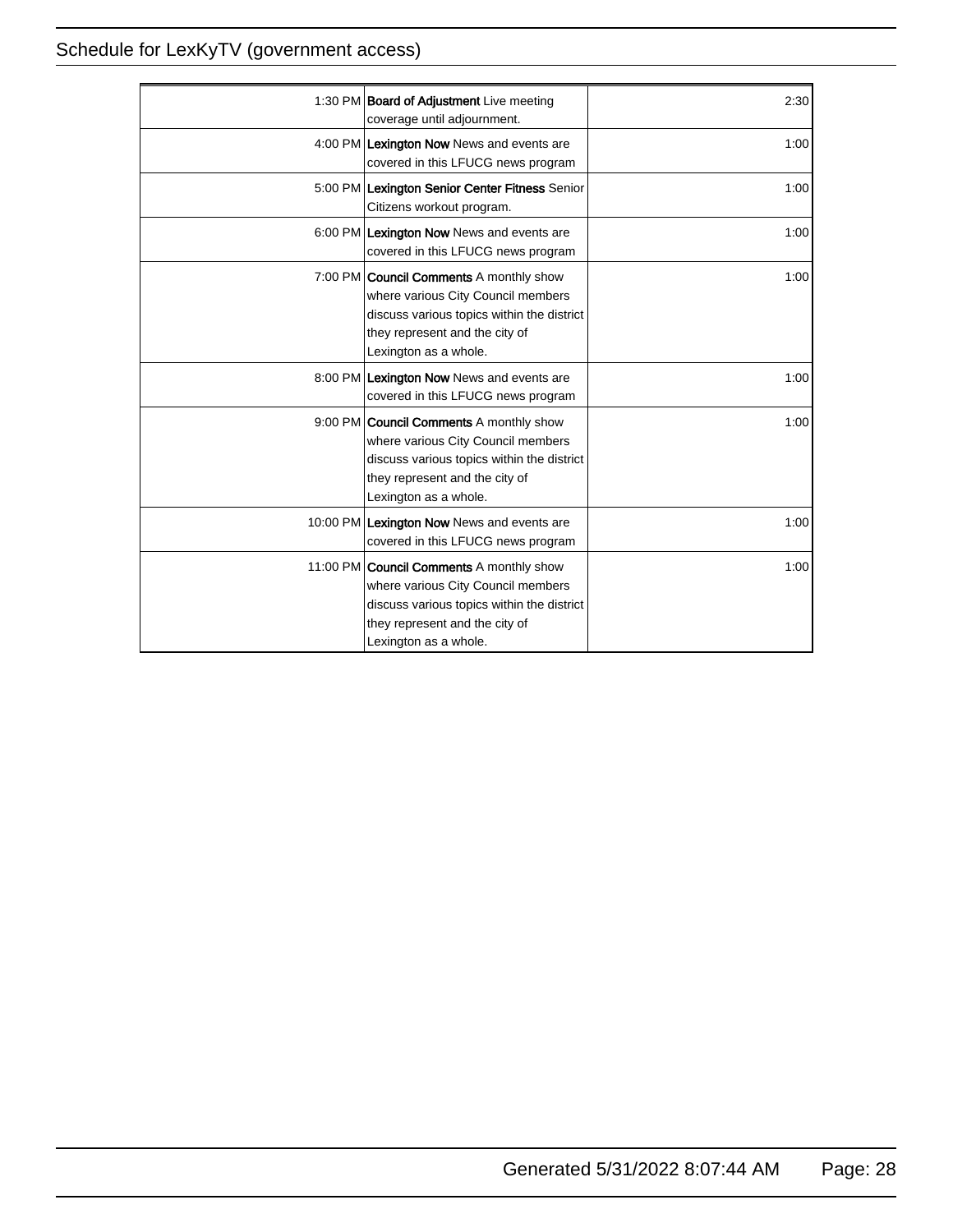| Tuesday, 6/14/2022 |                                                                                                                                                                                               |      |
|--------------------|-----------------------------------------------------------------------------------------------------------------------------------------------------------------------------------------------|------|
|                    | 12:00 AM Lexington Now News and events are<br>covered in this LFUCG news program                                                                                                              | 1:00 |
|                    | 1:00 AM <b>Council Comments</b> A monthly show<br>where various City Council members<br>discuss various topics within the district<br>they represent and the city of<br>Lexington as a whole. | 1:00 |
|                    | 2:00 AM Lexington Now News and events are<br>covered in this LFUCG news program                                                                                                               | 1:00 |
|                    | 3:00 AM   Council Comments A monthly show<br>where various City Council members<br>discuss various topics within the district<br>they represent and the city of<br>Lexington as a whole.      | 1:00 |
|                    | 4:00 AM Lexington Now News and events are<br>covered in this LFUCG news program                                                                                                               | 1:00 |
|                    | 5:00 AM <b>Council Comments</b> A monthly show<br>where various City Council members<br>discuss various topics within the district<br>they represent and the city of<br>Lexington as a whole. | 1:00 |
|                    | 6:00 AM Lexington Now News and events are<br>covered in this LFUCG news program                                                                                                               | 1:00 |
|                    | 7:00 AM <b>Council Comments</b> A monthly show<br>where various City Council members<br>discuss various topics within the district<br>they represent and the city of<br>Lexington as a whole. | 1:00 |
|                    | 8:00 AM Lexington Now News and events are<br>covered in this LFUCG news program                                                                                                               | 1:00 |
|                    | 9:00 AM Lexington Senior Center Fitness Senior<br>Citizens workout program.                                                                                                                   | 1:00 |
|                    | 10:00 AM Lexington Now News and events are<br>covered in this LFUCG news program                                                                                                              | 1:00 |
|                    | 11:00 AM Council Comments A monthly show<br>where various City Council members<br>discuss various topics within the district<br>they represent and the city of<br>Lexington as a whole.       | 1:00 |
|                    | 12:00 PM Lexington Now News and events are<br>covered in this LFUCG news program                                                                                                              | 1:00 |
|                    | 1:00 PM General Government & Social Services<br><b>Committee</b> Meeting coverage is live<br>until adjournment.                                                                               | 2:00 |
|                    | 3:00 PM   Council Meeting Live meeting<br>coverage until adjournment.                                                                                                                         | 0:30 |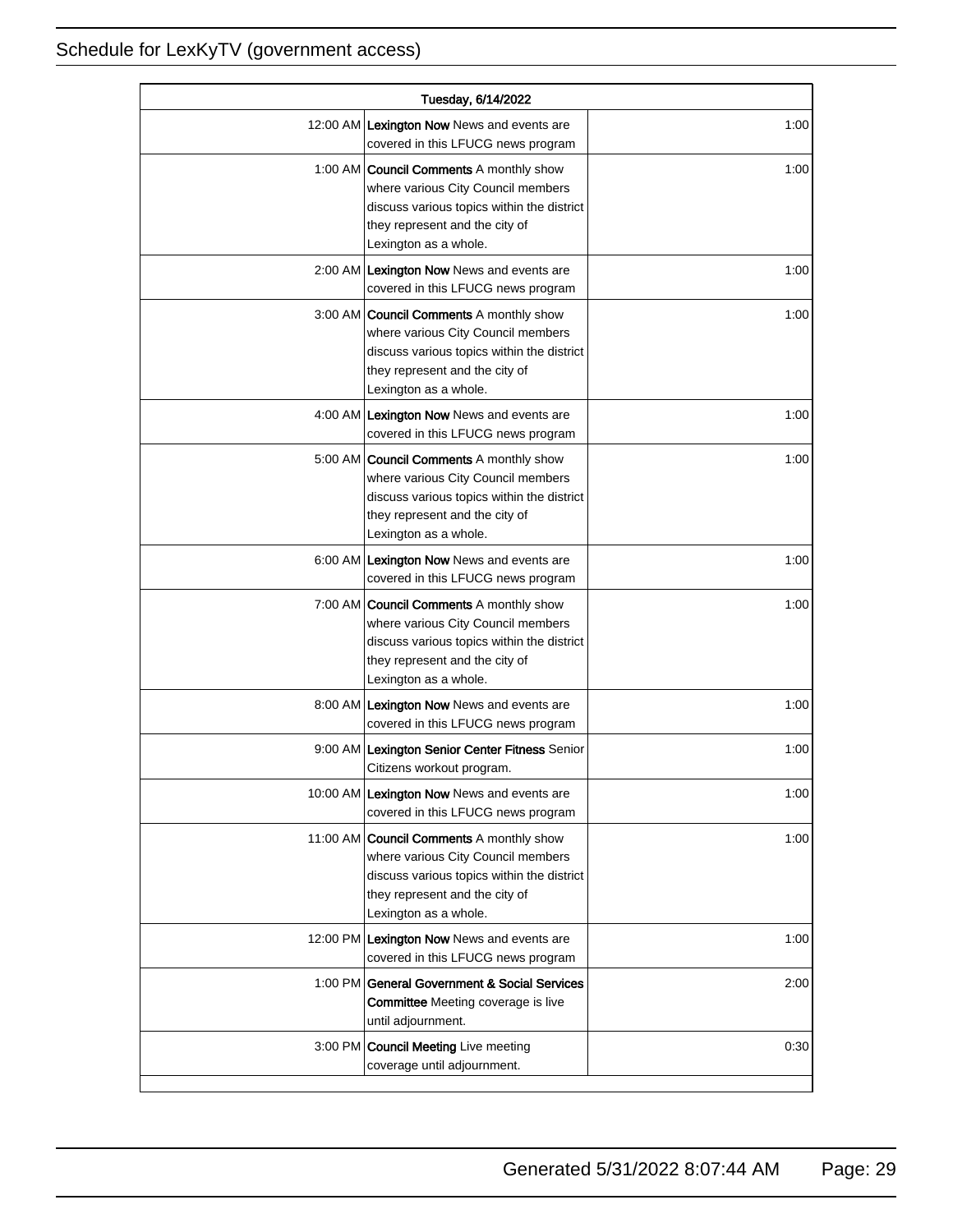| 3:30 PM   Council Work Session Meeting<br>coverage is live until adjournment.                                                                                                                  | 1:30 |
|------------------------------------------------------------------------------------------------------------------------------------------------------------------------------------------------|------|
| 5:00 PM <b>Council Comments</b> A monthly show<br>where various City Council members<br>discuss various topics within the district<br>they represent and the city of<br>Lexington as a whole.  | 1:00 |
| 6:00 PM Lexington Now News and events are<br>covered in this LFUCG news program                                                                                                                | 1:00 |
| 7:00 PM Replay: General Government & Social<br>Services Committee Meeting coverage<br>is live until adjournment.                                                                               | 2:00 |
| 9:00 PM Replay: Council Meeting Replay of Live<br>meeting coverage until adjournment.                                                                                                          | 0:30 |
| 9:30 PM Replay: Council Work Session Meeting<br>coverage is live until adjournment.                                                                                                            | 1:30 |
| 11:00 PM <b>Council Comments</b> A monthly show<br>where various City Council members<br>discuss various topics within the district<br>they represent and the city of<br>Lexington as a whole. | 1:00 |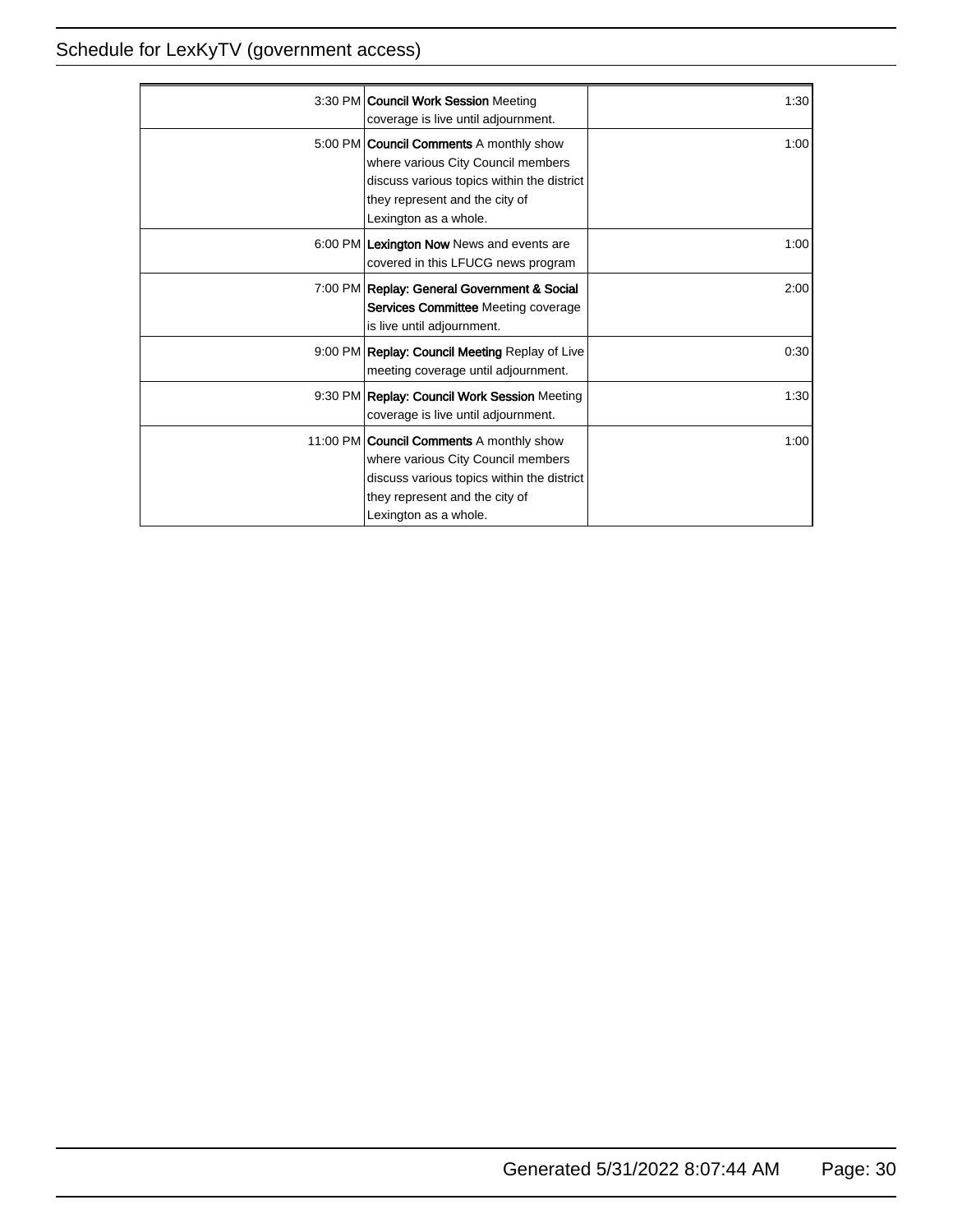| Wednesday, 6/15/2022 |                                                                                                                                                                                               |      |
|----------------------|-----------------------------------------------------------------------------------------------------------------------------------------------------------------------------------------------|------|
|                      | 12:00 AM Lexington Now News and events are<br>covered in this LFUCG news program                                                                                                              | 1:00 |
|                      | 1:00 AM <b>Council Comments</b> A monthly show<br>where various City Council members<br>discuss various topics within the district<br>they represent and the city of<br>Lexington as a whole. | 1:00 |
|                      | 2:00 AM Lexington Now News and events are<br>covered in this LFUCG news program                                                                                                               | 1:00 |
|                      | 3:00 AM Council Comments A monthly show<br>where various City Council members<br>discuss various topics within the district<br>they represent and the city of<br>Lexington as a whole.        | 1:00 |
|                      | 4:00 AM Lexington Now News and events are<br>covered in this LFUCG news program                                                                                                               | 1:00 |
|                      | 5:00 AM <b>Council Comments</b> A monthly show<br>where various City Council members<br>discuss various topics within the district<br>they represent and the city of<br>Lexington as a whole. | 1:00 |
|                      | 6:00 AM Lexington Now News and events are<br>covered in this LFUCG news program                                                                                                               | 1:00 |
|                      | 7:00 AM Council Comments A monthly show<br>where various City Council members<br>discuss various topics within the district<br>they represent and the city of<br>Lexington as a whole.        | 1:00 |
|                      | 8:00 AM Lexington Now News and events are<br>covered in this LFUCG news program                                                                                                               | 1:00 |
|                      | 9:00 AM Lexington Senior Center Fitness Senior<br>Citizens workout program.                                                                                                                   | 1:00 |
|                      | 10:00 AM Lexington Now News and events are<br>covered in this LFUCG news program                                                                                                              | 1:00 |
|                      | 11:00 AM Council Comments A monthly show<br>where various City Council members<br>discuss various topics within the district<br>they represent and the city of<br>Lexington as a whole.       | 1:00 |
|                      | 12:00 PM Lexington Now News and events are<br>covered in this LFUCG news program                                                                                                              | 1:00 |
|                      | 1:00 PM Council Comments A monthly show<br>where various City Council members<br>discuss various topics within the district<br>they represent and the city of<br>Lexington as a whole.        | 1:00 |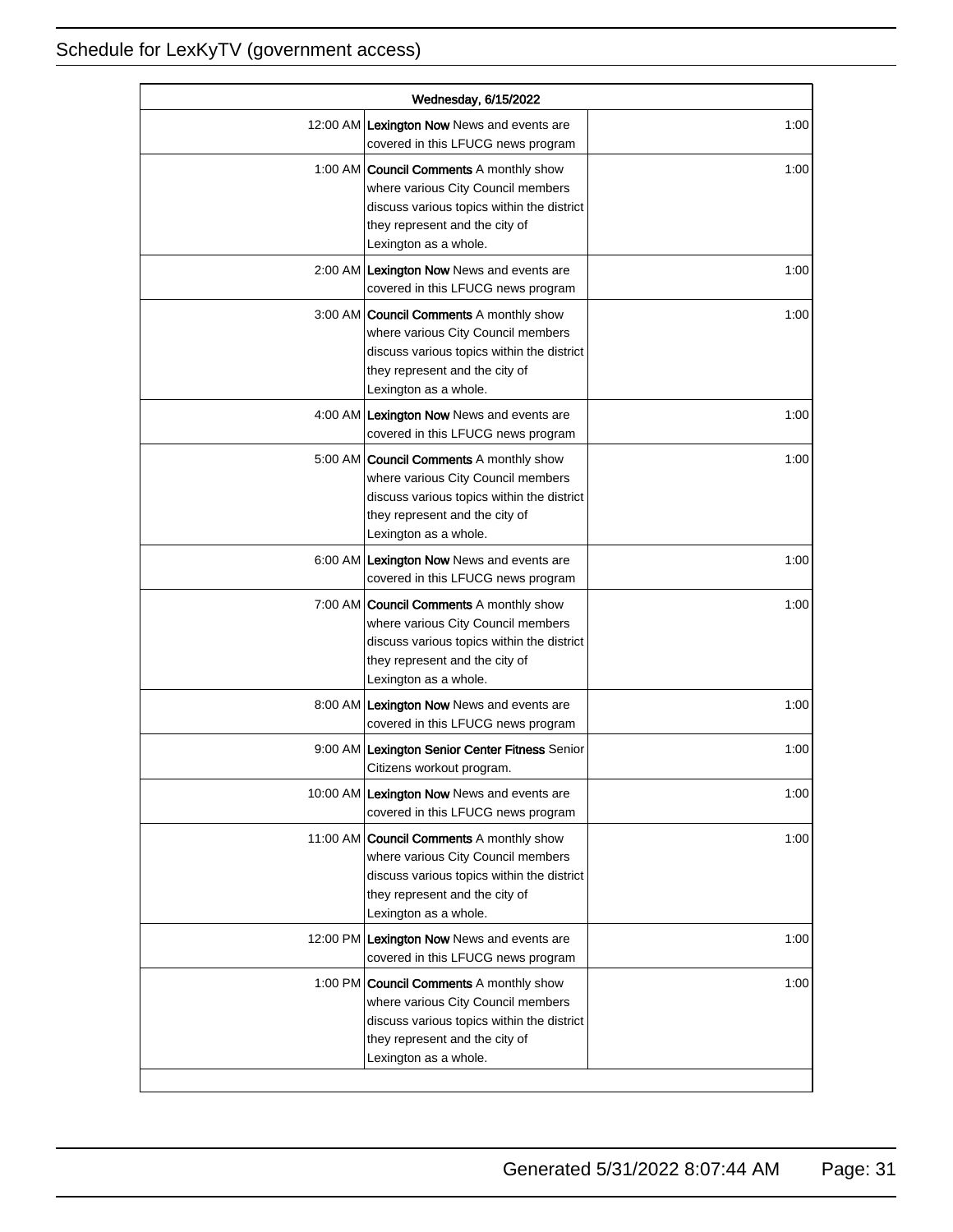| 2:00 PM Lexington Now News and events are                                                                                                                                                      | 1:00 |
|------------------------------------------------------------------------------------------------------------------------------------------------------------------------------------------------|------|
| covered in this LFUCG news program                                                                                                                                                             |      |
| 3:00 PM <b>Council Comments</b> A monthly show<br>where various City Council members<br>discuss various topics within the district<br>they represent and the city of<br>Lexington as a whole.  | 1:00 |
| 4:00 PM Board of Architectural Review Live<br>meeting coverage until adjournment.                                                                                                              | 2:00 |
| 6:00 PM Lexington Now News and events are<br>covered in this LFUCG news program                                                                                                                | 1:00 |
| 7:00 PM <b>Council Comments</b> A monthly show<br>where various City Council members<br>discuss various topics within the district<br>they represent and the city of<br>Lexington as a whole.  | 1:00 |
| 8:00 PM Lexington Now News and events are<br>covered in this LFUCG news program                                                                                                                | 1:00 |
| 9:00 PM <b>Council Comments</b> A monthly show<br>where various City Council members<br>discuss various topics within the district<br>they represent and the city of<br>Lexington as a whole.  | 1:00 |
| 10:00 PM Lexington Now News and events are<br>covered in this LFUCG news program                                                                                                               | 1:00 |
| 11:00 PM <b>Council Comments</b> A monthly show<br>where various City Council members<br>discuss various topics within the district<br>they represent and the city of<br>Lexington as a whole. | 1:00 |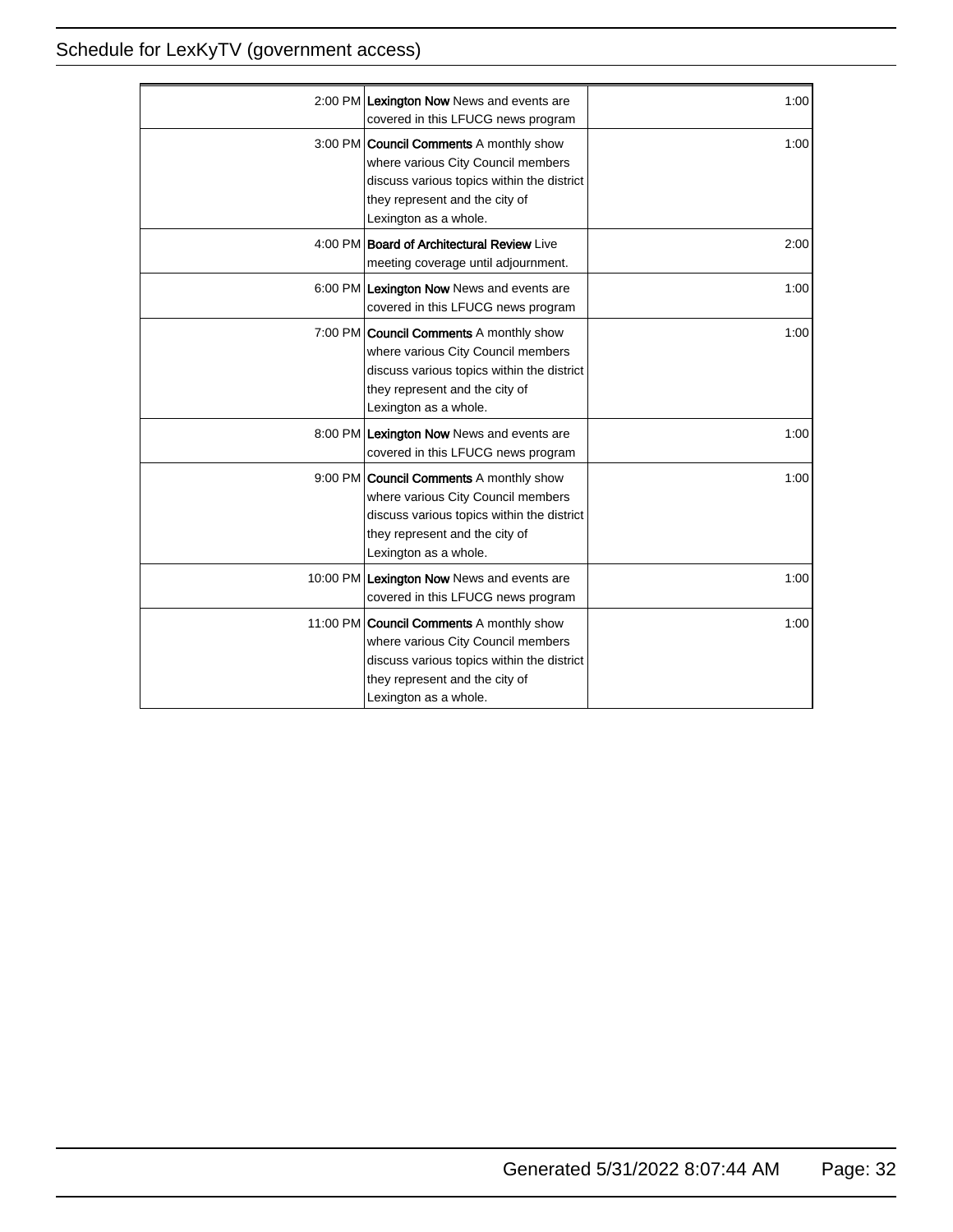| Thursday, 6/16/2022 |                                                                                                                                                                                               |      |
|---------------------|-----------------------------------------------------------------------------------------------------------------------------------------------------------------------------------------------|------|
|                     | 12:00 AM Lexington Now News and events are<br>covered in this LFUCG news program                                                                                                              | 1:00 |
|                     | 1:00 AM <b>Council Comments</b> A monthly show<br>where various City Council members<br>discuss various topics within the district<br>they represent and the city of<br>Lexington as a whole. | 1:00 |
|                     | 2:00 AM Lexington Now News and events are<br>covered in this LFUCG news program                                                                                                               | 1:00 |
|                     | 3:00 AM Council Comments A monthly show<br>where various City Council members<br>discuss various topics within the district<br>they represent and the city of<br>Lexington as a whole.        | 1:00 |
|                     | 4:00 AM Lexington Now News and events are<br>covered in this LFUCG news program                                                                                                               | 1:00 |
|                     | 5:00 AM   Council Comments A monthly show<br>where various City Council members<br>discuss various topics within the district<br>they represent and the city of<br>Lexington as a whole.      | 1:00 |
|                     | 6:00 AM Lexington Now News and events are<br>covered in this LFUCG news program                                                                                                               | 1:00 |
|                     | 7:00 AM Council Comments A monthly show<br>where various City Council members<br>discuss various topics within the district<br>they represent and the city of<br>Lexington as a whole.        | 1:00 |
|                     | 8:00 AM Lexington Now News and events are<br>covered in this LFUCG news program                                                                                                               | 1:00 |
|                     | 9:00 AM Lexington Senior Center Fitness Senior<br>Citizens workout program.                                                                                                                   | 1:00 |
|                     | 10:00 AM Lexington Now News and events are<br>covered in this LFUCG news program                                                                                                              | 1:00 |
|                     | 11:00 AM Council Comments A monthly show<br>where various City Council members<br>discuss various topics within the district<br>they represent and the city of<br>Lexington as a whole.       | 1:00 |
|                     | 12:00 PM Lexington Now News and events are<br>covered in this LFUCG news program                                                                                                              | 1:00 |
|                     | 1:00 PM Council Comments A monthly show<br>where various City Council members<br>discuss various topics within the district<br>they represent and the city of<br>Lexington as a whole.        | 1:00 |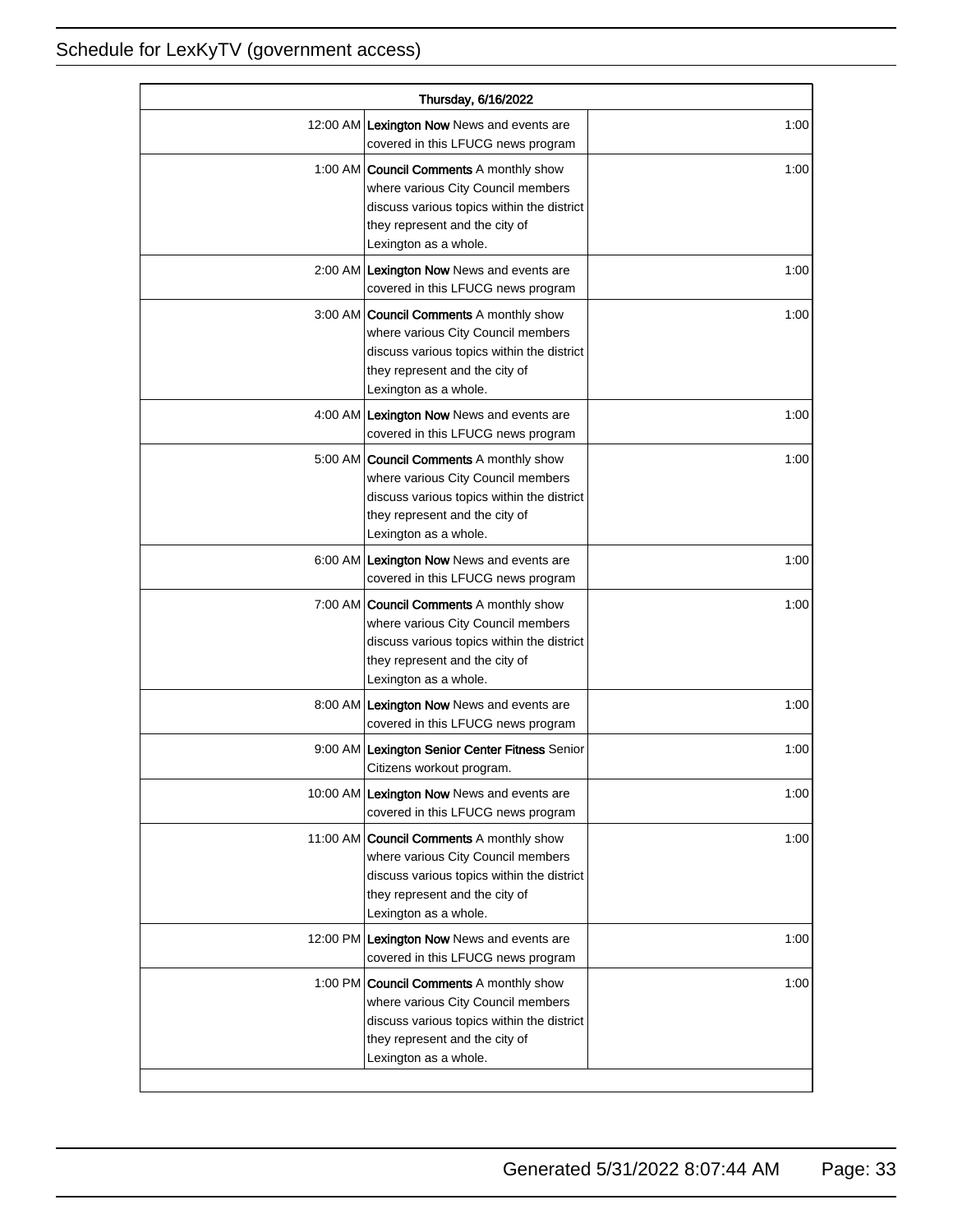| 2:00 PM Lexington Now News and events are<br>covered in this LFUCG news program                                                                                                               | 1:00 |
|-----------------------------------------------------------------------------------------------------------------------------------------------------------------------------------------------|------|
| 3:00 PM <b>Council Comments</b> A monthly show<br>where various City Council members<br>discuss various topics within the district<br>they represent and the city of<br>Lexington as a whole. | 1:00 |
| 4:00 PM Lexington Now News and events are<br>covered in this LFUCG news program                                                                                                               | 1:00 |
| 5:00 PM Lexington Senior Center Fitness Senior<br>Citizens workout program.                                                                                                                   | 1:00 |
| 6:00 PM Lexington Now News and events are<br>covered in this LFUCG news program                                                                                                               | 1:00 |
| 7:00 PM <b>Council Comments</b> A monthly show<br>where various City Council members<br>discuss various topics within the district<br>they represent and the city of<br>Lexington as a whole. | 1:00 |
| 8:00 PM Lexington Now News and events are<br>covered in this LFUCG news program                                                                                                               | 1:00 |
| 9:00 PM Council Comments A monthly show<br>where various City Council members<br>discuss various topics within the district<br>they represent and the city of<br>Lexington as a whole.        | 1:00 |
| 10:00 PM Lexington Now News and events are<br>covered in this LFUCG news program                                                                                                              | 1:00 |
| 11:00 PM Council Comments A monthly show<br>where various City Council members<br>discuss various topics within the district<br>they represent and the city of<br>Lexington as a whole.       | 1:00 |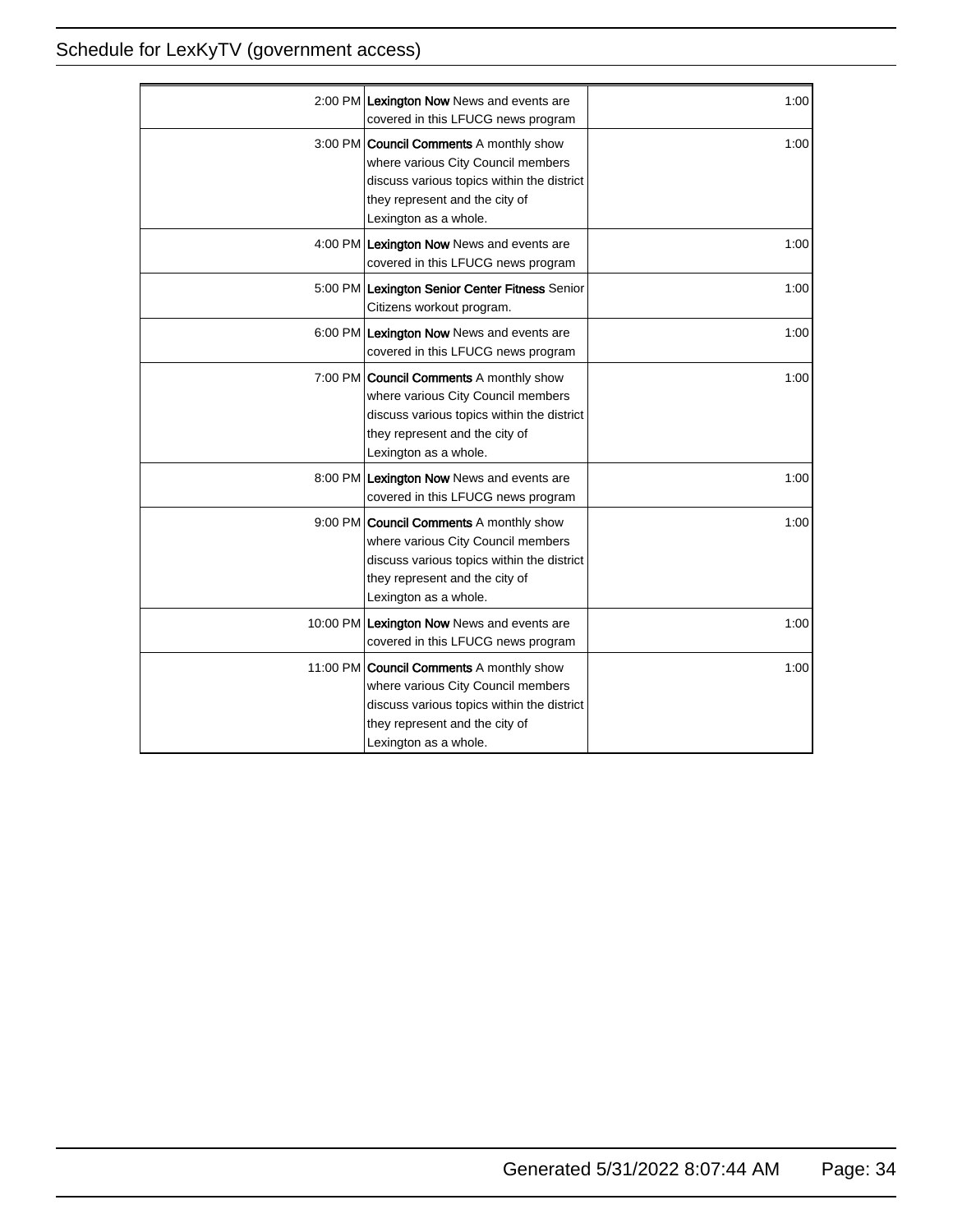| Friday, 6/17/2022 |                                                                                                                                                                                               |      |
|-------------------|-----------------------------------------------------------------------------------------------------------------------------------------------------------------------------------------------|------|
|                   | 12:00 AM Lexington Now News and events are<br>covered in this LFUCG news program                                                                                                              | 1:00 |
|                   | 1:00 AM <b>Council Comments</b> A monthly show<br>where various City Council members<br>discuss various topics within the district<br>they represent and the city of<br>Lexington as a whole. | 1:00 |
|                   | 2:00 AM Lexington Now News and events are<br>covered in this LFUCG news program                                                                                                               | 1:00 |
|                   | 3:00 AM   Council Comments A monthly show<br>where various City Council members<br>discuss various topics within the district<br>they represent and the city of<br>Lexington as a whole.      | 1:00 |
|                   | 4:00 AM Lexington Now News and events are<br>covered in this LFUCG news program                                                                                                               | 1:00 |
|                   | 5:00 AM <b>Council Comments</b> A monthly show<br>where various City Council members<br>discuss various topics within the district<br>they represent and the city of<br>Lexington as a whole. | 1:00 |
|                   | 6:00 AM Lexington Now News and events are<br>covered in this LFUCG news program                                                                                                               | 1:00 |
|                   | 7:00 AM <b>Council Comments</b> A monthly show<br>where various City Council members<br>discuss various topics within the district<br>they represent and the city of<br>Lexington as a whole. | 1:00 |
|                   | 8:00 AM Lexington Now News and events are<br>covered in this LFUCG news program                                                                                                               | 1:00 |
|                   | 9:00 AM Lexington Senior Center Fitness Senior<br>Citizens workout program.                                                                                                                   | 1:00 |
|                   | 10:00 AM Lexington Now News and events are<br>covered in this LFUCG news program                                                                                                              | 1:00 |
|                   | 11:00 AM Council Comments A monthly show<br>where various City Council members<br>discuss various topics within the district<br>they represent and the city of<br>Lexington as a whole.       | 1:00 |
|                   | 12:00 PM Lexington Now News and events are<br>covered in this LFUCG news program                                                                                                              | 1:00 |
|                   | 1:00 PM <b>Council Comments</b> A monthly show<br>where various City Council members<br>discuss various topics within the district<br>they represent and the city of<br>Lexington as a whole. | 1:00 |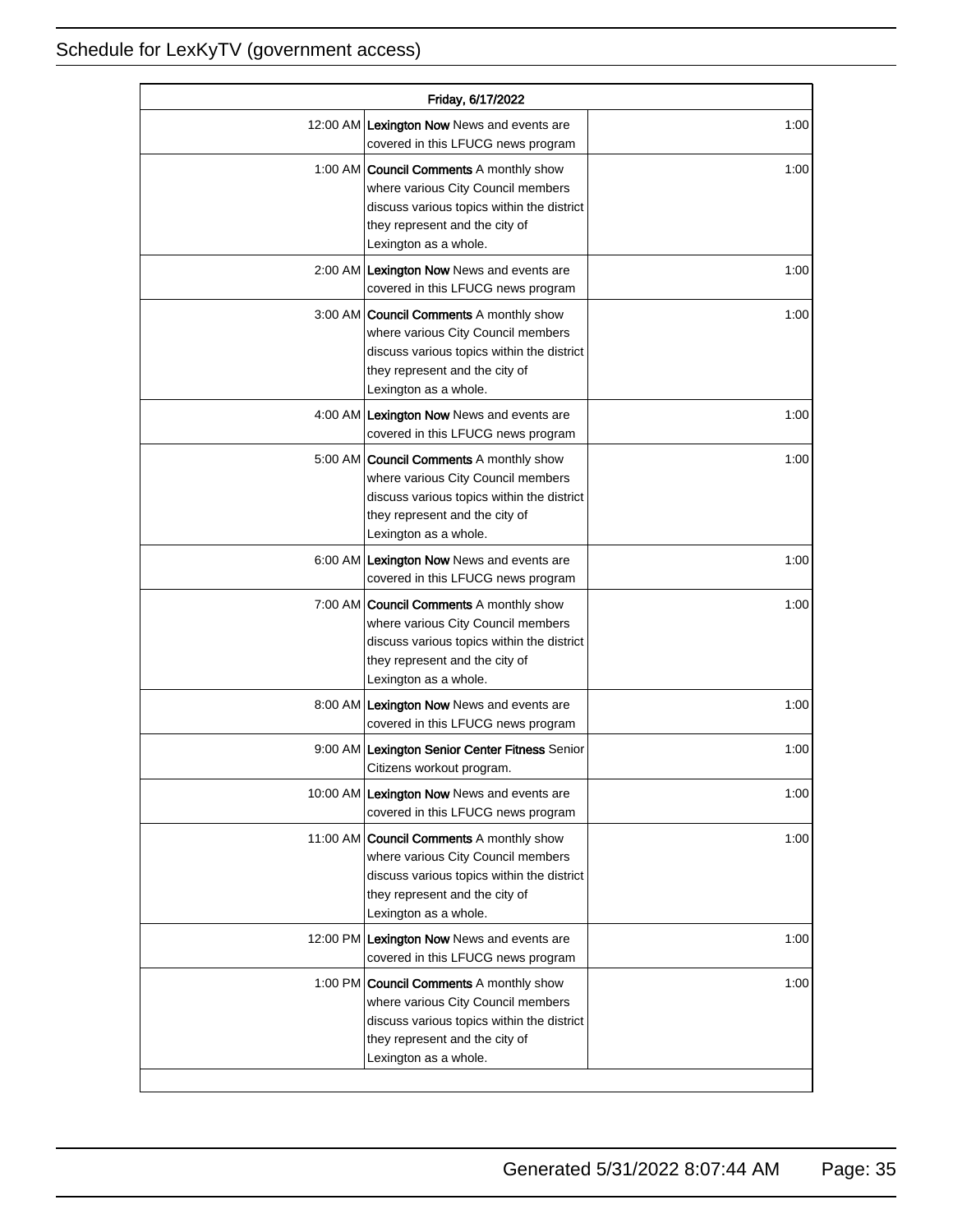| 2:00 PM Lexington Now News and events are<br>covered in this LFUCG news program                                                                                                               | 1:00 |
|-----------------------------------------------------------------------------------------------------------------------------------------------------------------------------------------------|------|
| 3:00 PM <b>Council Comments</b> A monthly show<br>where various City Council members<br>discuss various topics within the district<br>they represent and the city of<br>Lexington as a whole. | 1:00 |
| 4:00 PM Lexington Now News and events are<br>covered in this LFUCG news program                                                                                                               | 1:00 |
| 5:00 PM Lexington Senior Center Fitness Senior<br>Citizens workout program.                                                                                                                   | 1:00 |
| 6:00 PM Lexington Now News and events are<br>covered in this LFUCG news program                                                                                                               | 1:00 |
| 7:00 PM <b>Council Comments</b> A monthly show<br>where various City Council members<br>discuss various topics within the district<br>they represent and the city of<br>Lexington as a whole. | 1:00 |
| 8:00 PM Lexington Now News and events are<br>covered in this LFUCG news program                                                                                                               | 1:00 |
| 9:00 PM Council Comments A monthly show<br>where various City Council members<br>discuss various topics within the district<br>they represent and the city of<br>Lexington as a whole.        | 1:00 |
| 10:00 PM Lexington Now News and events are<br>covered in this LFUCG news program                                                                                                              | 1:00 |
| 11:00 PM Council Comments A monthly show<br>where various City Council members<br>discuss various topics within the district<br>they represent and the city of<br>Lexington as a whole.       | 1:00 |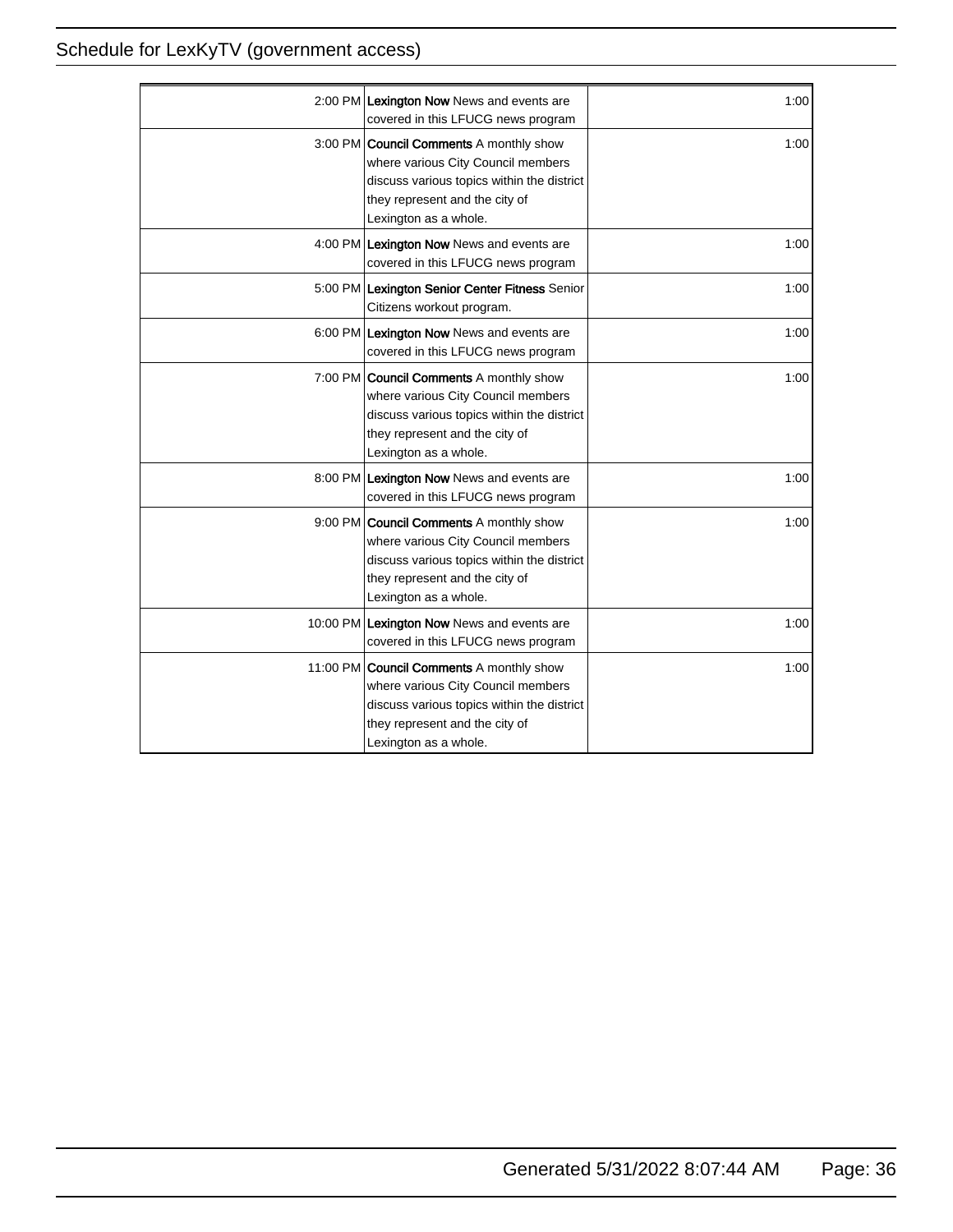| Saturday, 6/18/2022 |                                                                                                                                                                                               |      |
|---------------------|-----------------------------------------------------------------------------------------------------------------------------------------------------------------------------------------------|------|
|                     | 12:00 AM Lexington Now News and events are<br>covered in this LFUCG news program                                                                                                              | 1:00 |
|                     | 1:00 AM <b>Council Comments</b> A monthly show<br>where various City Council members<br>discuss various topics within the district<br>they represent and the city of<br>Lexington as a whole. | 1:00 |
|                     | 2:00 AM Lexington Now News and events are<br>covered in this LFUCG news program                                                                                                               | 1:00 |
|                     | 3:00 AM Council Comments A monthly show<br>where various City Council members<br>discuss various topics within the district<br>they represent and the city of<br>Lexington as a whole.        | 1:00 |
|                     | 4:00 AM Lexington Now News and events are<br>covered in this LFUCG news program                                                                                                               | 1:00 |
|                     | 5:00 AM   Council Comments A monthly show<br>where various City Council members<br>discuss various topics within the district<br>they represent and the city of<br>Lexington as a whole.      | 1:00 |
|                     | 6:00 AM Lexington Now News and events are<br>covered in this LFUCG news program                                                                                                               | 1:00 |
|                     | 7:00 AM <b>Council Comments</b> A monthly show<br>where various City Council members<br>discuss various topics within the district<br>they represent and the city of<br>Lexington as a whole. | 1:00 |
|                     | 8:00 AM Lexington Now News and events are<br>covered in this LFUCG news program                                                                                                               | 1:00 |
|                     | 9:00 AM Lexington Senior Center Fitness Senior<br>Citizens workout program.                                                                                                                   | 1:00 |
|                     | 10:00 AM Lexington Now News and events are<br>covered in this LFUCG news program                                                                                                              | 1:00 |
|                     | 11:00 AM Council Comments A monthly show<br>where various City Council members<br>discuss various topics within the district<br>they represent and the city of<br>Lexington as a whole.       | 1:00 |
|                     | 12:00 PM Lexington Now News and events are<br>covered in this LFUCG news program                                                                                                              | 1:00 |
|                     | 1:00 PM Replay: Board of Adjustment Replay of<br>Live meeting coverage until<br>adjournment.                                                                                                  | 2:00 |
|                     |                                                                                                                                                                                               |      |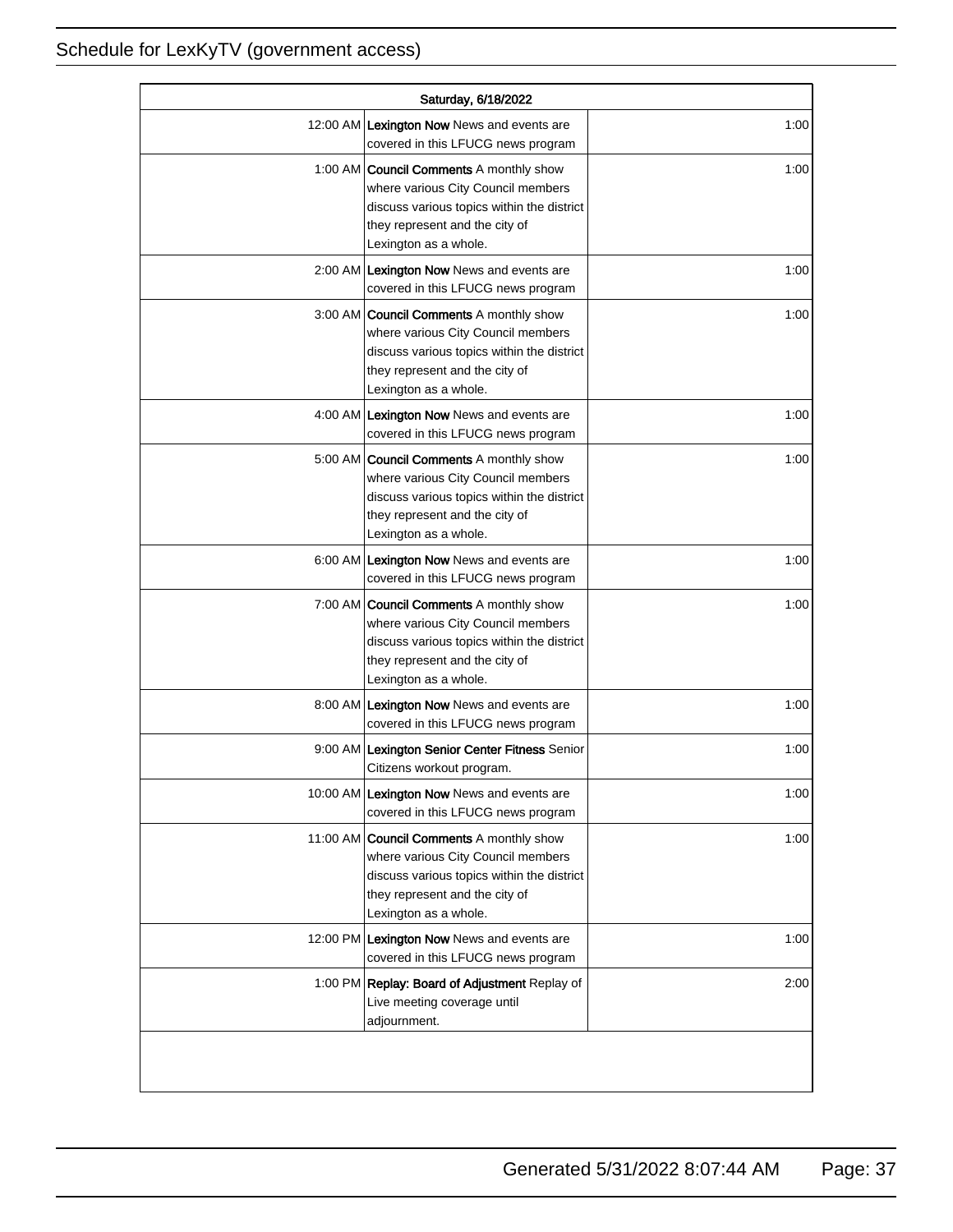| 3:00 PM Replay: Board of Architectural Review<br>Replay of Live meeting coverage until<br>adjournment.                                                                                         | 2:00 |
|------------------------------------------------------------------------------------------------------------------------------------------------------------------------------------------------|------|
| 5:00 PM Lexington Senior Center Fitness Senior<br>Citizens workout program.                                                                                                                    | 1:00 |
| 6:00 PM Lexington Now News and events are<br>covered in this LFUCG news program                                                                                                                | 1:00 |
| 7:00 PM   Council Comments A monthly show<br>where various City Council members<br>discuss various topics within the district<br>they represent and the city of<br>Lexington as a whole.       | 1:00 |
| 8:00 PM Lexington Now News and events are<br>covered in this LFUCG news program                                                                                                                | 1:00 |
| 9:00 PM   Council Comments A monthly show<br>where various City Council members<br>discuss various topics within the district<br>they represent and the city of<br>Lexington as a whole.       | 1:00 |
| 10:00 PM Lexington Now News and events are<br>covered in this LFUCG news program                                                                                                               | 1:00 |
| 11:00 PM <b>Council Comments</b> A monthly show<br>where various City Council members<br>discuss various topics within the district<br>they represent and the city of<br>Lexington as a whole. | 1:00 |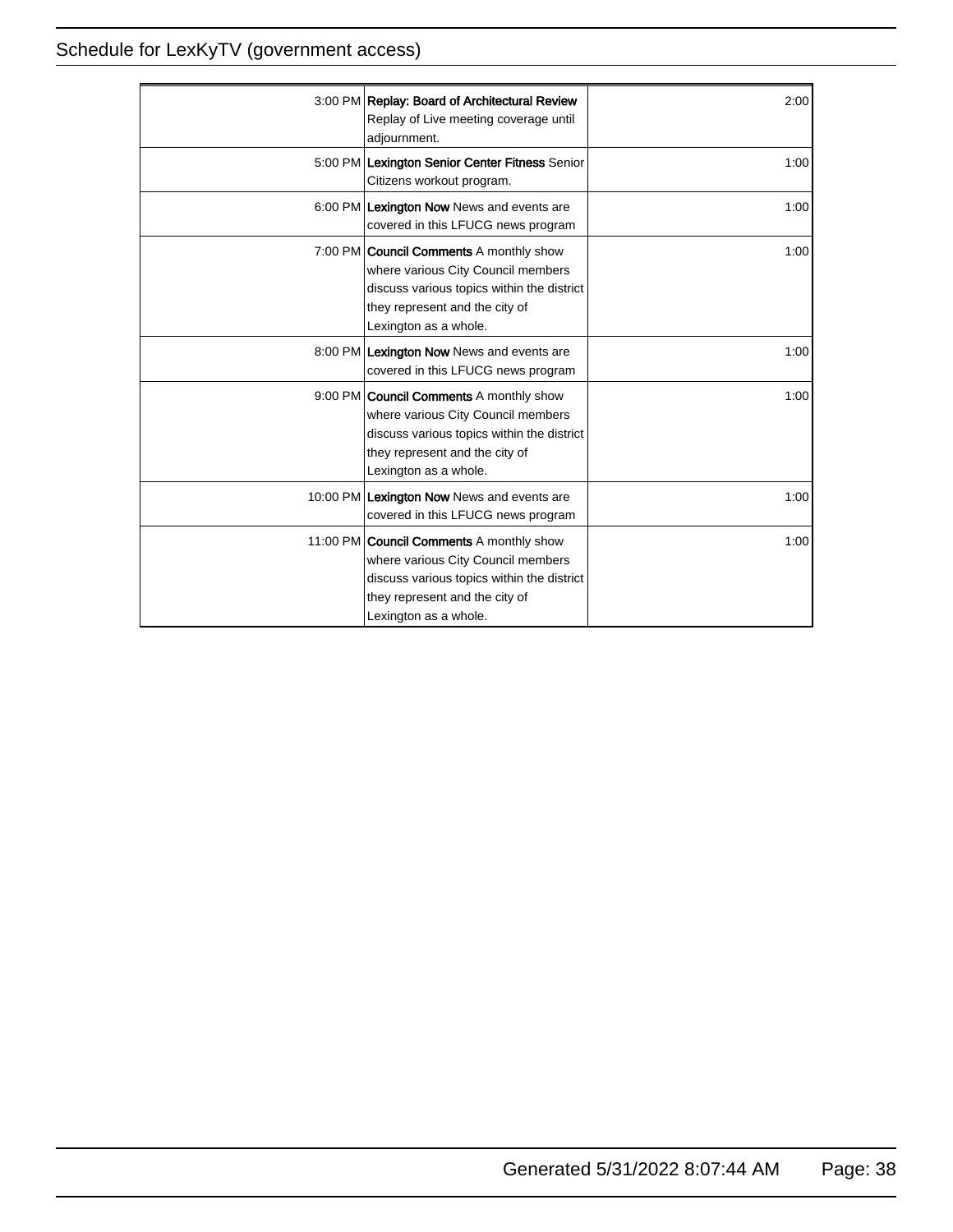| Sunday, 6/19/2022 |                                                                                                                                                                                               |      |
|-------------------|-----------------------------------------------------------------------------------------------------------------------------------------------------------------------------------------------|------|
|                   | 12:00 AM Lexington Now News and events are<br>covered in this LFUCG news program                                                                                                              | 1:00 |
|                   | 1:00 AM <b>Council Comments</b> A monthly show<br>where various City Council members<br>discuss various topics within the district<br>they represent and the city of<br>Lexington as a whole. | 1:00 |
|                   | 2:00 AM Lexington Now News and events are<br>covered in this LFUCG news program                                                                                                               | 1:00 |
|                   | 3:00 AM   Council Comments A monthly show<br>where various City Council members<br>discuss various topics within the district<br>they represent and the city of<br>Lexington as a whole.      | 1:00 |
|                   | 4:00 AM Lexington Now News and events are<br>covered in this LFUCG news program                                                                                                               | 1:00 |
|                   | 5:00 AM <b>Council Comments</b> A monthly show<br>where various City Council members<br>discuss various topics within the district<br>they represent and the city of<br>Lexington as a whole. | 1:00 |
|                   | 6:00 AM Lexington Now News and events are<br>covered in this LFUCG news program                                                                                                               | 1:00 |
|                   | 7:00 AM <b>Council Comments</b> A monthly show<br>where various City Council members<br>discuss various topics within the district<br>they represent and the city of<br>Lexington as a whole. | 1:00 |
|                   | 8:00 AM Lexington Now News and events are<br>covered in this LFUCG news program                                                                                                               | 1:00 |
|                   | 9:00 AM Lexington Senior Center Fitness Senior<br>Citizens workout program.                                                                                                                   | 1:00 |
|                   | 10:00 AM Lexington Now News and events are<br>covered in this LFUCG news program                                                                                                              | 1:00 |
|                   | 11:00 AM Council Comments A monthly show<br>where various City Council members<br>discuss various topics within the district<br>they represent and the city of<br>Lexington as a whole.       | 1:00 |
|                   | 12:00 PM Lexington Now News and events are<br>covered in this LFUCG news program                                                                                                              | 1:00 |
|                   | 1:00 PM Replay: General Government & Social<br>Services Committee Meeting coverage<br>is live until adjournment.                                                                              | 2:00 |
|                   | 3:00 PM Replay: Council Meeting Replay of Live<br>meeting coverage until adjournment.                                                                                                         | 0:30 |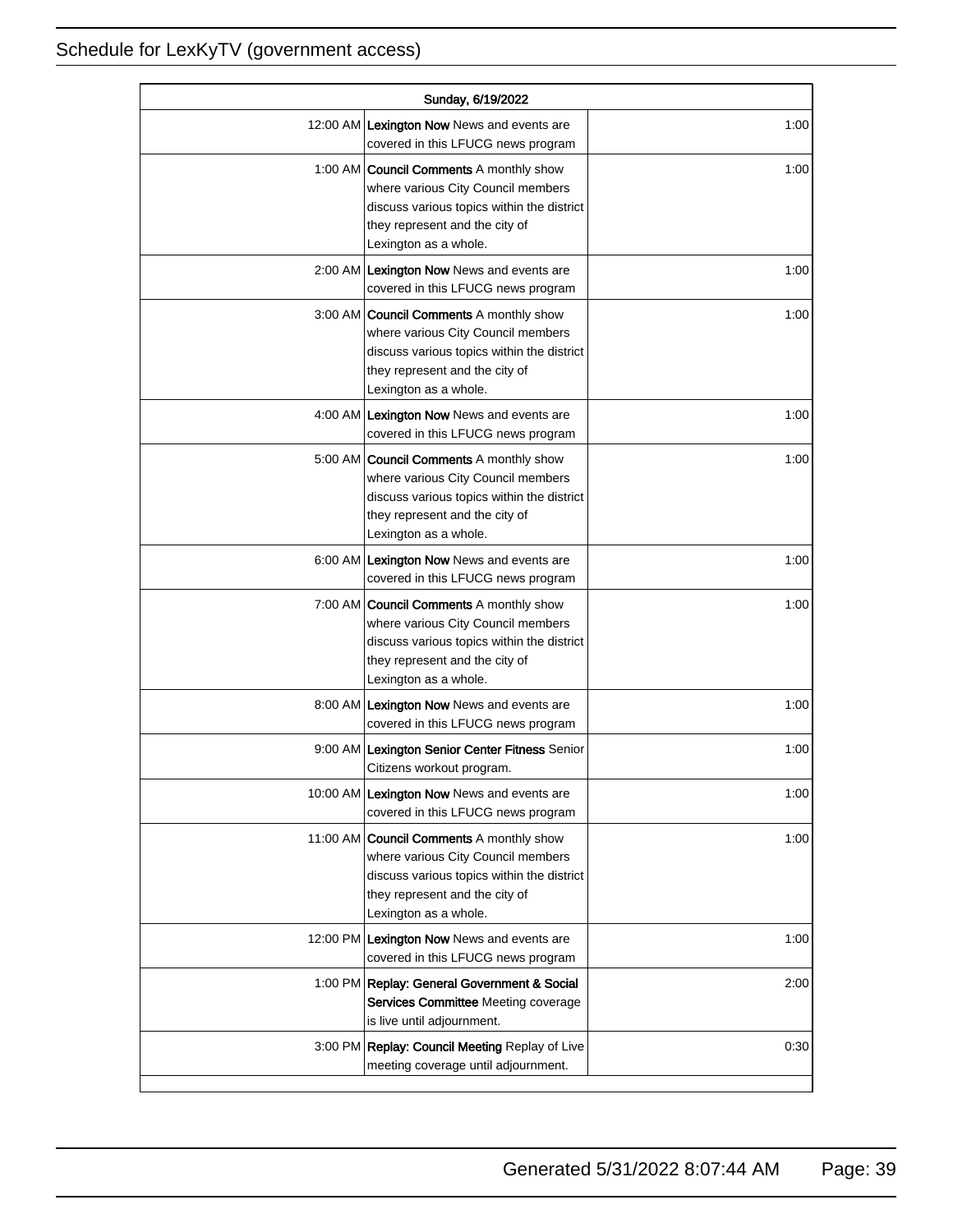| 3:30 PM Replay: Council Work Session Meeting<br>coverage is live until adjournment.                                                                                                            | 1:30 |
|------------------------------------------------------------------------------------------------------------------------------------------------------------------------------------------------|------|
| 5:00 PM Lexington Senior Center Fitness Senior<br>Citizens workout program.                                                                                                                    | 1:00 |
| 6:00 PM Lexington Now News and events are<br>covered in this LFUCG news program                                                                                                                | 1:00 |
| 7:00 PM <b>Council Comments</b> A monthly show<br>where various City Council members<br>discuss various topics within the district<br>they represent and the city of<br>Lexington as a whole.  | 1:00 |
| 8:00 PM Lexington Now News and events are<br>covered in this LFUCG news program                                                                                                                | 1:00 |
| 9:00 PM <b>Council Comments</b> A monthly show<br>where various City Council members<br>discuss various topics within the district<br>they represent and the city of<br>Lexington as a whole.  | 1:00 |
| 10:00 PM Lexington Now News and events are<br>covered in this LFUCG news program                                                                                                               | 1:00 |
| 11:00 PM <b>Council Comments</b> A monthly show<br>where various City Council members<br>discuss various topics within the district<br>they represent and the city of<br>Lexington as a whole. | 1:00 |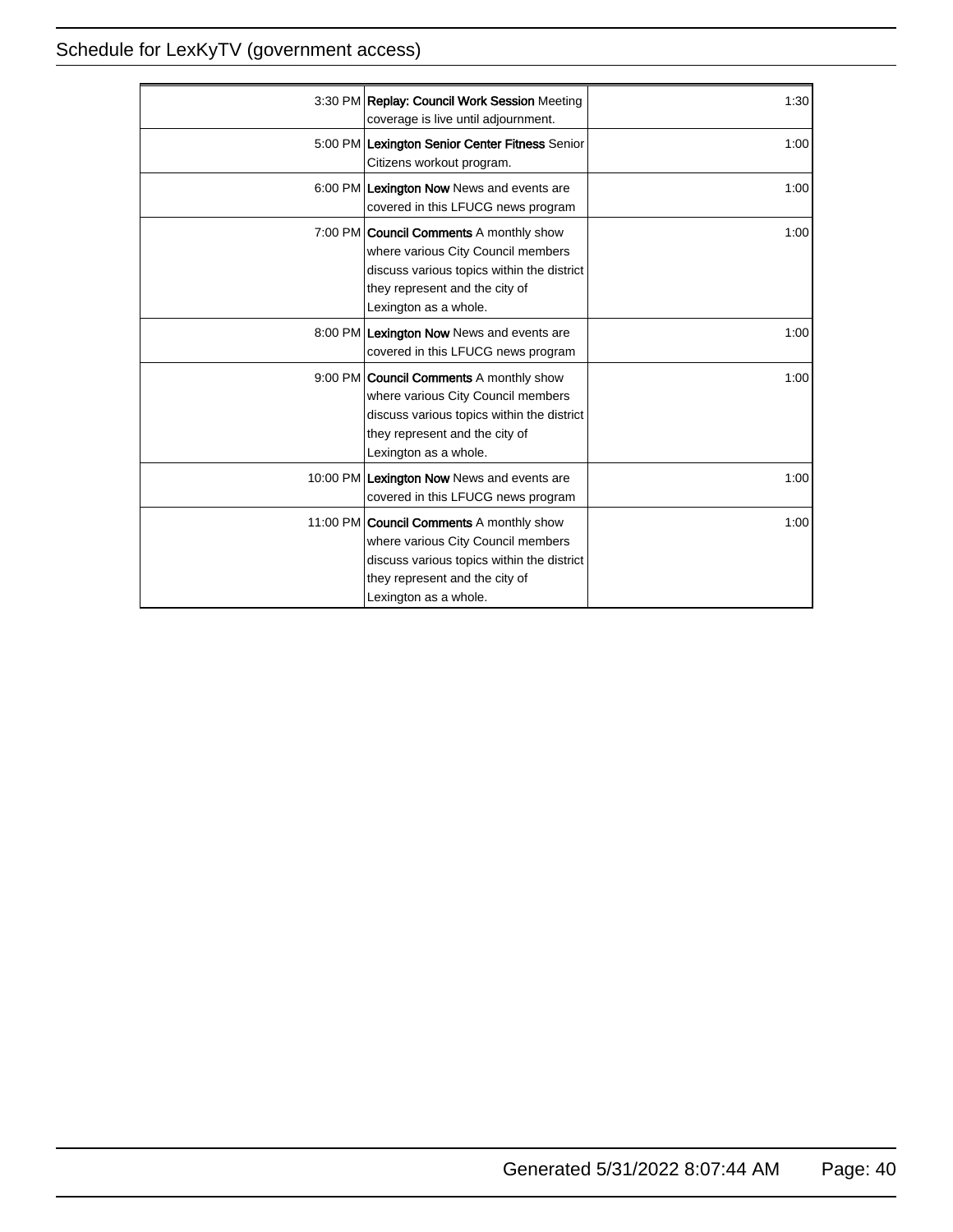| Monday, 6/20/2022 |                                                                                                                                                                                               |      |
|-------------------|-----------------------------------------------------------------------------------------------------------------------------------------------------------------------------------------------|------|
|                   | 12:00 AM Lexington Now News and events are<br>covered in this LFUCG news program                                                                                                              | 1:00 |
|                   | 1:00 AM <b>Council Comments</b> A monthly show<br>where various City Council members<br>discuss various topics within the district<br>they represent and the city of<br>Lexington as a whole. | 1:00 |
|                   | 2:00 AM Lexington Now News and events are<br>covered in this LFUCG news program                                                                                                               | 1:00 |
|                   | 3:00 AM Council Comments A monthly show<br>where various City Council members<br>discuss various topics within the district<br>they represent and the city of<br>Lexington as a whole.        | 1:00 |
|                   | 4:00 AM Lexington Now News and events are<br>covered in this LFUCG news program                                                                                                               | 1:00 |
|                   | 5:00 AM <b>Council Comments</b> A monthly show<br>where various City Council members<br>discuss various topics within the district<br>they represent and the city of<br>Lexington as a whole. | 1:00 |
|                   | 6:00 AM Lexington Now News and events are<br>covered in this LFUCG news program                                                                                                               | 1:00 |
|                   | 7:00 AM Council Comments A monthly show<br>where various City Council members<br>discuss various topics within the district<br>they represent and the city of<br>Lexington as a whole.        | 1:00 |
|                   | 8:00 AM Lexington Now News and events are<br>covered in this LFUCG news program                                                                                                               | 1:00 |
|                   | 9:00 AM Lexington Senior Center Fitness Senior<br>Citizens workout program.                                                                                                                   | 1:00 |
|                   | 10:00 AM Lexington Now News and events are<br>covered in this LFUCG news program                                                                                                              | 1:00 |
|                   | 11:00 AM Council Comments A monthly show<br>where various City Council members<br>discuss various topics within the district<br>they represent and the city of<br>Lexington as a whole.       | 1:00 |
|                   | 12:00 PM Lexington Now News and events are<br>covered in this LFUCG news program                                                                                                              | 1:00 |
|                   | 1:00 PM Council Comments A monthly show<br>where various City Council members<br>discuss various topics within the district<br>they represent and the city of<br>Lexington as a whole.        | 1:00 |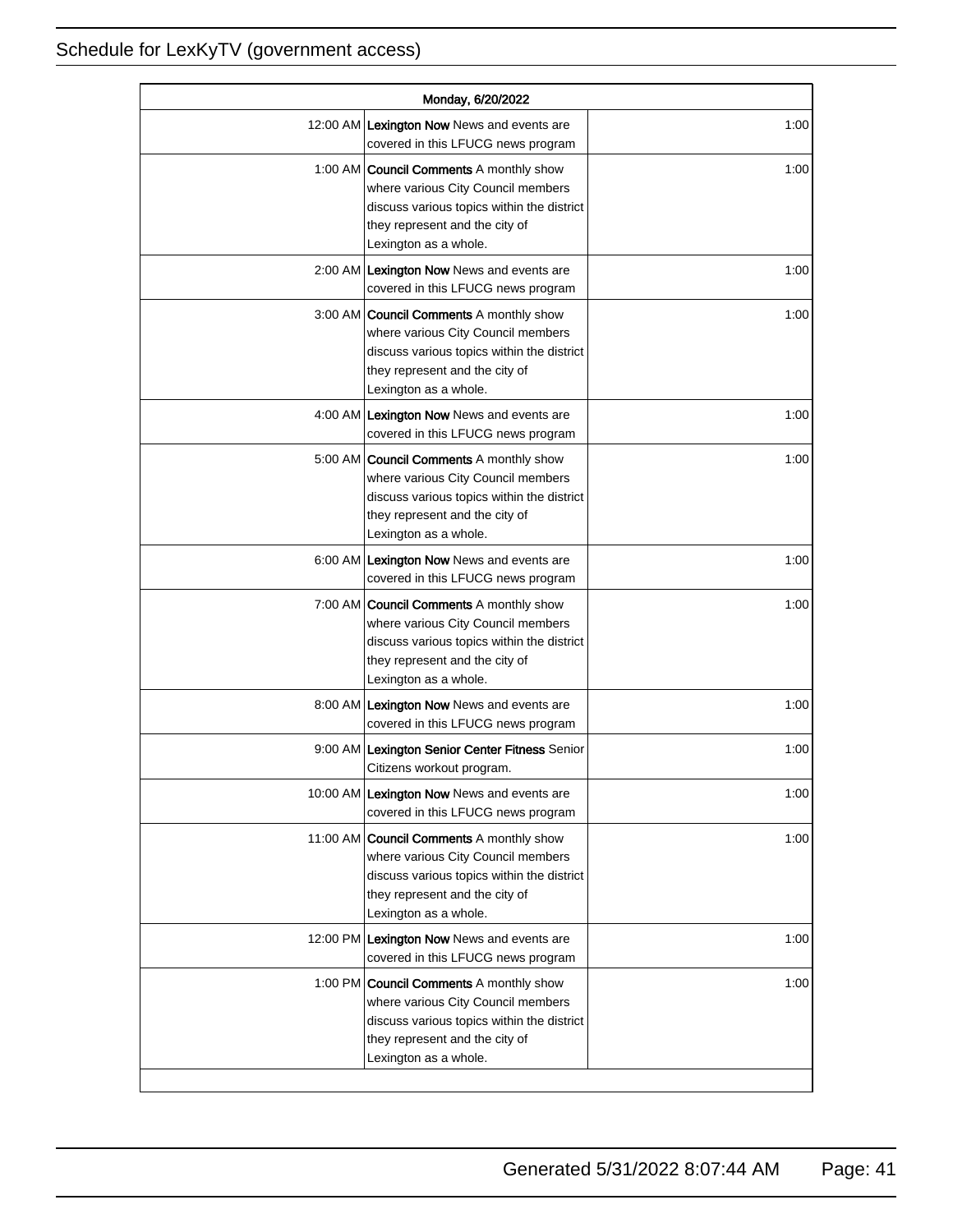| 2:00 PM Lexington Now News and events are<br>covered in this LFUCG news program                                                                                                                | 1:00 |
|------------------------------------------------------------------------------------------------------------------------------------------------------------------------------------------------|------|
| 3:00 PM <b>Council Comments</b> A monthly show<br>where various City Council members<br>discuss various topics within the district<br>they represent and the city of<br>Lexington as a whole.  | 1:00 |
| 4:00 PM Lexington Now News and events are<br>covered in this LFUCG news program                                                                                                                | 1:00 |
| 5:00 PM Lexington Senior Center Fitness Senior<br>Citizens workout program.                                                                                                                    | 1:00 |
| 6:00 PM Lexington Now News and events are<br>covered in this LFUCG news program                                                                                                                | 1:00 |
| 7:00 PM <b>Council Comments</b> A monthly show<br>where various City Council members<br>discuss various topics within the district<br>they represent and the city of<br>Lexington as a whole.  | 1:00 |
| 8:00 PM Lexington Now News and events are<br>covered in this LFUCG news program                                                                                                                | 1:00 |
| 9:00 PM Council Comments A monthly show<br>where various City Council members<br>discuss various topics within the district<br>they represent and the city of<br>Lexington as a whole.         | 1:00 |
| 10:00 PM Lexington Now News and events are<br>covered in this LFUCG news program                                                                                                               | 1:00 |
| 11:00 PM <b>Council Comments</b> A monthly show<br>where various City Council members<br>discuss various topics within the district<br>they represent and the city of<br>Lexington as a whole. | 1:00 |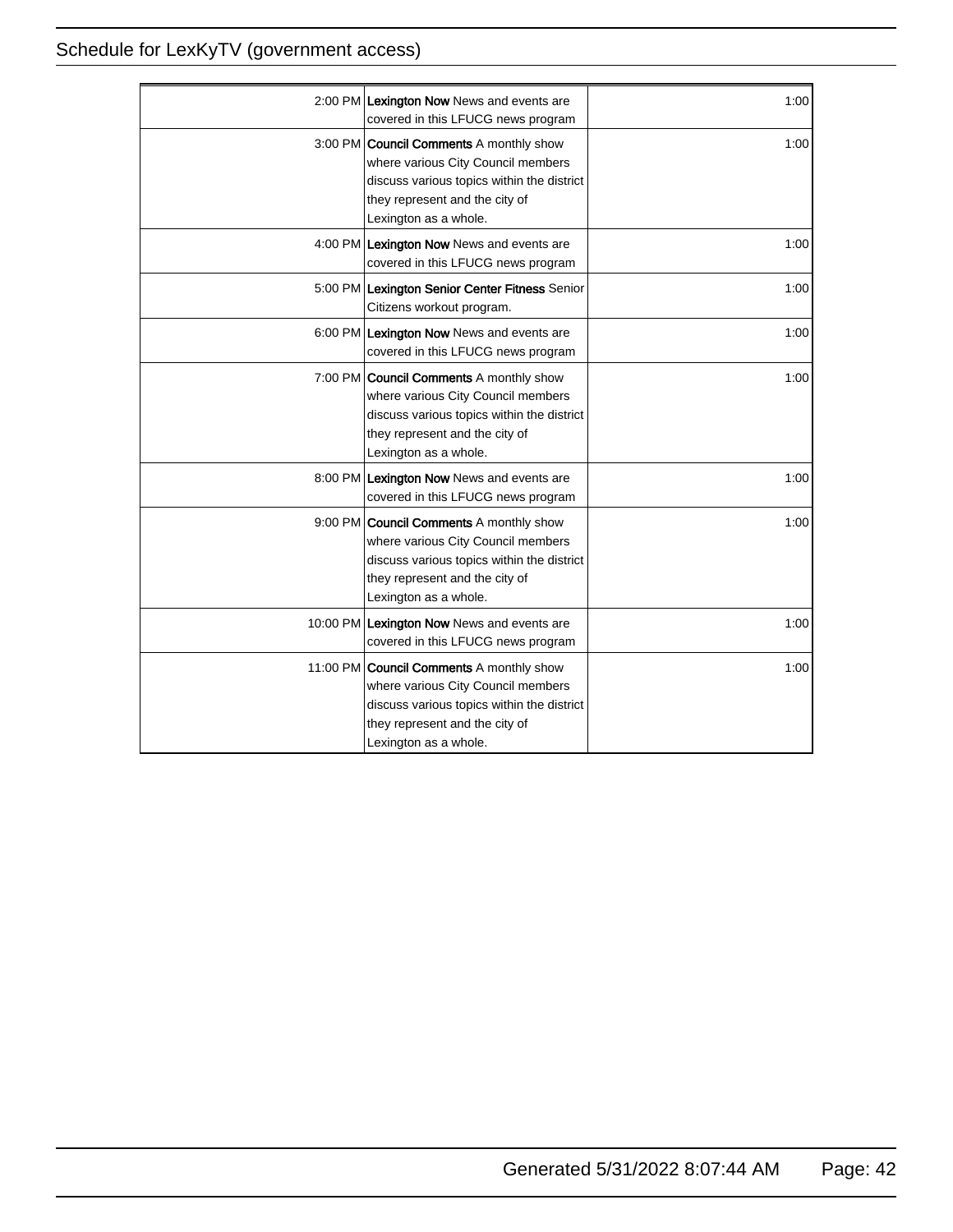| Tuesday, 6/21/2022 |                                                                                                                                                                                               |      |
|--------------------|-----------------------------------------------------------------------------------------------------------------------------------------------------------------------------------------------|------|
|                    | 12:00 AM Lexington Now News and events are<br>covered in this LFUCG news program                                                                                                              | 1:00 |
|                    | 1:00 AM <b>Council Comments</b> A monthly show<br>where various City Council members<br>discuss various topics within the district<br>they represent and the city of<br>Lexington as a whole. | 1:00 |
|                    | 2:00 AM Lexington Now News and events are<br>covered in this LFUCG news program                                                                                                               | 1:00 |
|                    | 3:00 AM   Council Comments A monthly show<br>where various City Council members<br>discuss various topics within the district<br>they represent and the city of<br>Lexington as a whole.      | 1:00 |
|                    | 4:00 AM Lexington Now News and events are<br>covered in this LFUCG news program                                                                                                               | 1:00 |
|                    | 5:00 AM <b>Council Comments</b> A monthly show<br>where various City Council members<br>discuss various topics within the district<br>they represent and the city of<br>Lexington as a whole. | 1:00 |
|                    | 6:00 AM Lexington Now News and events are<br>covered in this LFUCG news program                                                                                                               | 1:00 |
|                    | 7:00 AM <b>Council Comments</b> A monthly show<br>where various City Council members<br>discuss various topics within the district<br>they represent and the city of<br>Lexington as a whole. | 1:00 |
|                    | 8:00 AM Lexington Now News and events are<br>covered in this LFUCG news program                                                                                                               | 1:00 |
|                    | 9:00 AM Lexington Senior Center Fitness Senior<br>Citizens workout program.                                                                                                                   | 1:00 |
|                    | 10:00 AM Lexington Now News and events are<br>covered in this LFUCG news program                                                                                                              | 1:00 |
|                    | 11:00 AM Council Comments A monthly show<br>where various City Council members<br>discuss various topics within the district<br>they represent and the city of<br>Lexington as a whole.       | 1:00 |
|                    | 12:00 PM Lexington Now News and events are<br>covered in this LFUCG news program                                                                                                              | 1:00 |
|                    | 1:00 PM Planning & Public Safety Committee<br>Live Meeting coverage until<br>adjournment.                                                                                                     | 2:00 |
|                    | 3:00 PM Council Work Session Meeting<br>coverage is live until adjournment.                                                                                                                   | 2:00 |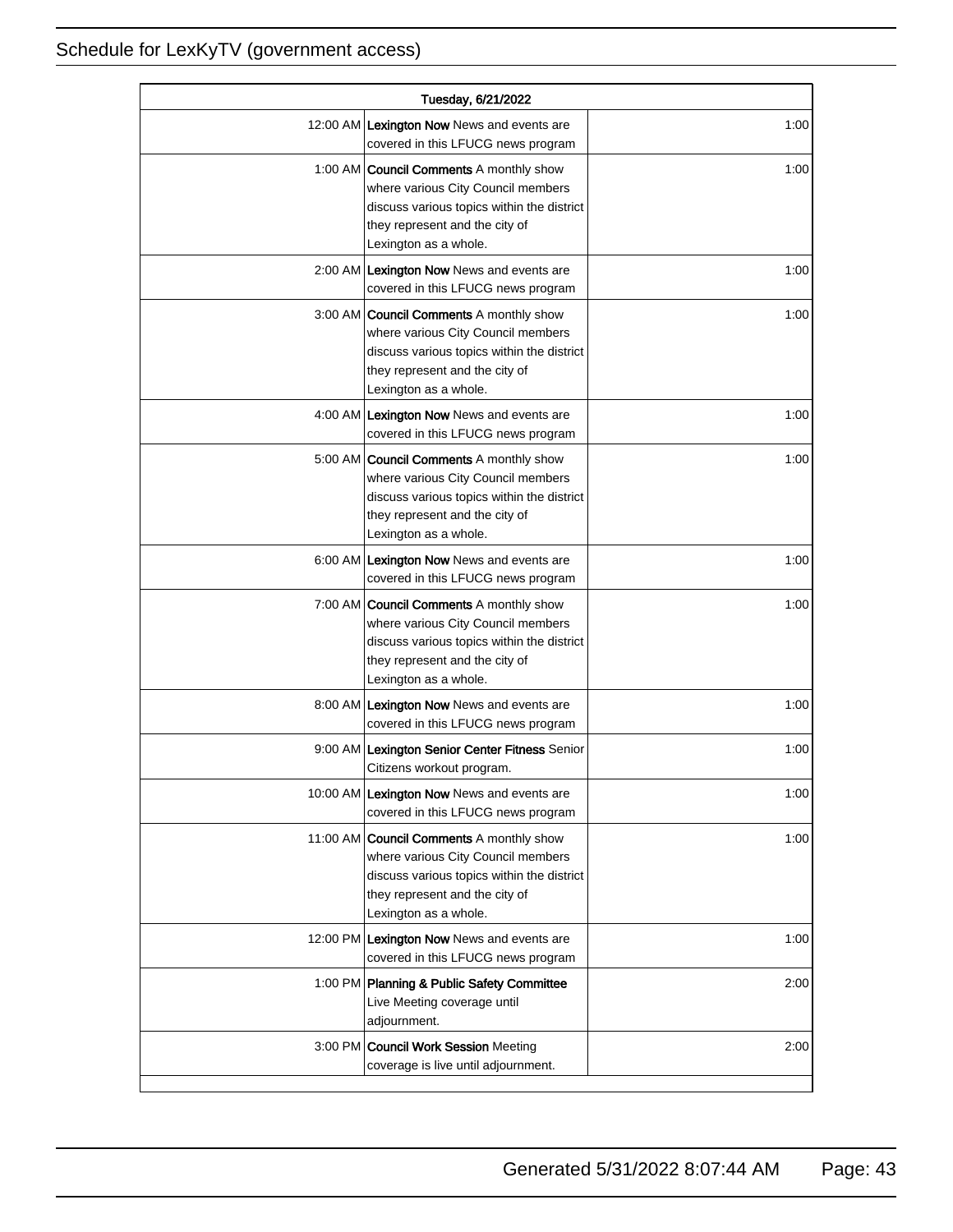| 5:00 PM <b>Council Comments</b> A monthly show<br>where various City Council members<br>discuss various topics within the district<br>they represent and the city of<br>Lexington as a whole.  | 1:001 |
|------------------------------------------------------------------------------------------------------------------------------------------------------------------------------------------------|-------|
| 6:00 PM Lexington Now News and events are<br>covered in this LFUCG news program                                                                                                                | 1:001 |
| 7:00 PM Replay: Planning & Public Safety<br><b>Committee Replay of Live Meeting</b><br>coverage until adjournment.                                                                             | 2:00  |
| 9:00 PM Replay: Council Work Session Meeting<br>coverage is live until adjournment.                                                                                                            | 2:00  |
| 11:00 PM <b>Council Comments</b> A monthly show<br>where various City Council members<br>discuss various topics within the district<br>they represent and the city of<br>Lexington as a whole. | 1:001 |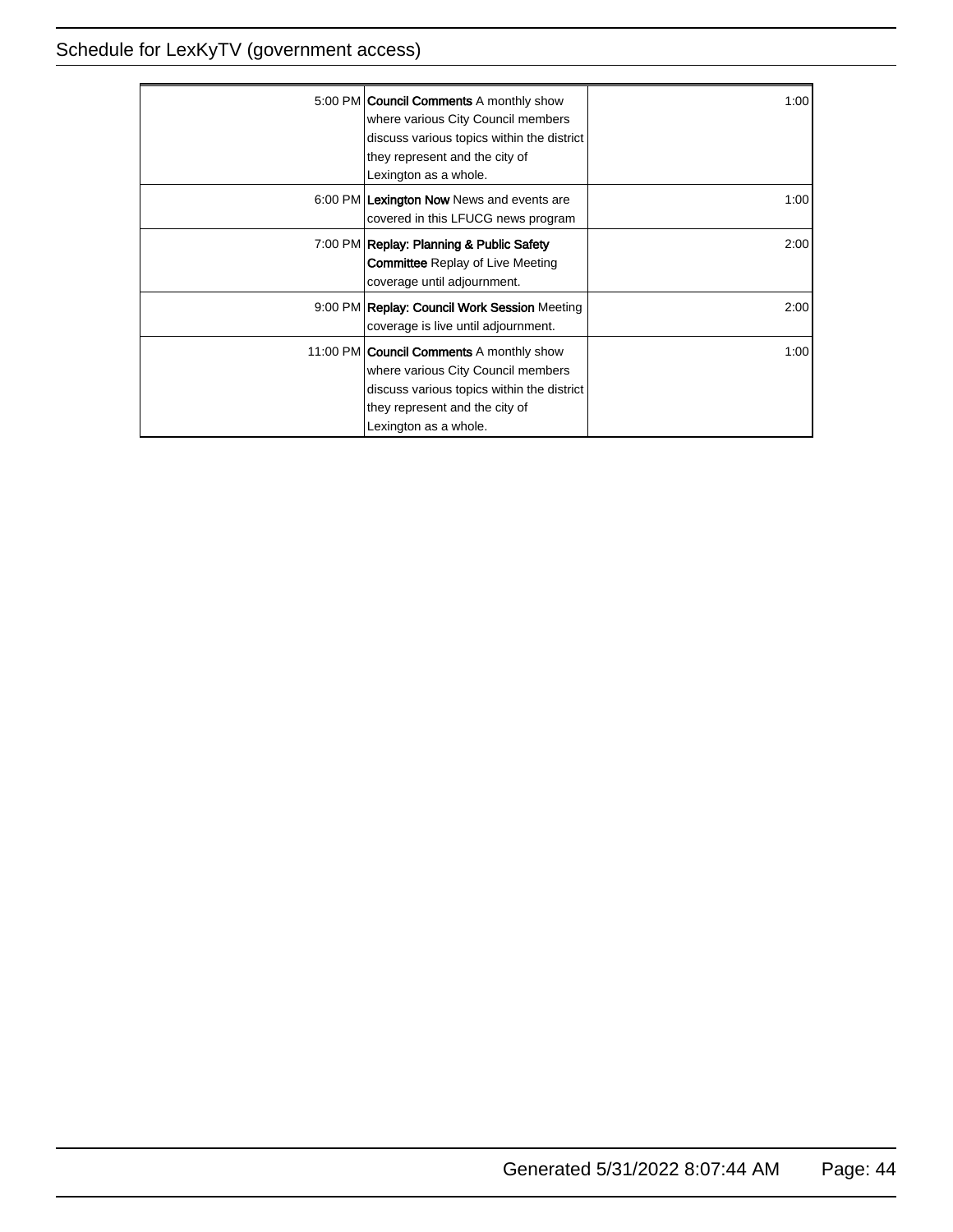| Wednesday, 6/22/2022 |                                                                                                                                                                                               |      |
|----------------------|-----------------------------------------------------------------------------------------------------------------------------------------------------------------------------------------------|------|
|                      | 12:00 AM Lexington Now News and events are<br>covered in this LFUCG news program                                                                                                              | 1:00 |
|                      | 1:00 AM <b>Council Comments</b> A monthly show<br>where various City Council members<br>discuss various topics within the district<br>they represent and the city of<br>Lexington as a whole. | 1:00 |
|                      | 2:00 AM Lexington Now News and events are<br>covered in this LFUCG news program                                                                                                               | 1:00 |
|                      | 3:00 AM Council Comments A monthly show<br>where various City Council members<br>discuss various topics within the district<br>they represent and the city of<br>Lexington as a whole.        | 1:00 |
|                      | 4:00 AM Lexington Now News and events are<br>covered in this LFUCG news program                                                                                                               | 1:00 |
|                      | 5:00 AM <b>Council Comments</b> A monthly show<br>where various City Council members<br>discuss various topics within the district<br>they represent and the city of<br>Lexington as a whole. | 1:00 |
|                      | 6:00 AM Lexington Now News and events are<br>covered in this LFUCG news program                                                                                                               | 1:00 |
|                      | 7:00 AM Council Comments A monthly show<br>where various City Council members<br>discuss various topics within the district<br>they represent and the city of<br>Lexington as a whole.        | 1:00 |
|                      | 8:00 AM Lexington Now News and events are<br>covered in this LFUCG news program                                                                                                               | 1:00 |
|                      | 9:00 AM Lexington Senior Center Fitness Senior<br>Citizens workout program.                                                                                                                   | 1:00 |
|                      | 10:00 AM Lexington Now News and events are<br>covered in this LFUCG news program                                                                                                              | 1:00 |
|                      | 11:00 AM Council Comments A monthly show<br>where various City Council members<br>discuss various topics within the district<br>they represent and the city of<br>Lexington as a whole.       | 1:00 |
|                      | 12:00 PM Lexington Now News and events are<br>covered in this LFUCG news program                                                                                                              | 1:00 |
|                      | 1:00 PM Council Comments A monthly show<br>where various City Council members<br>discuss various topics within the district<br>they represent and the city of<br>Lexington as a whole.        | 0:30 |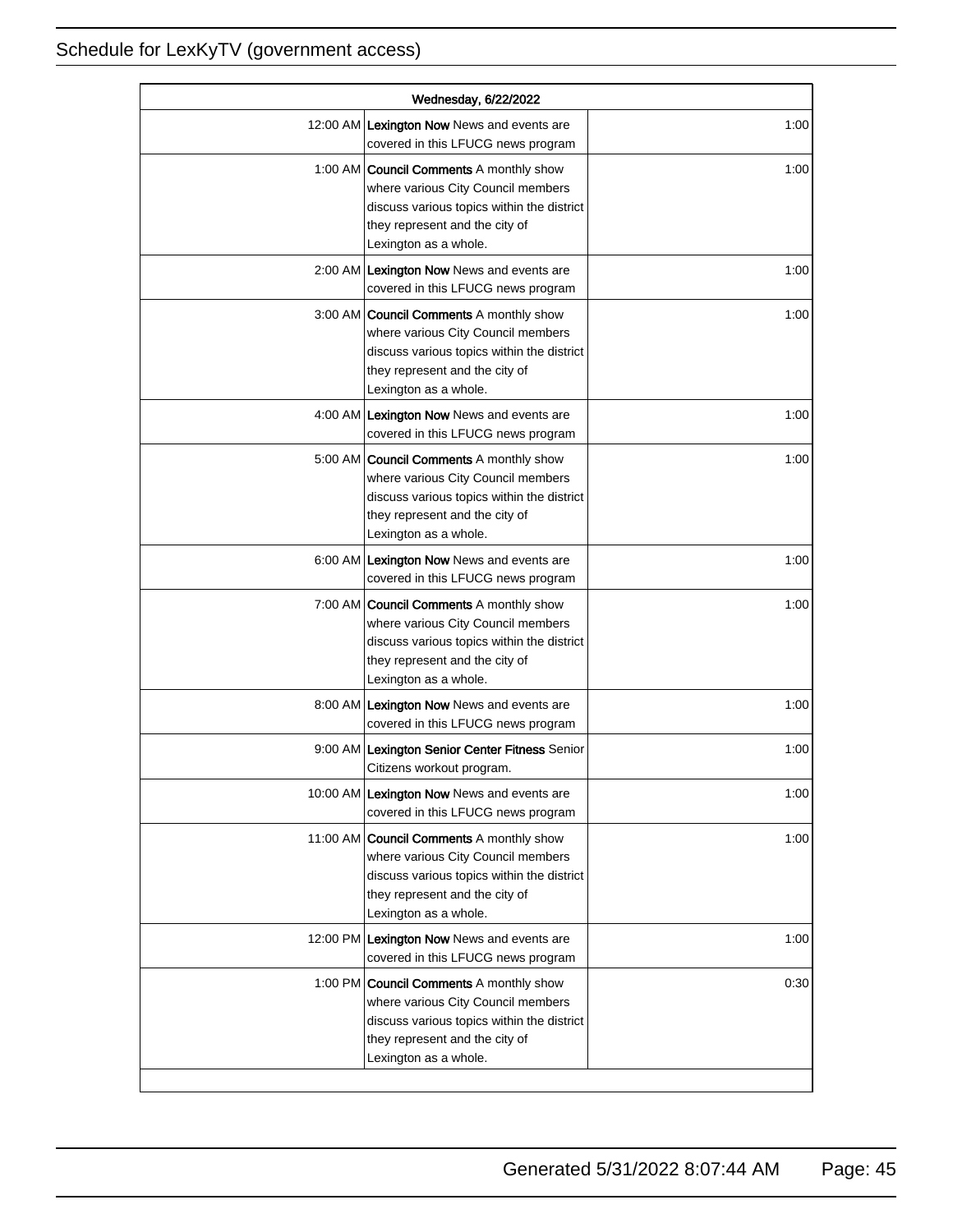| 1:30 PM Transportation Policy Committee Live<br>meeting coverage until adjournment.                                                                                                           | 1:30 |
|-----------------------------------------------------------------------------------------------------------------------------------------------------------------------------------------------|------|
| 3:00 PM Council Comments A monthly show<br>where various City Council members<br>discuss various topics within the district<br>they represent and the city of<br>Lexington as a whole.        | 1:00 |
| 4:00 PM Lexington Now News and events are<br>covered in this LFUCG news program                                                                                                               | 1:00 |
| 5:00 PM Lexington Senior Center Fitness Senior<br>Citizens workout program.                                                                                                                   | 1:00 |
| 6:00 PM Lexington Now News and events are<br>covered in this LFUCG news program                                                                                                               | 1:00 |
| 7:00 PM <b>Council Comments</b> A monthly show<br>where various City Council members<br>discuss various topics within the district<br>they represent and the city of<br>Lexington as a whole. | 1:00 |
| 8:00 PM Lexington Now News and events are<br>covered in this LFUCG news program                                                                                                               | 1:00 |
| 9:00 PM Council Comments A monthly show<br>where various City Council members<br>discuss various topics within the district<br>they represent and the city of<br>Lexington as a whole.        | 1:00 |
| 10:00 PM Lexington Now News and events are<br>covered in this LFUCG news program                                                                                                              | 1:00 |
| 11:00 PM Council Comments A monthly show<br>where various City Council members<br>discuss various topics within the district<br>they represent and the city of<br>Lexington as a whole.       | 1:00 |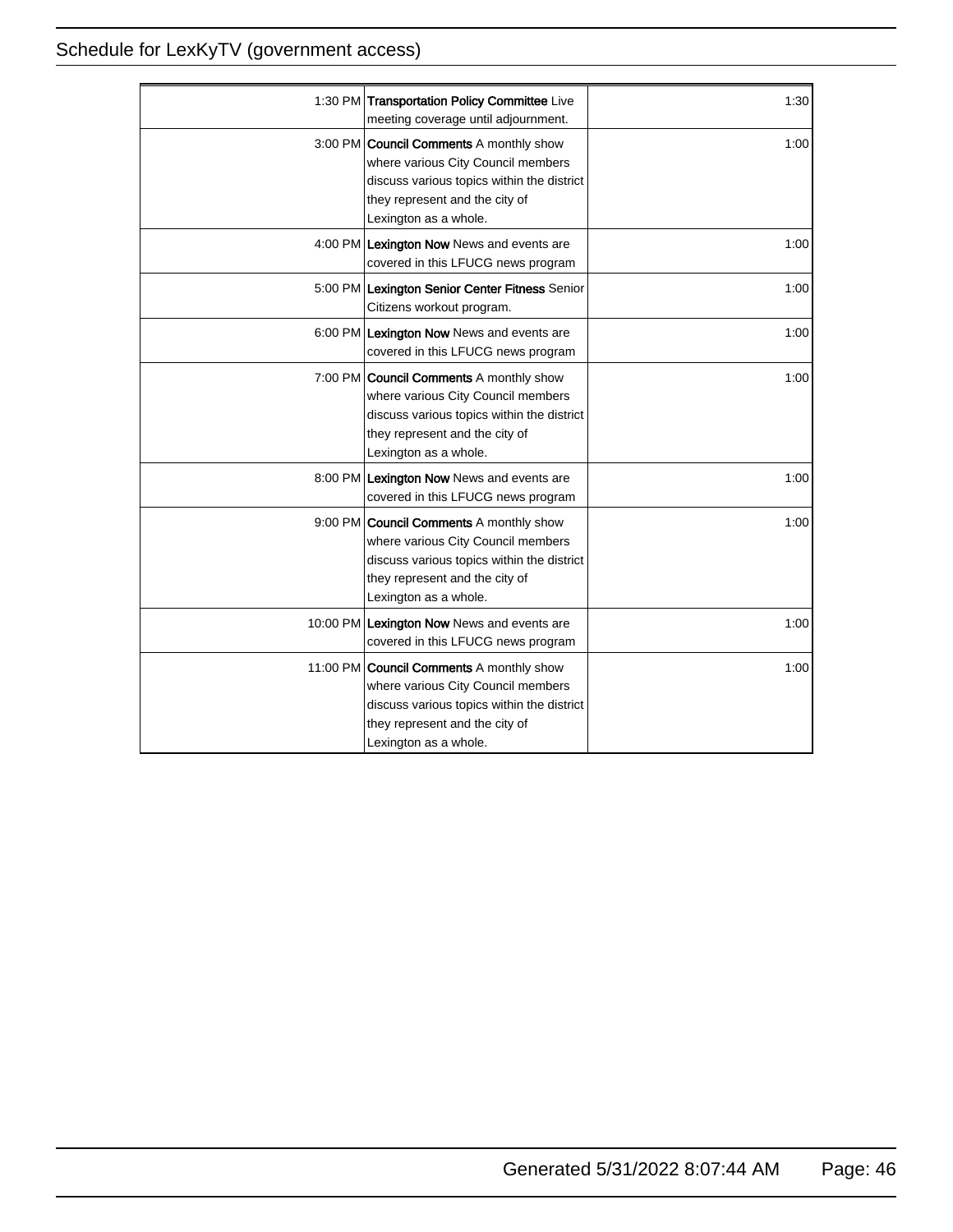| Thursday, 6/23/2022 |                                                                                                                                                                                               |      |
|---------------------|-----------------------------------------------------------------------------------------------------------------------------------------------------------------------------------------------|------|
|                     | 12:00 AM Lexington Now News and events are<br>covered in this LFUCG news program                                                                                                              | 1:00 |
|                     | 1:00 AM <b>Council Comments</b> A monthly show<br>where various City Council members<br>discuss various topics within the district<br>they represent and the city of<br>Lexington as a whole. | 1:00 |
|                     | 2:00 AM Lexington Now News and events are<br>covered in this LFUCG news program                                                                                                               | 1:00 |
|                     | 3:00 AM Council Comments A monthly show<br>where various City Council members<br>discuss various topics within the district<br>they represent and the city of<br>Lexington as a whole.        | 1:00 |
|                     | 4:00 AM Lexington Now News and events are<br>covered in this LFUCG news program                                                                                                               | 1:00 |
|                     | 5:00 AM <b>Council Comments</b> A monthly show<br>where various City Council members<br>discuss various topics within the district<br>they represent and the city of<br>Lexington as a whole. | 1:00 |
|                     | 6:00 AM Lexington Now News and events are<br>covered in this LFUCG news program                                                                                                               | 1:00 |
|                     | 7:00 AM Council Comments A monthly show<br>where various City Council members<br>discuss various topics within the district<br>they represent and the city of<br>Lexington as a whole.        | 1:00 |
|                     | 8:00 AM Lexington Now News and events are<br>covered in this LFUCG news program                                                                                                               | 1:00 |
|                     | 9:00 AM Lexington Senior Center Fitness Senior<br>Citizens workout program.                                                                                                                   | 1:00 |
|                     | 10:00 AM Lexington Now News and events are<br>covered in this LFUCG news program                                                                                                              | 1:00 |
|                     | 11:00 AM Council Comments A monthly show<br>where various City Council members<br>discuss various topics within the district<br>they represent and the city of<br>Lexington as a whole.       | 1:00 |
|                     | 12:00 PM Lexington Now News and events are<br>covered in this LFUCG news program                                                                                                              | 1:00 |
|                     | 1:00 PM Council Comments A monthly show<br>where various City Council members<br>discuss various topics within the district<br>they represent and the city of<br>Lexington as a whole.        | 0:30 |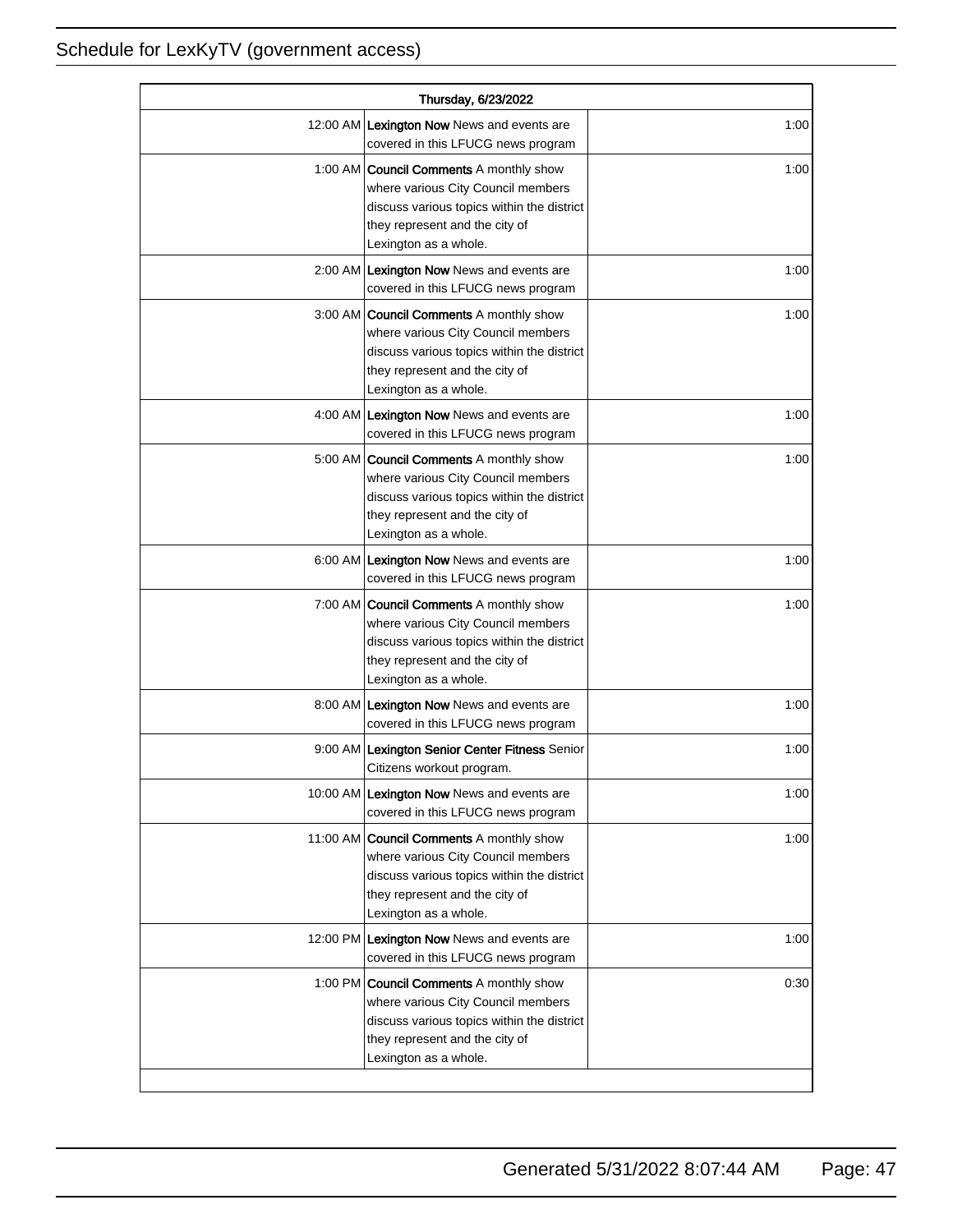| 1:30 PM Planning Commission (Zoning items)<br>Live meeting coverage until<br>adjournment.                                                                                                      | 2:30  |
|------------------------------------------------------------------------------------------------------------------------------------------------------------------------------------------------|-------|
| 4:00 PM Lexington Now News and events are<br>covered in this LFUCG news program                                                                                                                | 1:00  |
| 5:00 PM Lexington Now News and events are<br>covered in this LFUCG news program                                                                                                                | 1:00  |
| 6:00 PM   Formal Council Meeting Live meeting<br>coverage Until adjournment.                                                                                                                   | 2:00  |
| 8:00 PM Lexington Now News and events are<br>covered in this LFUCG news program                                                                                                                | 1:00  |
| 9:00 PM <b>Council Comments</b> A monthly show<br>where various City Council members<br>discuss various topics within the district<br>they represent and the city of<br>Lexington as a whole.  | 1:001 |
| 10:00 PM Lexington Now News and events are<br>covered in this LFUCG news program                                                                                                               | 1:00  |
| 11:00 PM <b>Council Comments</b> A monthly show<br>where various City Council members<br>discuss various topics within the district<br>they represent and the city of<br>Lexington as a whole. | 1:001 |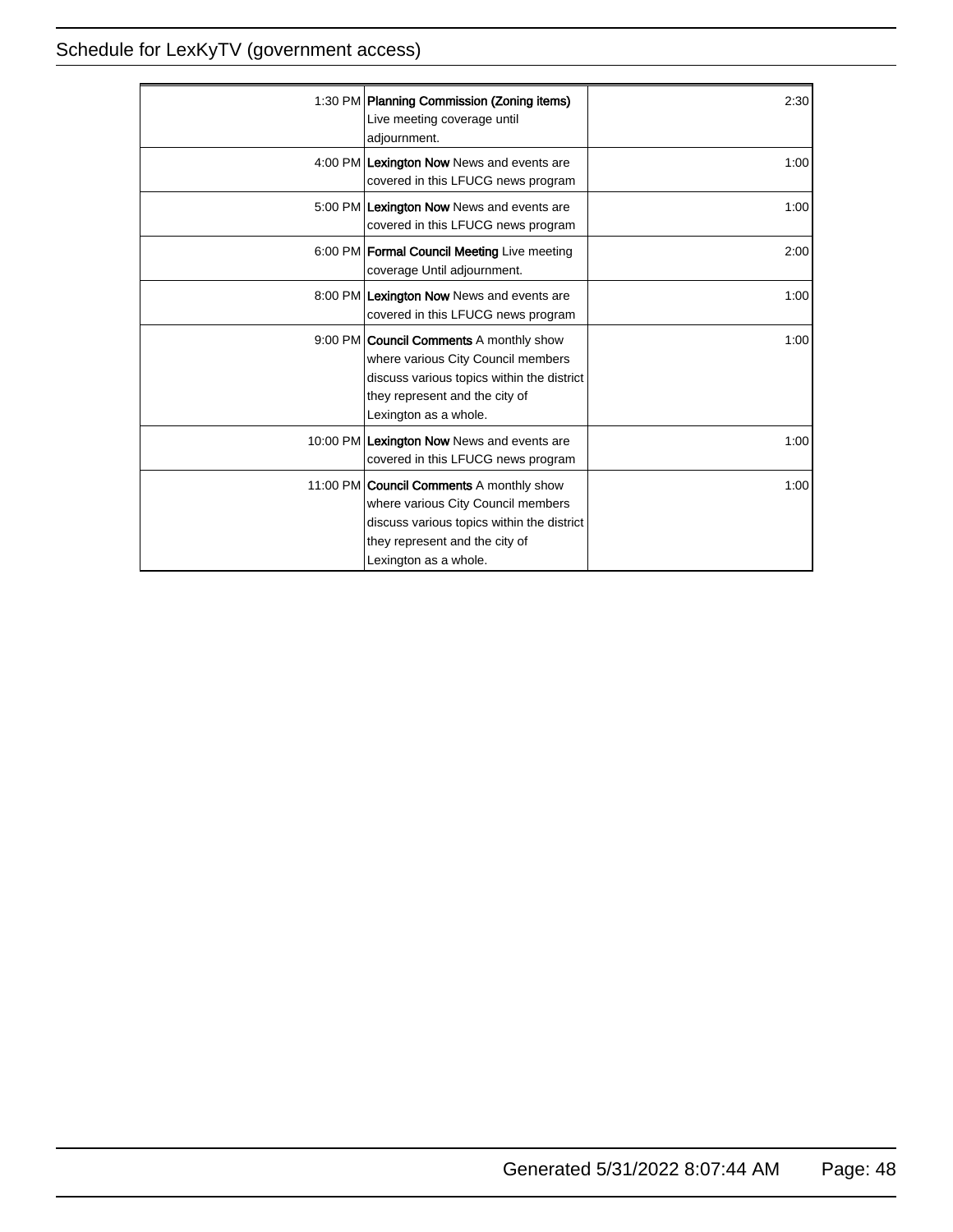| Friday, 6/24/2022 |                                                                                                                                                                                               |      |
|-------------------|-----------------------------------------------------------------------------------------------------------------------------------------------------------------------------------------------|------|
|                   | 12:00 AM Lexington Now News and events are<br>covered in this LFUCG news program                                                                                                              | 1:00 |
|                   | 1:00 AM <b>Council Comments</b> A monthly show<br>where various City Council members<br>discuss various topics within the district<br>they represent and the city of<br>Lexington as a whole. | 1:00 |
|                   | 2:00 AM Lexington Now News and events are<br>covered in this LFUCG news program                                                                                                               | 1:00 |
|                   | 3:00 AM   Council Comments A monthly show<br>where various City Council members<br>discuss various topics within the district<br>they represent and the city of<br>Lexington as a whole.      | 1:00 |
|                   | 4:00 AM Lexington Now News and events are<br>covered in this LFUCG news program                                                                                                               | 1:00 |
|                   | 5:00 AM <b>Council Comments</b> A monthly show<br>where various City Council members<br>discuss various topics within the district<br>they represent and the city of<br>Lexington as a whole. | 1:00 |
|                   | 6:00 AM Lexington Now News and events are<br>covered in this LFUCG news program                                                                                                               | 1:00 |
|                   | 7:00 AM <b>Council Comments</b> A monthly show<br>where various City Council members<br>discuss various topics within the district<br>they represent and the city of<br>Lexington as a whole. | 1:00 |
|                   | 8:00 AM Lexington Now News and events are<br>covered in this LFUCG news program                                                                                                               | 1:00 |
|                   | 9:00 AM Lexington Senior Center Fitness Senior<br>Citizens workout program.                                                                                                                   | 1:00 |
|                   | 10:00 AM Lexington Now News and events are<br>covered in this LFUCG news program                                                                                                              | 1:00 |
|                   | 11:00 AM Council Comments A monthly show<br>where various City Council members<br>discuss various topics within the district<br>they represent and the city of<br>Lexington as a whole.       | 1:00 |
|                   | 12:00 PM Lexington Now News and events are<br>covered in this LFUCG news program                                                                                                              | 1:00 |
|                   | 1:00 PM <b>Council Comments</b> A monthly show<br>where various City Council members<br>discuss various topics within the district<br>they represent and the city of<br>Lexington as a whole. | 1:00 |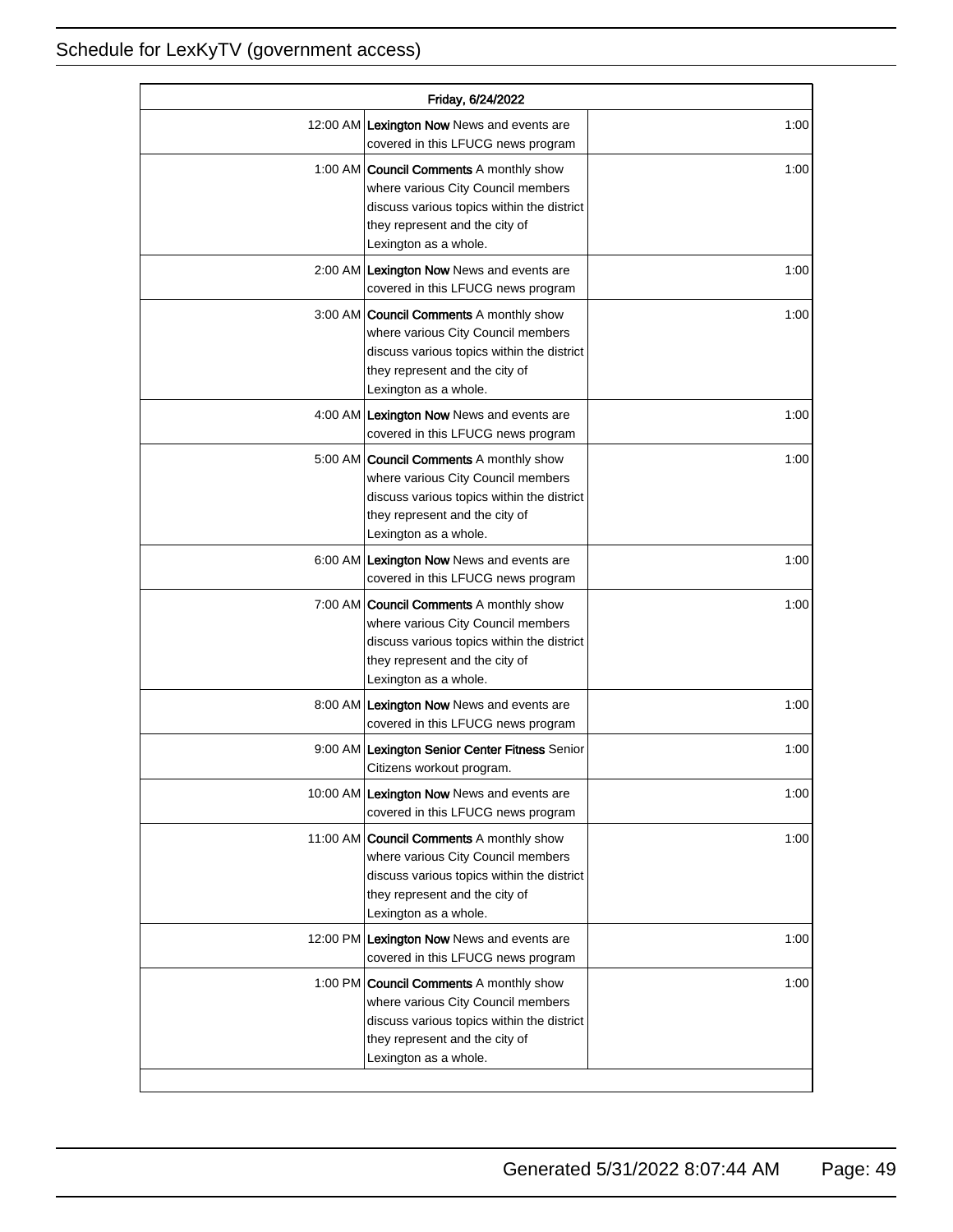| 2:00 PM Lexington Now News and events are<br>covered in this LFUCG news program                                                                                                               | 1:00 |
|-----------------------------------------------------------------------------------------------------------------------------------------------------------------------------------------------|------|
| 3:00 PM <b>Council Comments</b> A monthly show<br>where various City Council members<br>discuss various topics within the district<br>they represent and the city of<br>Lexington as a whole. | 1:00 |
| 4:00 PM Lexington Now News and events are<br>covered in this LFUCG news program                                                                                                               | 1:00 |
| 5:00 PM Lexington Senior Center Fitness Senior<br>Citizens workout program.                                                                                                                   | 1:00 |
| 6:00 PM Lexington Now News and events are<br>covered in this LFUCG news program                                                                                                               | 1:00 |
| 7:00 PM Replay: Council Meeting Replay of Live<br>meeting coverage until adjournment.                                                                                                         | 2:00 |
| 9:00 PM <b>Council Comments</b> A monthly show<br>where various City Council members<br>discuss various topics within the district<br>they represent and the city of<br>Lexington as a whole. | 1:00 |
| 10:00 PM Lexington Now News and events are<br>covered in this LFUCG news program                                                                                                              | 1:00 |
| 11:00 PM Council Comments A monthly show<br>where various City Council members<br>discuss various topics within the district<br>they represent and the city of<br>Lexington as a whole.       | 1:00 |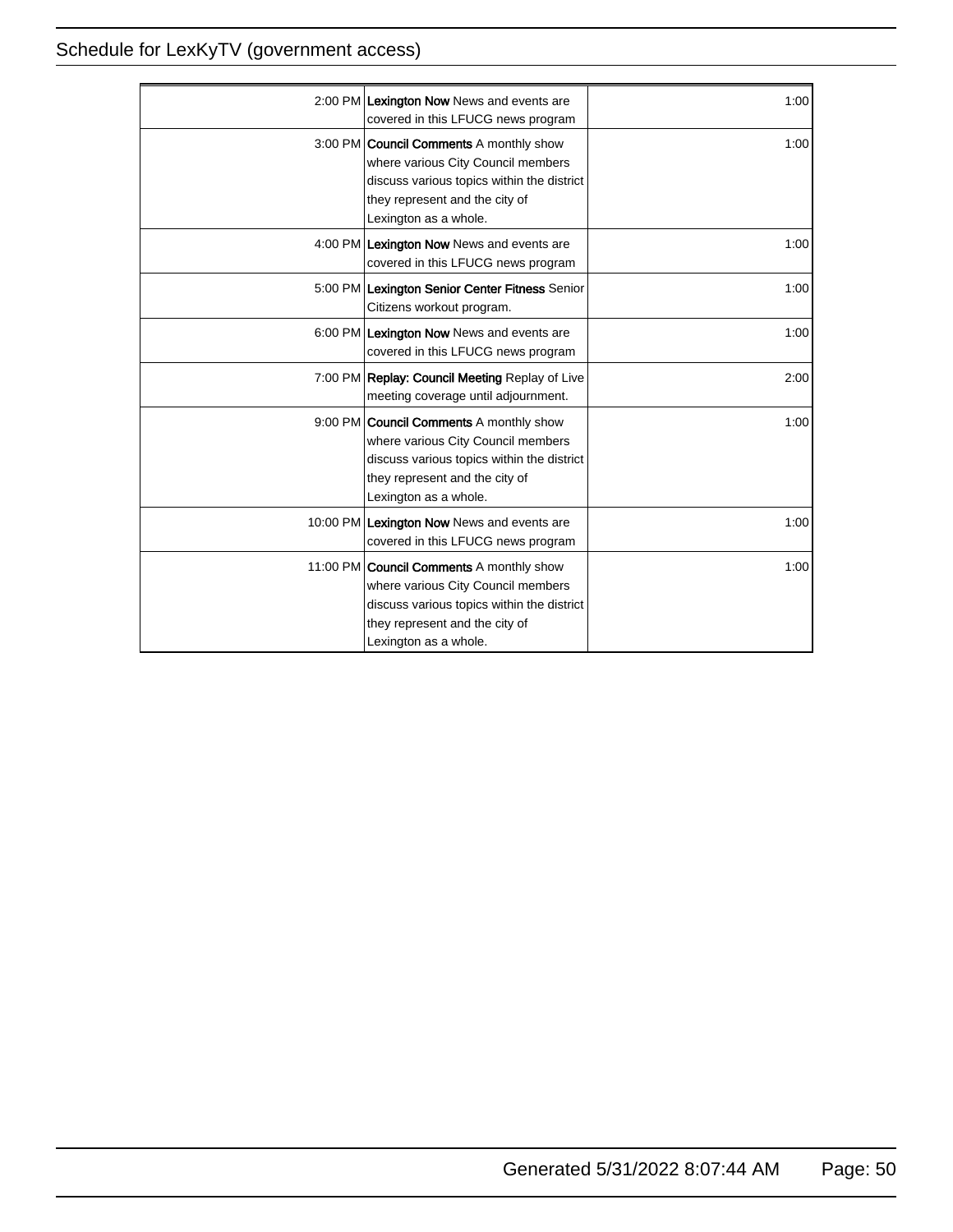| Saturday, 6/25/2022 |                                                                                                                                                                                               |      |
|---------------------|-----------------------------------------------------------------------------------------------------------------------------------------------------------------------------------------------|------|
|                     | 12:00 AM Lexington Now News and events are<br>covered in this LFUCG news program                                                                                                              | 1:00 |
|                     | 1:00 AM <b>Council Comments</b> A monthly show<br>where various City Council members<br>discuss various topics within the district<br>they represent and the city of<br>Lexington as a whole. | 1:00 |
|                     | 2:00 AM Lexington Now News and events are<br>covered in this LFUCG news program                                                                                                               | 1:00 |
|                     | 3:00 AM Council Comments A monthly show<br>where various City Council members<br>discuss various topics within the district<br>they represent and the city of<br>Lexington as a whole.        | 1:00 |
|                     | 4:00 AM Lexington Now News and events are<br>covered in this LFUCG news program                                                                                                               | 1:00 |
|                     | 5:00 AM <b>Council Comments</b> A monthly show<br>where various City Council members<br>discuss various topics within the district<br>they represent and the city of<br>Lexington as a whole. | 1:00 |
|                     | 6:00 AM Lexington Now News and events are<br>covered in this LFUCG news program                                                                                                               | 1:00 |
|                     | 7:00 AM <b>Council Comments</b> A monthly show<br>where various City Council members<br>discuss various topics within the district<br>they represent and the city of<br>Lexington as a whole. | 1:00 |
|                     | 8:00 AM Lexington Now News and events are<br>covered in this LFUCG news program                                                                                                               | 1:00 |
|                     | 9:00 AM Lexington Senior Center Fitness Senior<br>Citizens workout program.                                                                                                                   | 1:00 |
|                     | 10:00 AM Lexington Now News and events are<br>covered in this LFUCG news program                                                                                                              | 1:00 |
|                     | 11:00 AM Council Comments A monthly show<br>where various City Council members<br>discuss various topics within the district<br>they represent and the city of<br>Lexington as a whole.       | 1:00 |
|                     | 12:00 PM Lexington Now News and events are<br>covered in this LFUCG news program                                                                                                              | 1:00 |
|                     | 1:00 PM Replay: Transportation Policy<br><b>Committee Replay of Live meeting</b><br>coverage until adjournment.                                                                               | 2:00 |
|                     |                                                                                                                                                                                               |      |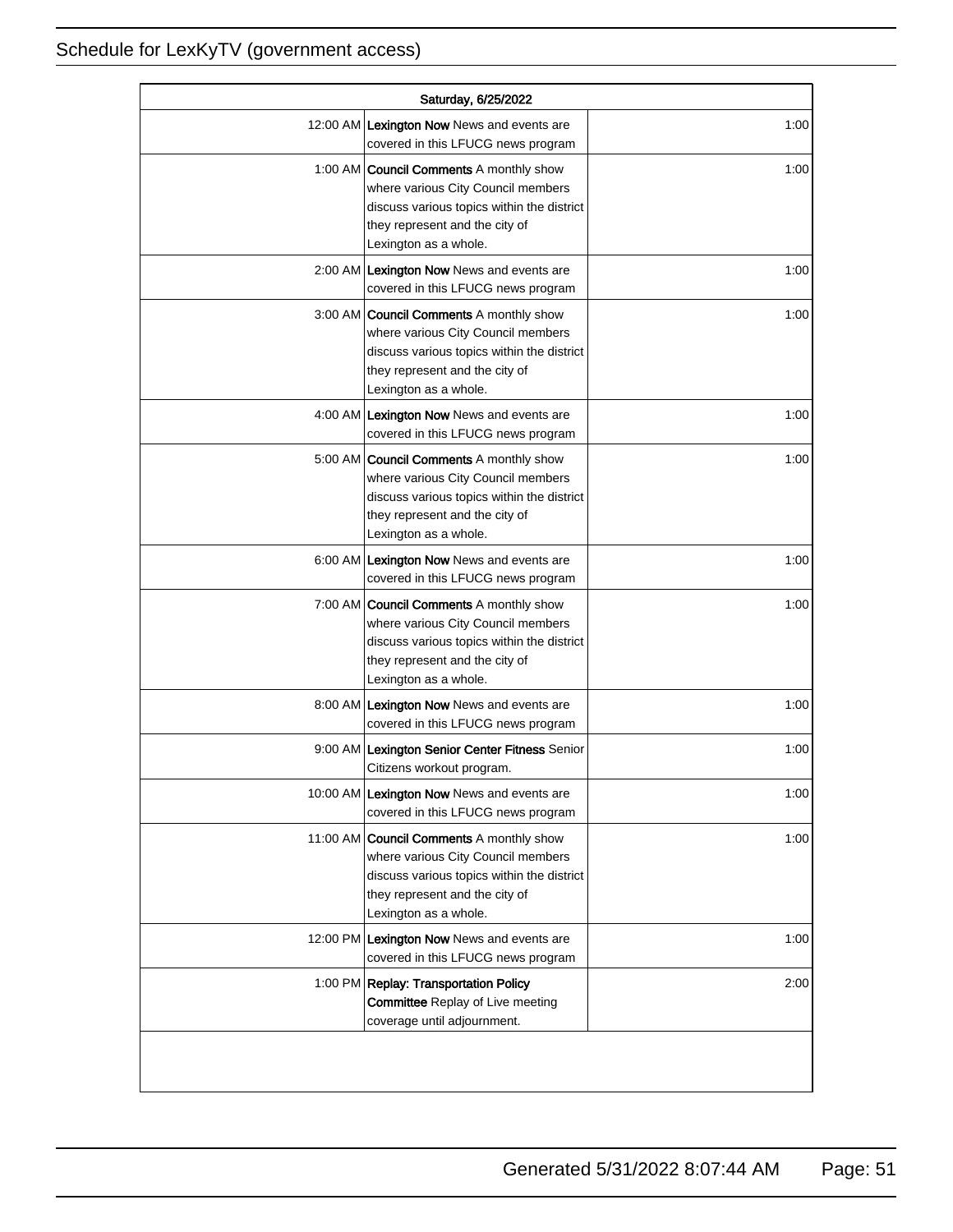| 3:00 PM Replay: Planning Commission (Zoning<br><b>items)</b> Replay of Live meeting<br>coverage until adjournment.                                                                             | 2:00 |
|------------------------------------------------------------------------------------------------------------------------------------------------------------------------------------------------|------|
| 5:00 PM <b>Council Comments</b> A monthly show<br>where various City Council members<br>discuss various topics within the district<br>they represent and the city of<br>Lexington as a whole.  | 1:00 |
| 6:00 PM Lexington Now News and events are<br>covered in this LFUCG news program                                                                                                                | 1:00 |
| 7:00 PM Council Comments A monthly show<br>where various City Council members<br>discuss various topics within the district<br>they represent and the city of<br>Lexington as a whole.         | 1:00 |
| 8:00 PM Lexington Now News and events are<br>covered in this LFUCG news program                                                                                                                | 1:00 |
| 9:00 PM <b>Council Comments</b> A monthly show<br>where various City Council members<br>discuss various topics within the district<br>they represent and the city of<br>Lexington as a whole.  | 1:00 |
| 10:00 PM Lexington Now News and events are<br>covered in this LFUCG news program                                                                                                               | 1:00 |
| 11:00 PM <b>Council Comments</b> A monthly show<br>where various City Council members<br>discuss various topics within the district<br>they represent and the city of<br>Lexington as a whole. | 1:00 |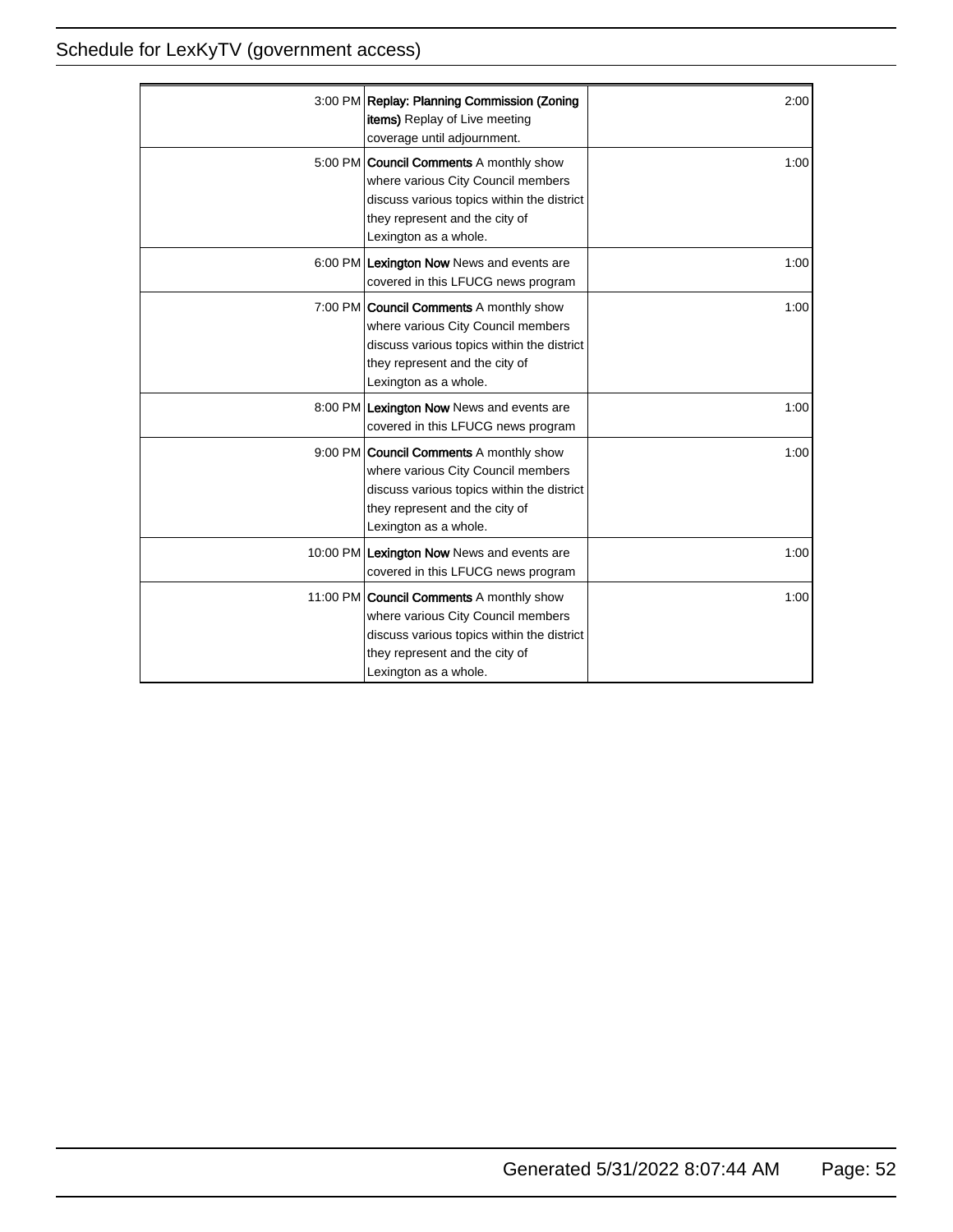| Sunday, 6/26/2022 |                                                                                                                                                                                               |      |
|-------------------|-----------------------------------------------------------------------------------------------------------------------------------------------------------------------------------------------|------|
|                   | 12:00 AM Lexington Now News and events are<br>covered in this LFUCG news program                                                                                                              | 1:00 |
|                   | 1:00 AM <b>Council Comments</b> A monthly show<br>where various City Council members<br>discuss various topics within the district<br>they represent and the city of<br>Lexington as a whole. | 1:00 |
|                   | 2:00 AM Lexington Now News and events are<br>covered in this LFUCG news program                                                                                                               | 1:00 |
|                   | 3:00 AM   Council Comments A monthly show<br>where various City Council members<br>discuss various topics within the district<br>they represent and the city of<br>Lexington as a whole.      | 1:00 |
|                   | 4:00 AM Lexington Now News and events are<br>covered in this LFUCG news program                                                                                                               | 1:00 |
|                   | 5:00 AM <b>Council Comments</b> A monthly show<br>where various City Council members<br>discuss various topics within the district<br>they represent and the city of<br>Lexington as a whole. | 1:00 |
|                   | 6:00 AM Lexington Now News and events are<br>covered in this LFUCG news program                                                                                                               | 1:00 |
|                   | 7:00 AM <b>Council Comments</b> A monthly show<br>where various City Council members<br>discuss various topics within the district<br>they represent and the city of<br>Lexington as a whole. | 1:00 |
|                   | 8:00 AM Lexington Now News and events are<br>covered in this LFUCG news program                                                                                                               | 1:00 |
|                   | 9:00 AM Lexington Senior Center Fitness Senior<br>Citizens workout program.                                                                                                                   | 1:00 |
|                   | 10:00 AM Lexington Now News and events are<br>covered in this LFUCG news program                                                                                                              | 1:00 |
|                   | 11:00 AM Council Comments A monthly show<br>where various City Council members<br>discuss various topics within the district<br>they represent and the city of<br>Lexington as a whole.       | 1:00 |
|                   | 12:00 PM Lexington Now News and events are<br>covered in this LFUCG news program                                                                                                              | 1:00 |
|                   | 1:00 PM Replay: Planning & Public Safety<br><b>Committee Replay of Live Meeting</b><br>coverage until adjournment.                                                                            | 2:00 |
|                   | 3:00 PM Replay: Council Work Session Meeting<br>coverage is live until adjournment.                                                                                                           | 2:00 |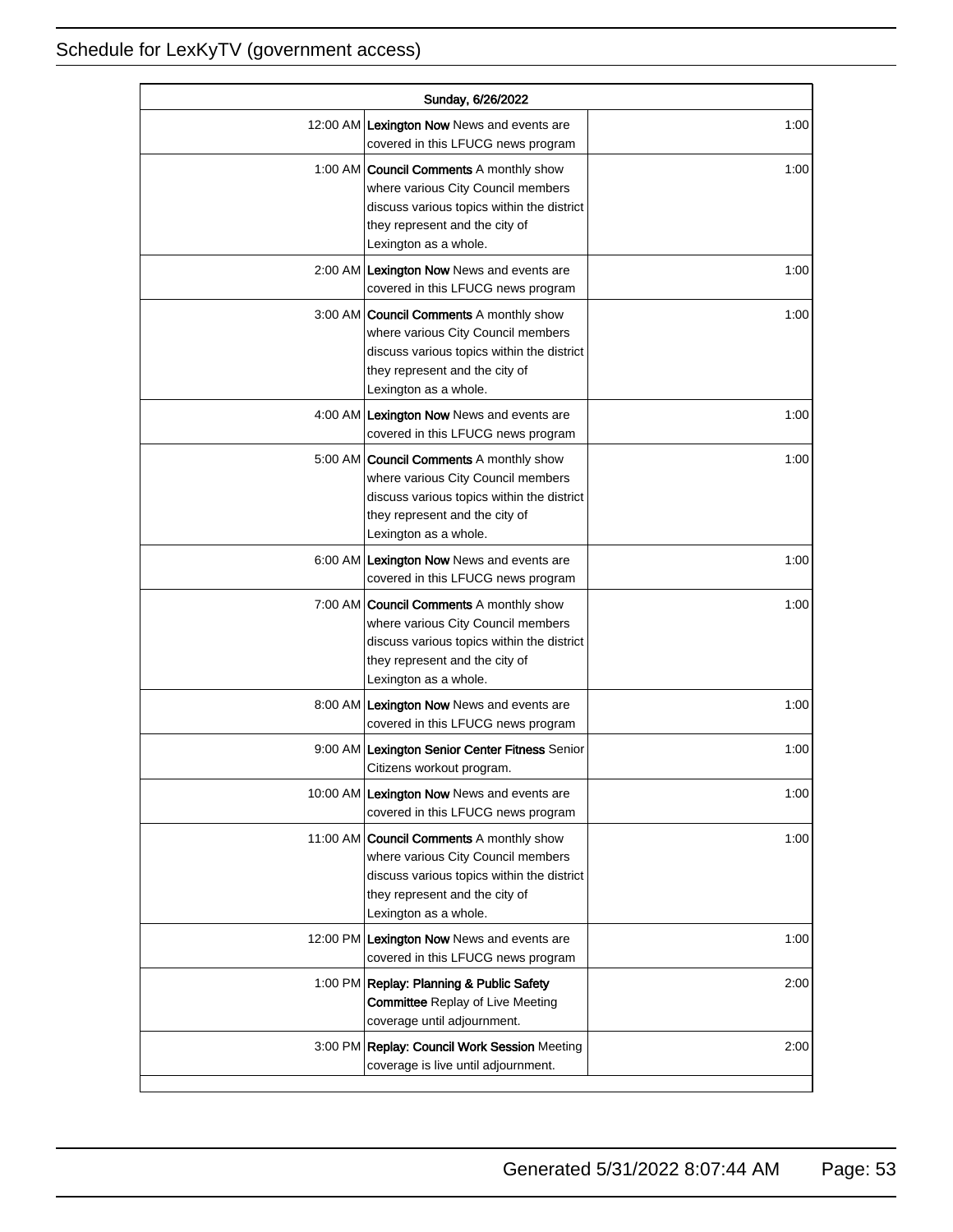| 5:00 PM   Replay: Council Meeting Replay of Live<br>meeting coverage until adjournment.                                                                                                        | 2:00 |
|------------------------------------------------------------------------------------------------------------------------------------------------------------------------------------------------|------|
| 7:00 PM <b>Council Comments</b> A monthly show<br>where various City Council members<br>discuss various topics within the district<br>they represent and the city of<br>Lexington as a whole.  | 1:00 |
| 8:00 PM Lexington Now News and events are<br>covered in this LFUCG news program                                                                                                                | 1:00 |
| 9:00 PM Council Comments A monthly show<br>where various City Council members<br>discuss various topics within the district<br>they represent and the city of<br>Lexington as a whole.         | 1:00 |
| 10:00 PM Lexington Now News and events are<br>covered in this LFUCG news program                                                                                                               | 1:00 |
| 11:00 PM <b>Council Comments</b> A monthly show<br>where various City Council members<br>discuss various topics within the district<br>they represent and the city of<br>Lexington as a whole. | 1:00 |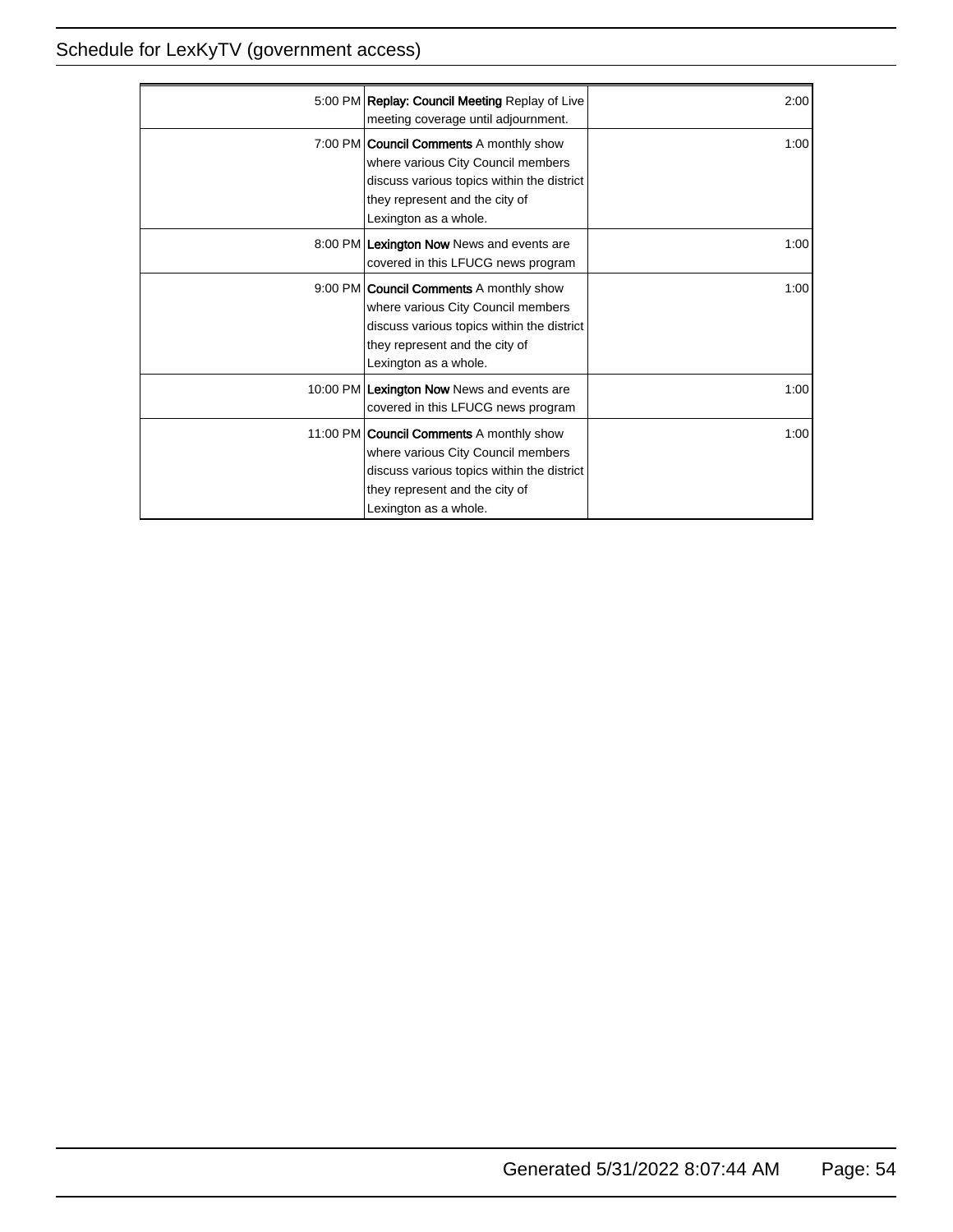| Monday, 6/27/2022 |                                                                                                                                                                                               |      |
|-------------------|-----------------------------------------------------------------------------------------------------------------------------------------------------------------------------------------------|------|
|                   | 12:00 AM Lexington Now News and events are<br>covered in this LFUCG news program                                                                                                              | 1:00 |
|                   | 1:00 AM <b>Council Comments</b> A monthly show<br>where various City Council members<br>discuss various topics within the district<br>they represent and the city of<br>Lexington as a whole. | 1:00 |
|                   | 2:00 AM Lexington Now News and events are<br>covered in this LFUCG news program                                                                                                               | 1:00 |
|                   | 3:00 AM Council Comments A monthly show<br>where various City Council members<br>discuss various topics within the district<br>they represent and the city of<br>Lexington as a whole.        | 1:00 |
|                   | 4:00 AM Lexington Now News and events are<br>covered in this LFUCG news program                                                                                                               | 1:00 |
|                   | 5:00 AM   Council Comments A monthly show<br>where various City Council members<br>discuss various topics within the district<br>they represent and the city of<br>Lexington as a whole.      | 1:00 |
|                   | 6:00 AM Lexington Now News and events are<br>covered in this LFUCG news program                                                                                                               | 1:00 |
|                   | 7:00 AM Council Comments A monthly show<br>where various City Council members<br>discuss various topics within the district<br>they represent and the city of<br>Lexington as a whole.        | 1:00 |
|                   | 8:00 AM Lexington Now News and events are<br>covered in this LFUCG news program                                                                                                               | 1:00 |
|                   | 9:00 AM Lexington Senior Center Fitness Senior<br>Citizens workout program.                                                                                                                   | 1:00 |
|                   | 10:00 AM Lexington Now News and events are<br>covered in this LFUCG news program                                                                                                              | 1:00 |
|                   | 11:00 AM Council Comments A monthly show<br>where various City Council members<br>discuss various topics within the district<br>they represent and the city of<br>Lexington as a whole.       | 1:00 |
|                   | 12:00 PM Lexington Now News and events are<br>covered in this LFUCG news program                                                                                                              | 1:00 |
|                   | 1:00 PM Council Comments A monthly show<br>where various City Council members<br>discuss various topics within the district<br>they represent and the city of<br>Lexington as a whole.        | 1:00 |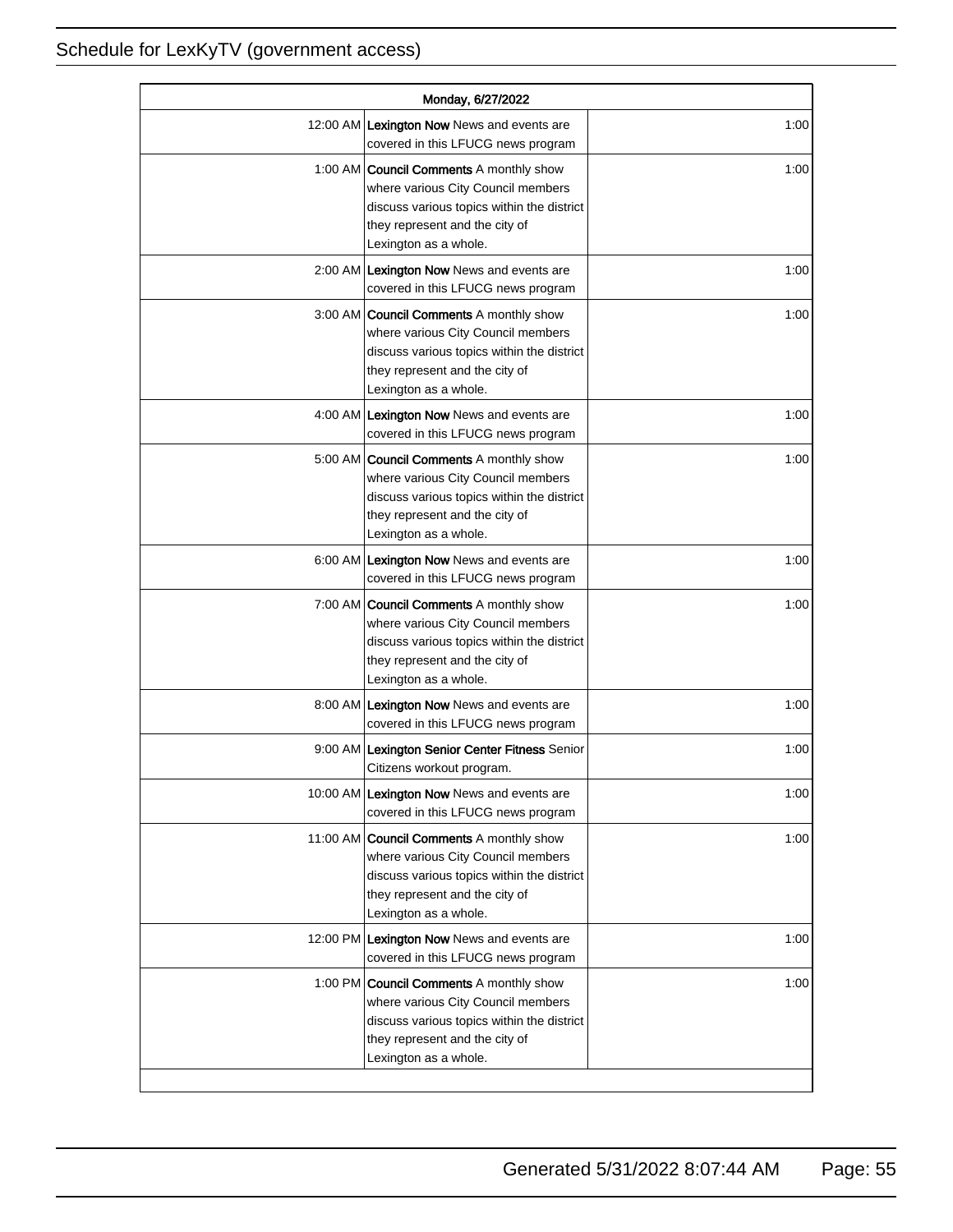| 2:00 PM Lexington Now News and events are<br>covered in this LFUCG news program                                                                                                               | 1:00 |
|-----------------------------------------------------------------------------------------------------------------------------------------------------------------------------------------------|------|
| 3:00 PM <b>Council Comments</b> A monthly show<br>where various City Council members<br>discuss various topics within the district<br>they represent and the city of<br>Lexington as a whole. | 1:00 |
| 4:00 PM Lexington Now News and events are<br>covered in this LFUCG news program                                                                                                               | 1:00 |
| 5:00 PM Lexington Senior Center Fitness Senior<br>Citizens workout program.                                                                                                                   | 1:00 |
| 6:00 PM Lexington Now News and events are<br>covered in this LFUCG news program                                                                                                               | 1:00 |
| 7:00 PM <b>Council Comments</b> A monthly show<br>where various City Council members<br>discuss various topics within the district<br>they represent and the city of<br>Lexington as a whole. | 1:00 |
| 8:00 PM Lexington Now News and events are<br>covered in this LFUCG news program                                                                                                               | 1:00 |
| 9:00 PM Council Comments A monthly show<br>where various City Council members<br>discuss various topics within the district<br>they represent and the city of<br>Lexington as a whole.        | 1:00 |
| 10:00 PM Lexington Now News and events are<br>covered in this LFUCG news program                                                                                                              | 1:00 |
| 11:00 PM Council Comments A monthly show<br>where various City Council members<br>discuss various topics within the district<br>they represent and the city of<br>Lexington as a whole.       | 1:00 |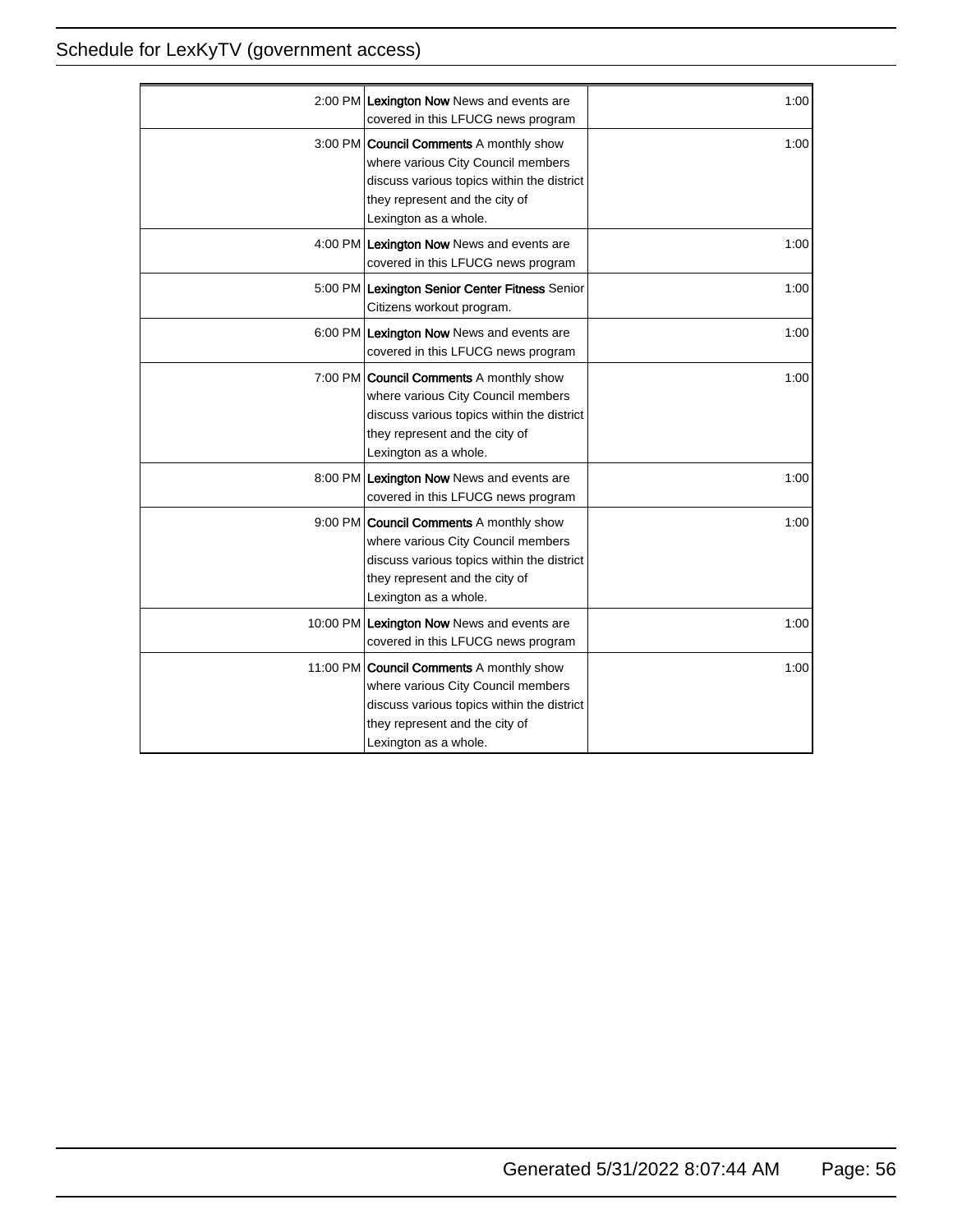| Tuesday, 6/28/2022 |                                                                                                                                                                                               |      |
|--------------------|-----------------------------------------------------------------------------------------------------------------------------------------------------------------------------------------------|------|
|                    | 12:00 AM Lexington Now News and events are<br>covered in this LFUCG news program                                                                                                              | 1:00 |
|                    | 1:00 AM <b>Council Comments</b> A monthly show<br>where various City Council members<br>discuss various topics within the district<br>they represent and the city of<br>Lexington as a whole. | 1:00 |
|                    | 2:00 AM Lexington Now News and events are<br>covered in this LFUCG news program                                                                                                               | 1:00 |
|                    | 3:00 AM   Council Comments A monthly show<br>where various City Council members<br>discuss various topics within the district<br>they represent and the city of<br>Lexington as a whole.      | 1:00 |
|                    | 4:00 AM Lexington Now News and events are<br>covered in this LFUCG news program                                                                                                               | 1:00 |
|                    | 5:00 AM <b>Council Comments</b> A monthly show<br>where various City Council members<br>discuss various topics within the district<br>they represent and the city of<br>Lexington as a whole. | 1:00 |
|                    | 6:00 AM Lexington Now News and events are<br>covered in this LFUCG news program                                                                                                               | 1:00 |
|                    | 7:00 AM <b>Council Comments</b> A monthly show<br>where various City Council members<br>discuss various topics within the district<br>they represent and the city of<br>Lexington as a whole. | 1:00 |
|                    | 8:00 AM Lexington Now News and events are<br>covered in this LFUCG news program                                                                                                               | 1:00 |
|                    | 9:00 AM Lexington Senior Center Fitness Senior<br>Citizens workout program.                                                                                                                   | 1:00 |
|                    | 10:00 AM Lexington Now News and events are<br>covered in this LFUCG news program                                                                                                              | 1:00 |
|                    | 11:00 AM Council Comments A monthly show<br>where various City Council members<br>discuss various topics within the district<br>they represent and the city of<br>Lexington as a whole.       | 1:00 |
|                    | 12:00 PM Lexington Now News and events are<br>covered in this LFUCG news program                                                                                                              | 1:00 |
|                    | 1:00 PM Budget, Finance & Economic<br>Development Committee Meeting<br>coverage is live until adjournment.                                                                                    | 2:00 |
|                    | 3:00 PM Council Work Session Meeting<br>coverage is live until adjournment.                                                                                                                   | 2:00 |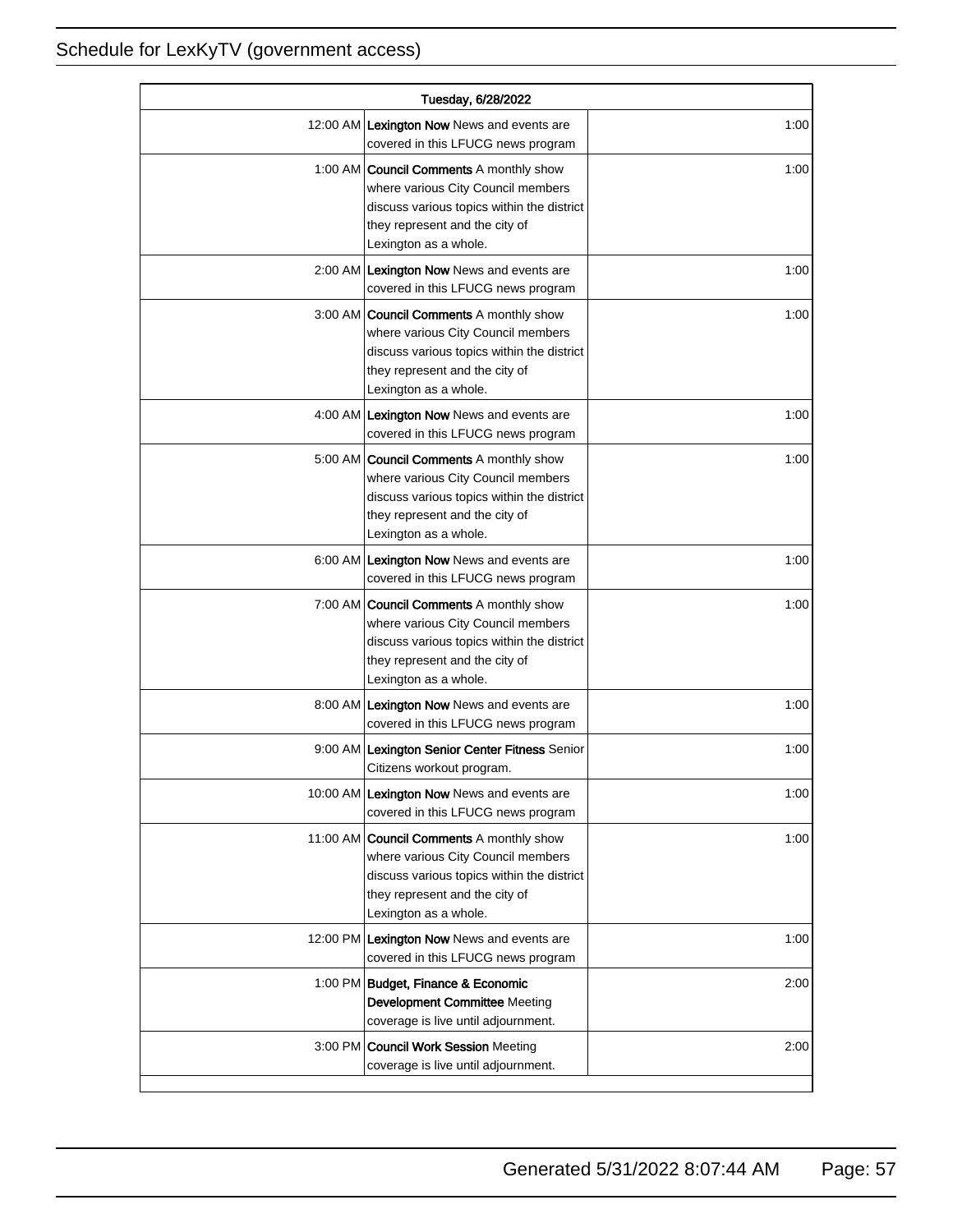| 5:00 PM <b>Council Comments</b> A monthly show<br>where various City Council members<br>discuss various topics within the district<br>they represent and the city of<br>Lexington as a whole.  | 1:00 |
|------------------------------------------------------------------------------------------------------------------------------------------------------------------------------------------------|------|
| 6:00 PM Lexington Now News and events are<br>covered in this LFUCG news program                                                                                                                | 1:00 |
| 7:00 PM Replay: Budget, Finance & Economic<br>Development Committee Replay of<br>Meeting coverage until adjournment.                                                                           | 2:00 |
| 9:00 PM Replay: Council Work Session Replay<br>of Meeting coverage is live until<br>adjournment.                                                                                               | 2:00 |
| 11:00 PM <b>Council Comments</b> A monthly show<br>where various City Council members<br>discuss various topics within the district<br>they represent and the city of<br>Lexington as a whole. | 1:00 |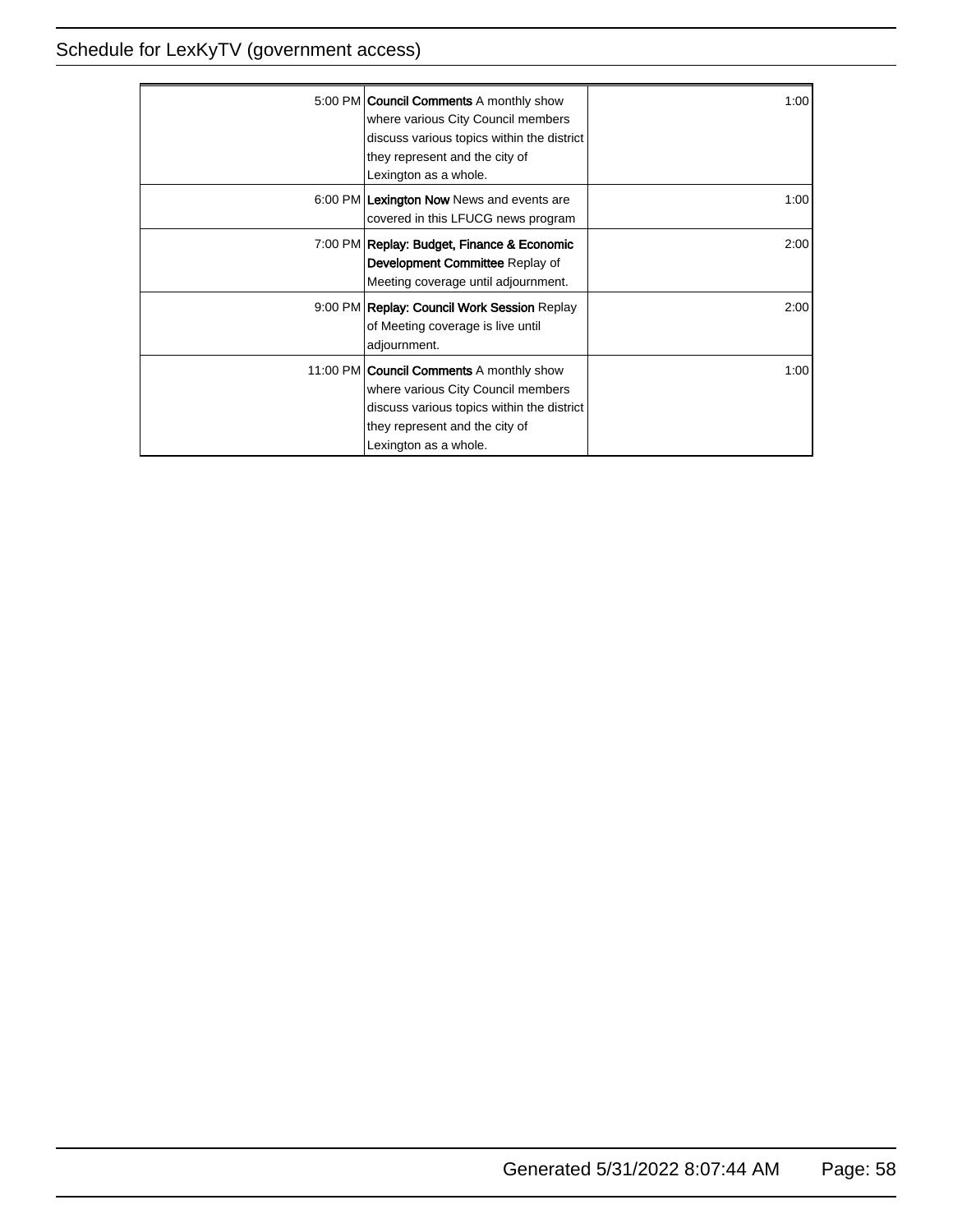| Wednesday, 6/29/2022 |                                                                                                                                                                                               |      |
|----------------------|-----------------------------------------------------------------------------------------------------------------------------------------------------------------------------------------------|------|
|                      | 12:00 AM Lexington Now News and events are<br>covered in this LFUCG news program                                                                                                              | 1:00 |
|                      | 1:00 AM <b>Council Comments</b> A monthly show<br>where various City Council members<br>discuss various topics within the district<br>they represent and the city of<br>Lexington as a whole. | 1:00 |
|                      | 2:00 AM Lexington Now News and events are<br>covered in this LFUCG news program                                                                                                               | 1:00 |
|                      | 3:00 AM Council Comments A monthly show<br>where various City Council members<br>discuss various topics within the district<br>they represent and the city of<br>Lexington as a whole.        | 1:00 |
|                      | 4:00 AM Lexington Now News and events are<br>covered in this LFUCG news program                                                                                                               | 1:00 |
|                      | 5:00 AM   Council Comments A monthly show<br>where various City Council members<br>discuss various topics within the district<br>they represent and the city of<br>Lexington as a whole.      | 1:00 |
|                      | 6:00 AM Lexington Now News and events are<br>covered in this LFUCG news program                                                                                                               | 1:00 |
|                      | 7:00 AM Council Comments A monthly show<br>where various City Council members<br>discuss various topics within the district<br>they represent and the city of<br>Lexington as a whole.        | 1:00 |
|                      | 8:00 AM Lexington Now News and events are<br>covered in this LFUCG news program                                                                                                               | 1:00 |
|                      | 9:00 AM Lexington Senior Center Fitness Senior<br>Citizens workout program.                                                                                                                   | 1:00 |
|                      | 10:00 AM Lexington Now News and events are<br>covered in this LFUCG news program                                                                                                              | 1:00 |
|                      | 11:00 AM Council Comments A monthly show<br>where various City Council members<br>discuss various topics within the district<br>they represent and the city of<br>Lexington as a whole.       | 1:00 |
|                      | 12:00 PM Lexington Now News and events are<br>covered in this LFUCG news program                                                                                                              | 1:00 |
|                      | 1:00 PM Council Comments A monthly show<br>where various City Council members<br>discuss various topics within the district<br>they represent and the city of<br>Lexington as a whole.        | 1:00 |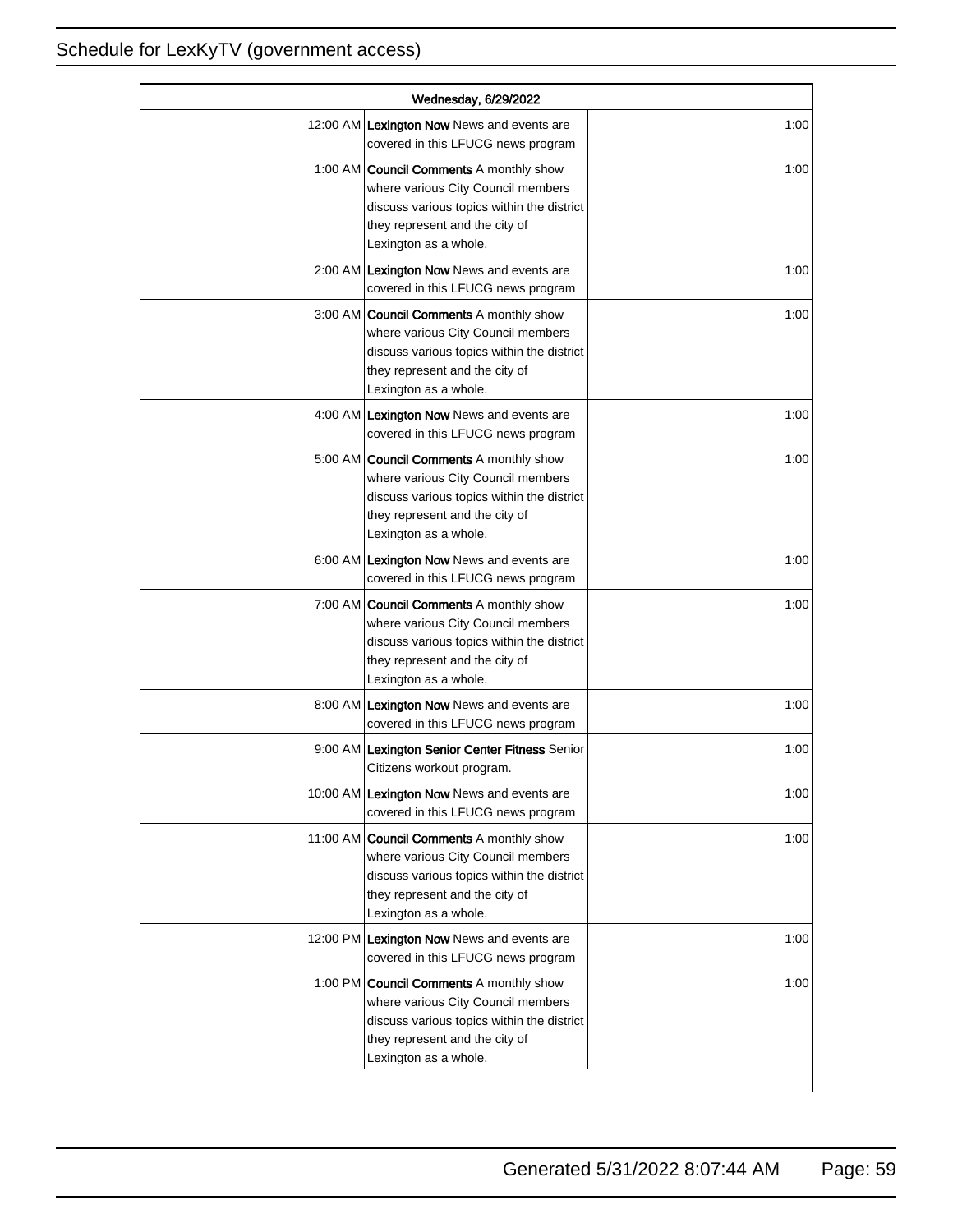|                                                | 1:00 |
|------------------------------------------------|------|
| 2:00 PM Lexington Now News and events are      |      |
| covered in this LFUCG news program             |      |
| 3:00 PM Rural Land Management Board Live       | 2:00 |
| meeting Coverage until adjournment.            |      |
| 5:00 PM Lexington Senior Center Fitness Senior | 1:00 |
| Citizens workout program.                      |      |
| 6:00 PM Lexington Now News and events are      | 1:00 |
| covered in this LFUCG news program             |      |
| 7:00 PM <b>Council Comments</b> A monthly show | 1:00 |
| where various City Council members             |      |
| discuss various topics within the district     |      |
|                                                |      |
| they represent and the city of                 |      |
| Lexington as a whole.                          |      |
| 8:00 PM Lexington Now News and events are      | 1:00 |
| covered in this LFUCG news program             |      |
| 9:00 PM <b>Council Comments</b> A monthly show | 1:00 |
| where various City Council members             |      |
| discuss various topics within the district     |      |
| they represent and the city of                 |      |
| Lexington as a whole.                          |      |
| 10:00 PM Lexington Now News and events are     | 1:00 |
| covered in this LFUCG news program             |      |
|                                                |      |
| 11:00 PM Council Comments A monthly show       | 1:00 |
| where various City Council members             |      |
| discuss various topics within the district     |      |
| they represent and the city of                 |      |
| Lexington as a whole.                          |      |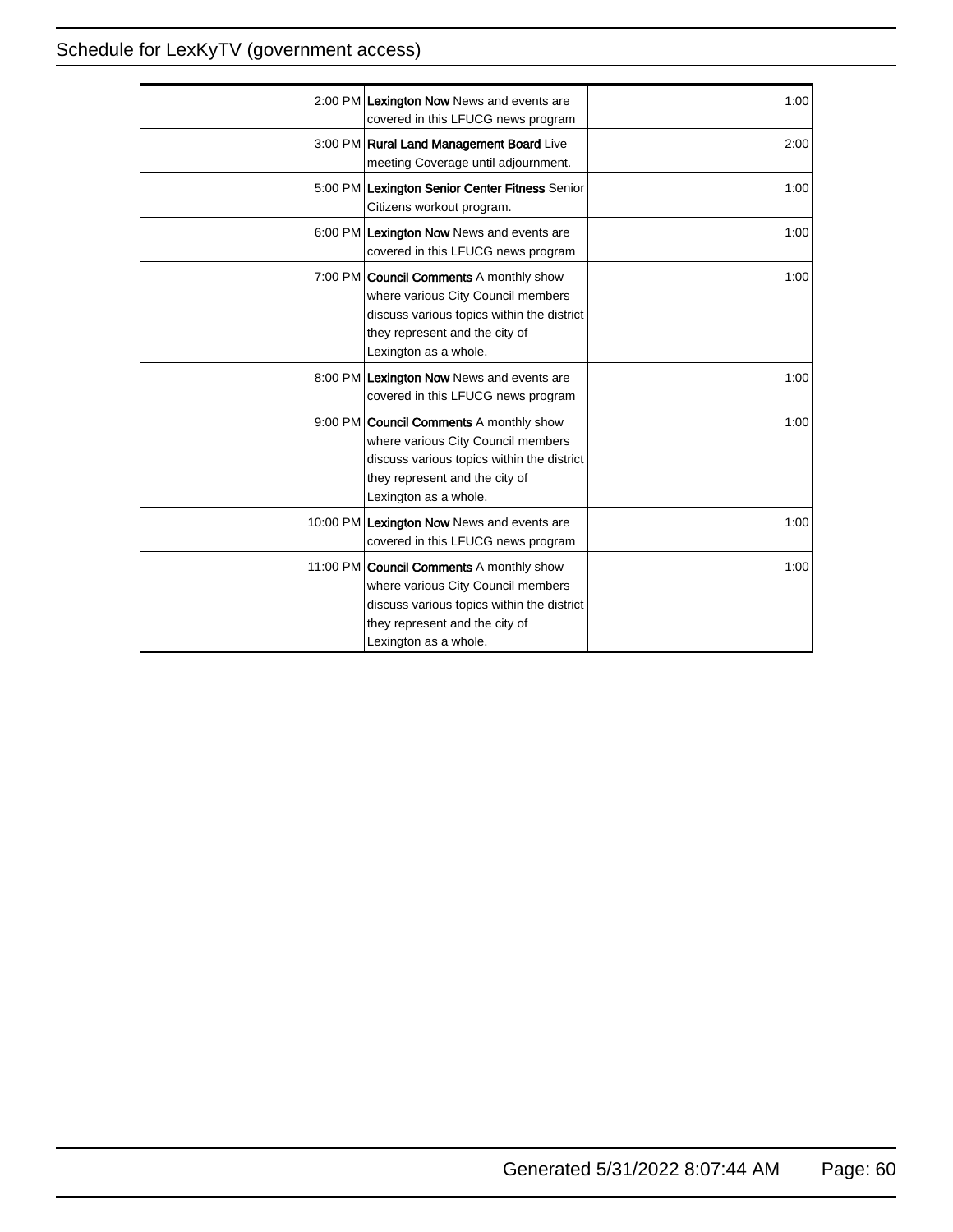| Thursday, 6/30/2022 |                                                                                                                                                                                               |      |
|---------------------|-----------------------------------------------------------------------------------------------------------------------------------------------------------------------------------------------|------|
|                     | 12:00 AM Lexington Now News and events are<br>covered in this LFUCG news program                                                                                                              | 1:00 |
|                     | 1:00 AM <b>Council Comments</b> A monthly show<br>where various City Council members<br>discuss various topics within the district<br>they represent and the city of<br>Lexington as a whole. | 1:00 |
|                     | 2:00 AM Lexington Now News and events are<br>covered in this LFUCG news program                                                                                                               | 1:00 |
|                     | 3:00 AM Council Comments A monthly show<br>where various City Council members<br>discuss various topics within the district<br>they represent and the city of<br>Lexington as a whole.        | 1:00 |
|                     | 4:00 AM Lexington Now News and events are<br>covered in this LFUCG news program                                                                                                               | 1:00 |
|                     | 5:00 AM   Council Comments A monthly show<br>where various City Council members<br>discuss various topics within the district<br>they represent and the city of<br>Lexington as a whole.      | 1:00 |
|                     | 6:00 AM Lexington Now News and events are<br>covered in this LFUCG news program                                                                                                               | 1:00 |
|                     | 7:00 AM Council Comments A monthly show<br>where various City Council members<br>discuss various topics within the district<br>they represent and the city of<br>Lexington as a whole.        | 1:00 |
|                     | 8:00 AM Lexington Now News and events are<br>covered in this LFUCG news program                                                                                                               | 1:00 |
|                     | 9:00 AM Lexington Senior Center Fitness Senior<br>Citizens workout program.                                                                                                                   | 1:00 |
|                     | 10:00 AM Lexington Now News and events are<br>covered in this LFUCG news program                                                                                                              | 1:00 |
|                     | 11:00 AM Council Comments A monthly show<br>where various City Council members<br>discuss various topics within the district<br>they represent and the city of<br>Lexington as a whole.       | 1:00 |
|                     | 12:00 PM Lexington Now News and events are<br>covered in this LFUCG news program                                                                                                              | 1:00 |
|                     | 1:00 PM Council Comments A monthly show<br>where various City Council members<br>discuss various topics within the district<br>they represent and the city of<br>Lexington as a whole.        | 1:00 |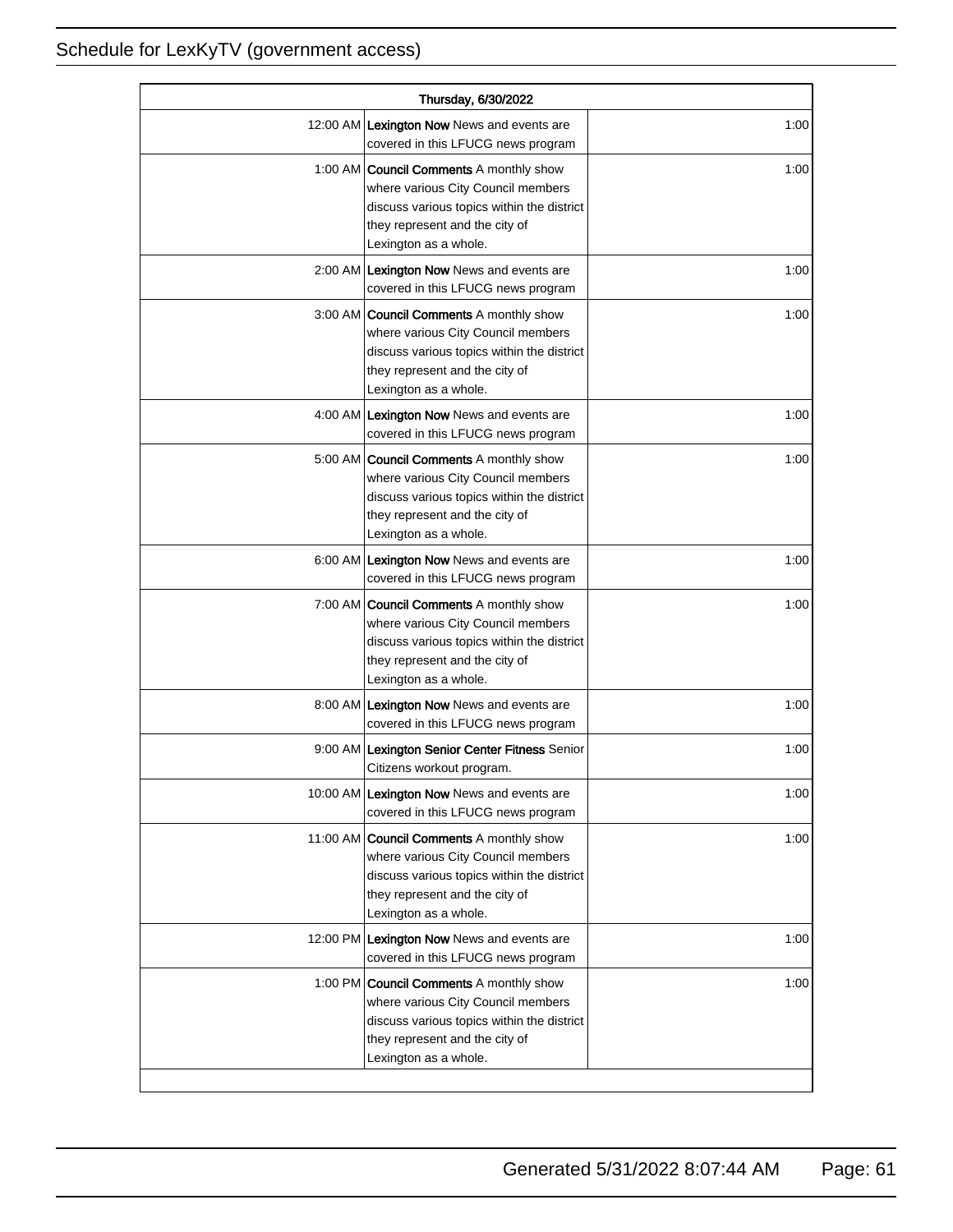| 2:00 PM Lexington Now News and events are<br>covered in this LFUCG news program                                                                                                               | 1:00 |
|-----------------------------------------------------------------------------------------------------------------------------------------------------------------------------------------------|------|
| 3:00 PM <b>Council Comments</b> A monthly show<br>where various City Council members<br>discuss various topics within the district<br>they represent and the city of<br>Lexington as a whole. | 1:00 |
| 4:00 PM Lexington Now News and events are<br>covered in this LFUCG news program                                                                                                               | 1:00 |
| 5:00 PM Lexington Senior Center Fitness Senior<br>Citizens workout program.                                                                                                                   | 1:00 |
| 6:00 PM Lexington Now News and events are<br>covered in this LFUCG news program                                                                                                               | 1:00 |
| 7:00 PM <b>Council Comments</b> A monthly show<br>where various City Council members<br>discuss various topics within the district<br>they represent and the city of<br>Lexington as a whole. | 1:00 |
| 8:00 PM Lexington Now News and events are<br>covered in this LFUCG news program                                                                                                               | 1:00 |
| 9:00 PM Council Comments A monthly show<br>where various City Council members<br>discuss various topics within the district<br>they represent and the city of<br>Lexington as a whole.        | 1:00 |
| 10:00 PM Lexington Now News and events are<br>covered in this LFUCG news program                                                                                                              | 1:00 |
| 11:00 PM Council Comments A monthly show<br>where various City Council members<br>discuss various topics within the district<br>they represent and the city of<br>Lexington as a whole.       | 1:00 |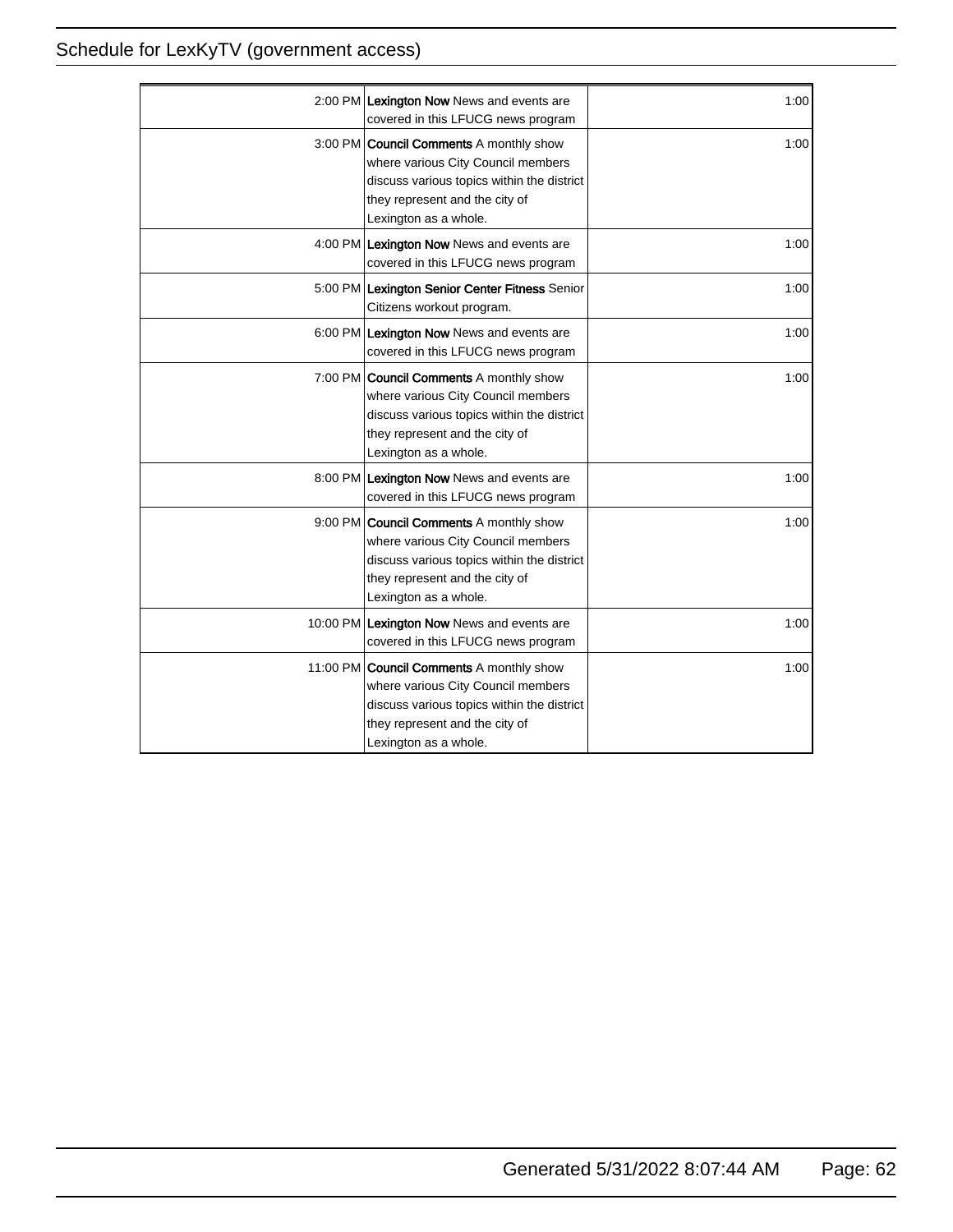| Friday, 7/1/2022 |                                                                                                                                                                                               |      |
|------------------|-----------------------------------------------------------------------------------------------------------------------------------------------------------------------------------------------|------|
|                  | 12:00 AM Lexington Now News and events are<br>covered in this LFUCG news program                                                                                                              | 1:00 |
|                  | 1:00 AM   Council Comments A monthly show<br>where various City Council members<br>discuss various topics within the district<br>they represent and the city of<br>Lexington as a whole.      | 1:00 |
|                  | 2:00 AM Lexington Now News and events are<br>covered in this LFUCG news program                                                                                                               | 1:00 |
|                  | 3:00 AM   Council Comments A monthly show<br>where various City Council members<br>discuss various topics within the district<br>they represent and the city of<br>Lexington as a whole.      | 1:00 |
|                  | 4:00 AM Lexington Now News and events are<br>covered in this LFUCG news program                                                                                                               | 1:00 |
|                  | 5:00 AM <b>Council Comments</b> A monthly show<br>where various City Council members<br>discuss various topics within the district<br>they represent and the city of<br>Lexington as a whole. | 1:00 |
|                  | 6:00 AM Lexington Now News and events are<br>covered in this LFUCG news program                                                                                                               | 1:00 |
|                  | 7:00 AM <b>Council Comments</b> A monthly show<br>where various City Council members<br>discuss various topics within the district<br>they represent and the city of<br>Lexington as a whole. | 1:00 |
|                  | 8:00 AM Lexington Now News and events are<br>covered in this LFUCG news program                                                                                                               | 1:00 |
|                  | 9:00 AM Lexington Senior Center Fitness Senior<br>Citizens workout program.                                                                                                                   | 1:00 |
|                  | 10:00 AM Lexington Now News and events are<br>covered in this LFUCG news program                                                                                                              | 1:00 |
|                  | 11:00 AM Council Comments A monthly show<br>where various City Council members<br>discuss various topics within the district<br>they represent and the city of<br>Lexington as a whole.       | 1:00 |
|                  | 12:00 PM Lexington Now News and events are<br>covered in this LFUCG news program                                                                                                              | 1:00 |
|                  | 1:00 PM <b>Council Comments</b> A monthly show<br>where various City Council members<br>discuss various topics within the district<br>they represent and the city of<br>Lexington as a whole. | 1:00 |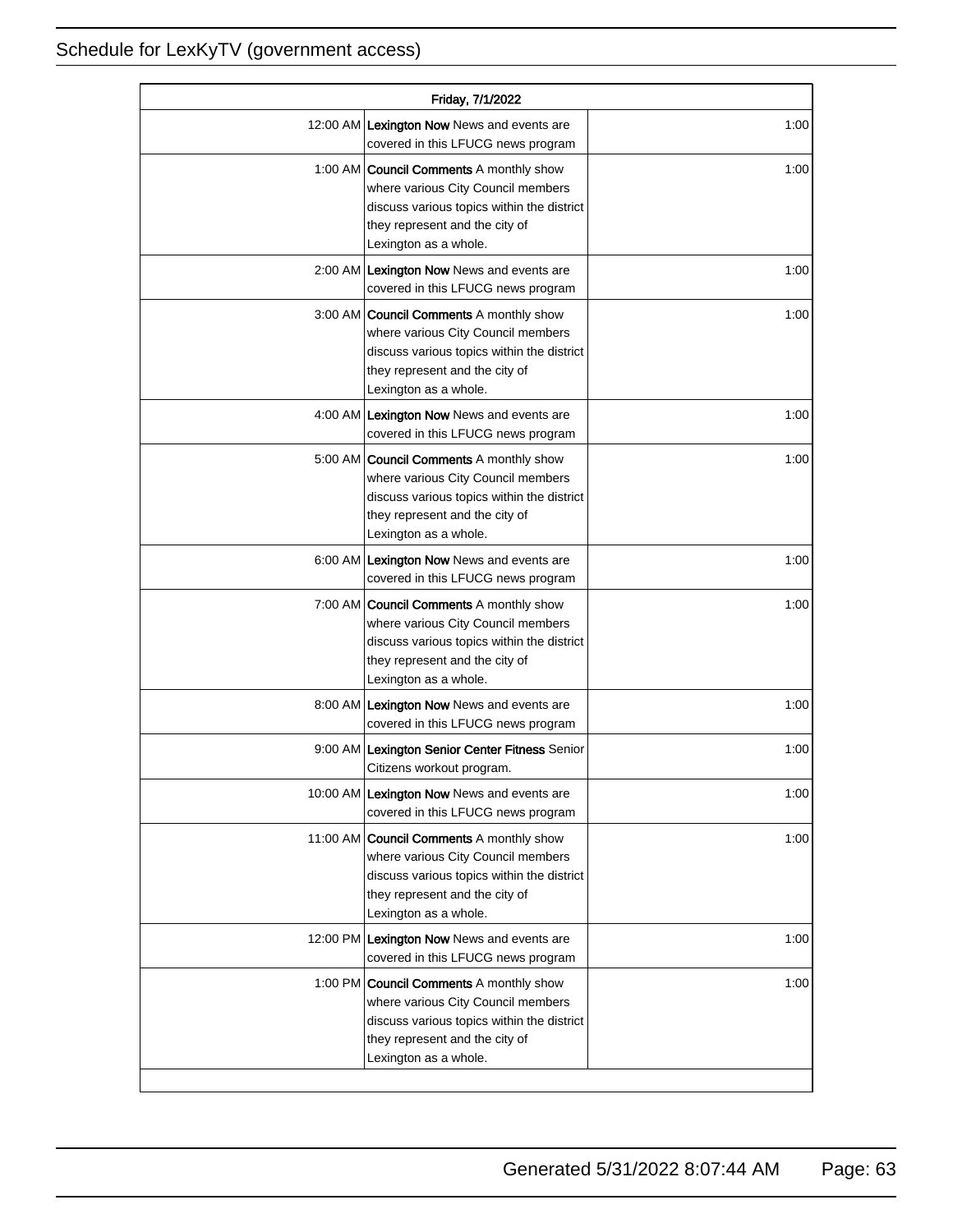| 2:00 PM Lexington Now News and events are<br>covered in this LFUCG news program                                                                                                                | 1:00 |
|------------------------------------------------------------------------------------------------------------------------------------------------------------------------------------------------|------|
| 3:00 PM <b>Council Comments</b> A monthly show<br>where various City Council members<br>discuss various topics within the district<br>they represent and the city of<br>Lexington as a whole.  | 1:00 |
| 4:00 PM Lexington Now News and events are<br>covered in this LFUCG news program                                                                                                                | 1:00 |
| 5:00 PM Lexington Senior Center Fitness Senior<br>Citizens workout program.                                                                                                                    | 1:00 |
| 6:00 PM Lexington Now News and events are<br>covered in this LFUCG news program                                                                                                                | 1:00 |
| 7:00 PM <b>Council Comments</b> A monthly show<br>where various City Council members<br>discuss various topics within the district<br>they represent and the city of<br>Lexington as a whole.  | 1:00 |
| 8:00 PM Lexington Now News and events are<br>covered in this LFUCG news program                                                                                                                | 1:00 |
| 9:00 PM Council Comments A monthly show<br>where various City Council members<br>discuss various topics within the district<br>they represent and the city of<br>Lexington as a whole.         | 1:00 |
| 10:00 PM Lexington Now News and events are<br>covered in this LFUCG news program                                                                                                               | 1:00 |
| 11:00 PM <b>Council Comments</b> A monthly show<br>where various City Council members<br>discuss various topics within the district<br>they represent and the city of<br>Lexington as a whole. | 1:00 |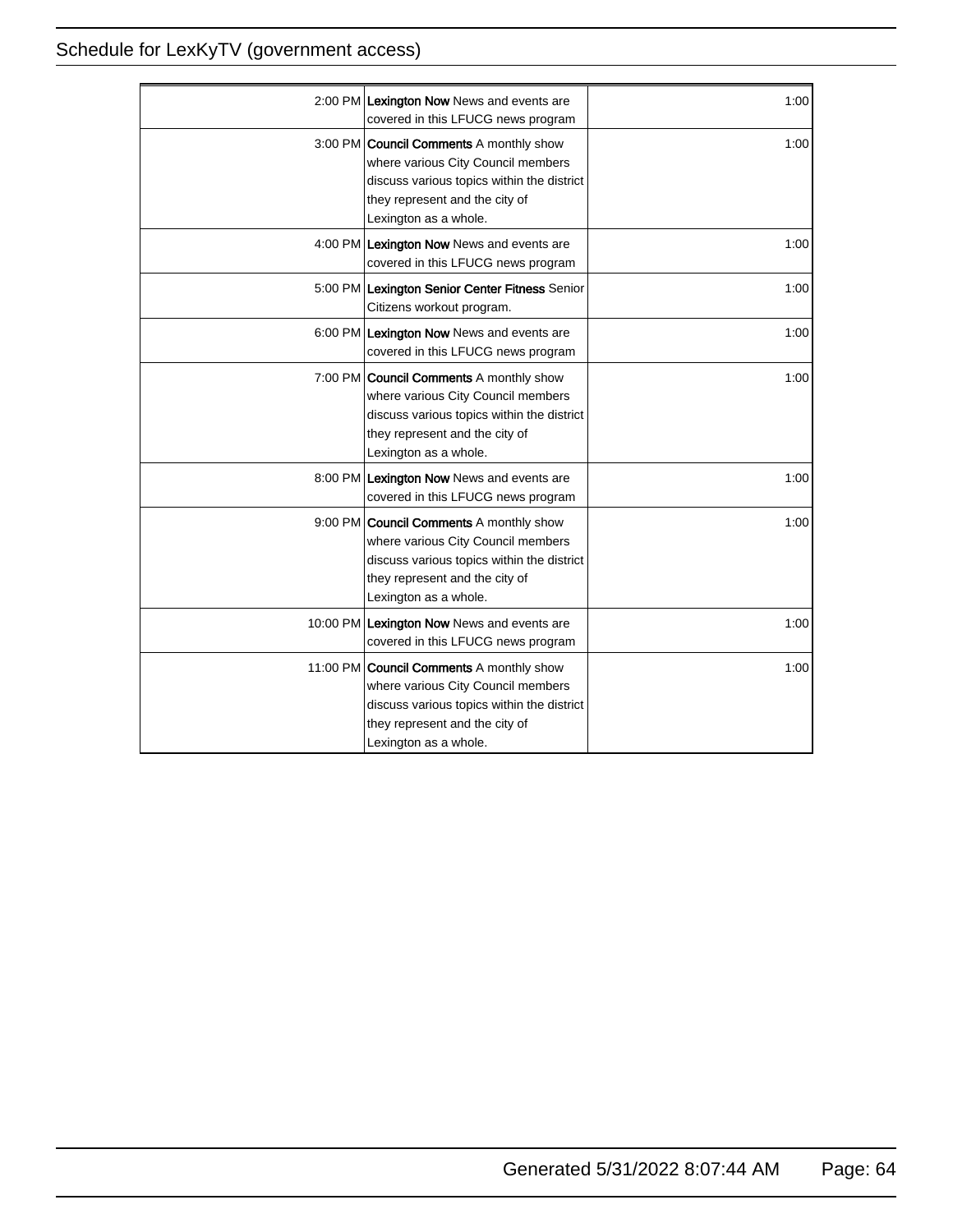| Saturday, 7/2/2022 |                                                                                                                                                                                               |      |
|--------------------|-----------------------------------------------------------------------------------------------------------------------------------------------------------------------------------------------|------|
|                    | 12:00 AM Lexington Now News and events are<br>covered in this LFUCG news program                                                                                                              | 1:00 |
|                    | 1:00 AM <b>Council Comments</b> A monthly show<br>where various City Council members<br>discuss various topics within the district<br>they represent and the city of<br>Lexington as a whole. | 1:00 |
|                    | 2:00 AM Lexington Now News and events are<br>covered in this LFUCG news program                                                                                                               | 1:00 |
|                    | 3:00 AM Council Comments A monthly show<br>where various City Council members<br>discuss various topics within the district<br>they represent and the city of<br>Lexington as a whole.        | 1:00 |
|                    | 4:00 AM Lexington Now News and events are<br>covered in this LFUCG news program                                                                                                               | 1:00 |
|                    | 5:00 AM   Council Comments A monthly show<br>where various City Council members<br>discuss various topics within the district<br>they represent and the city of<br>Lexington as a whole.      | 1:00 |
|                    | 6:00 AM Lexington Now News and events are<br>covered in this LFUCG news program                                                                                                               | 1:00 |
|                    | 7:00 AM Council Comments A monthly show<br>where various City Council members<br>discuss various topics within the district<br>they represent and the city of<br>Lexington as a whole.        | 1:00 |
|                    | 8:00 AM Lexington Now News and events are<br>covered in this LFUCG news program                                                                                                               | 1:00 |
|                    | 9:00 AM Lexington Senior Center Fitness Senior<br>Citizens workout program.                                                                                                                   | 1:00 |
|                    | 10:00 AM Lexington Now News and events are<br>covered in this LFUCG news program                                                                                                              | 1:00 |
|                    | 11:00 AM Council Comments A monthly show<br>where various City Council members<br>discuss various topics within the district<br>they represent and the city of<br>Lexington as a whole.       | 1:00 |
|                    | 12:00 PM Lexington Now News and events are<br>covered in this LFUCG news program                                                                                                              | 1:00 |
|                    | 1:00 PM Council Comments A monthly show<br>where various City Council members<br>discuss various topics within the district<br>they represent and the city of<br>Lexington as a whole.        | 1:00 |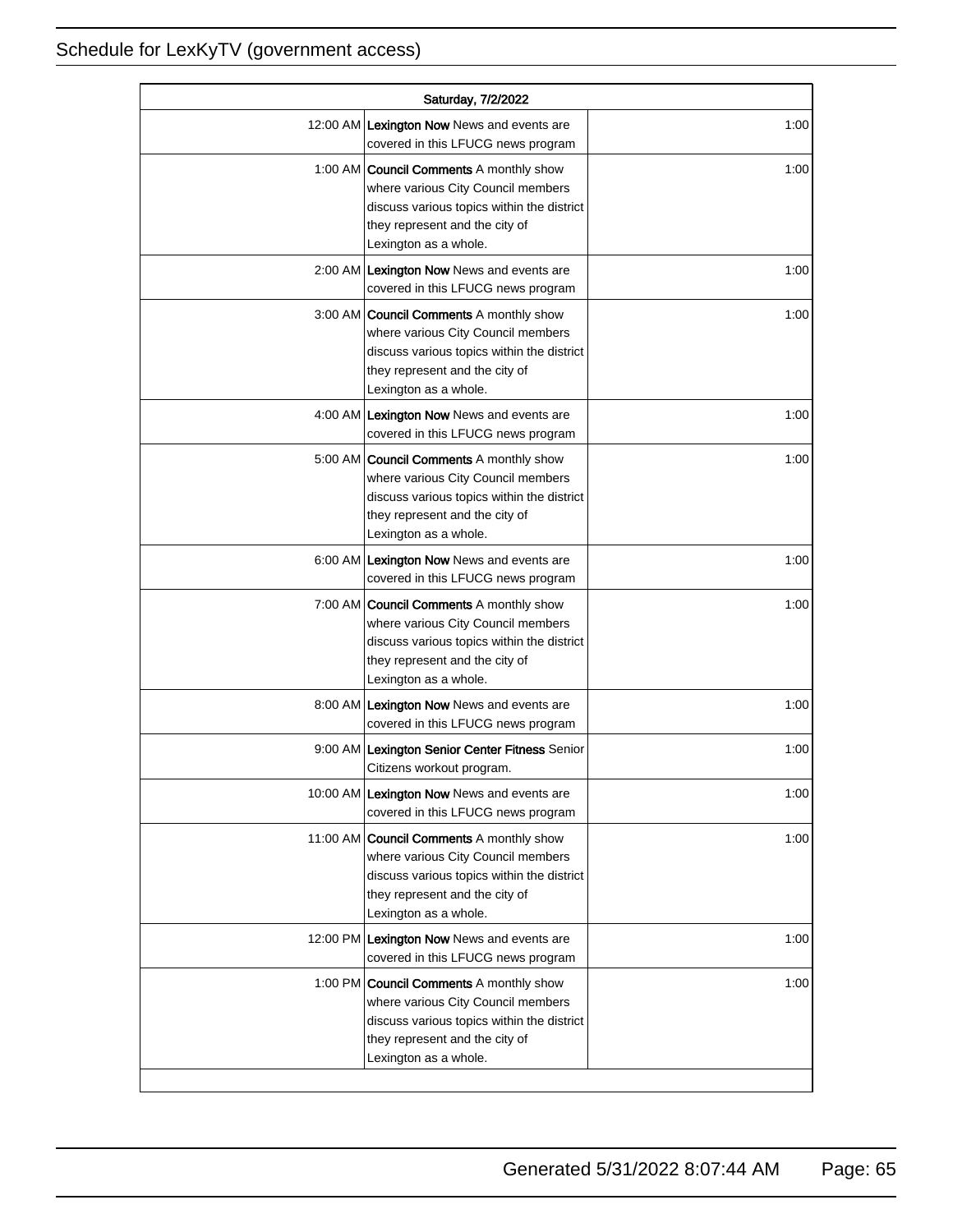| 2:00 PM Lexington Now News and events are<br>covered in this LFUCG news program                                                                                                               | 1:00 |
|-----------------------------------------------------------------------------------------------------------------------------------------------------------------------------------------------|------|
| 3:00 PM Replay: Rural Land Management<br><b>Board Replay of Live meeting</b><br>Coverage until adjournment.                                                                                   | 2:00 |
| 5:00 PM Lexington Senior Center Fitness Senior<br>Citizens workout program.                                                                                                                   | 1:00 |
| 6:00 PM Lexington Now News and events are<br>covered in this LFUCG news program                                                                                                               | 1:00 |
| 7:00 PM <b>Council Comments</b> A monthly show<br>where various City Council members<br>discuss various topics within the district<br>they represent and the city of<br>Lexington as a whole. | 1:00 |
| 8:00 PM Lexington Now News and events are<br>covered in this LFUCG news program                                                                                                               | 1:00 |
| 9:00 PM <b>Council Comments</b> A monthly show<br>where various City Council members<br>discuss various topics within the district<br>they represent and the city of<br>Lexington as a whole. | 1:00 |
| 10:00 PM Lexington Now News and events are<br>covered in this LFUCG news program                                                                                                              | 1:00 |
| 11:00 PM Council Comments A monthly show<br>where various City Council members<br>discuss various topics within the district<br>they represent and the city of<br>Lexington as a whole.       | 1:00 |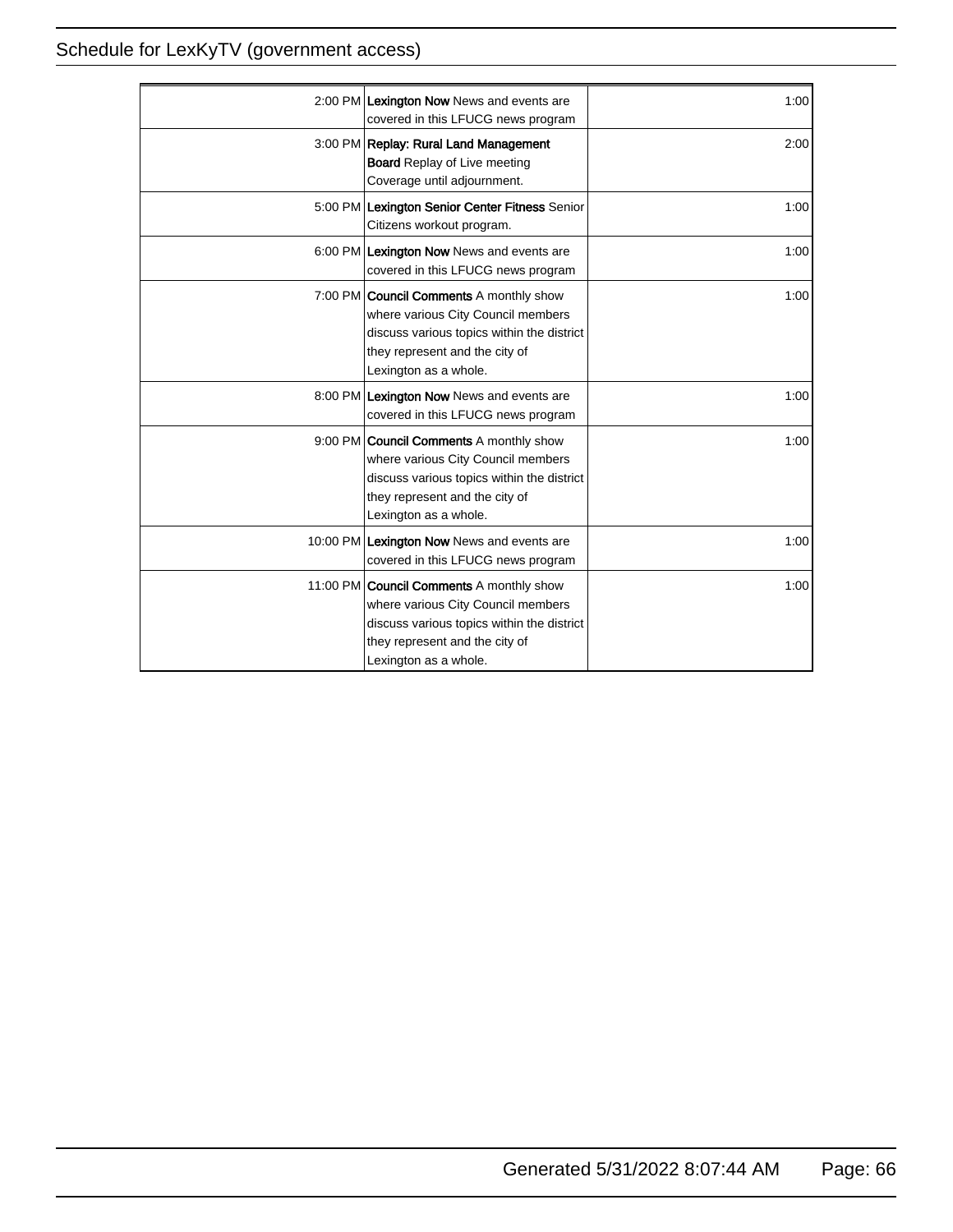| Sunday, 7/3/2022 |                                                                                                                                                                                               |      |
|------------------|-----------------------------------------------------------------------------------------------------------------------------------------------------------------------------------------------|------|
|                  | 12:00 AM Lexington Now News and events are<br>covered in this LFUCG news program                                                                                                              | 1:00 |
|                  | 1:00 AM <b>Council Comments</b> A monthly show<br>where various City Council members<br>discuss various topics within the district<br>they represent and the city of<br>Lexington as a whole. | 1:00 |
|                  | 2:00 AM Lexington Now News and events are<br>covered in this LFUCG news program                                                                                                               | 1:00 |
|                  | 3:00 AM Council Comments A monthly show<br>where various City Council members<br>discuss various topics within the district<br>they represent and the city of<br>Lexington as a whole.        | 1:00 |
|                  | 4:00 AM Lexington Now News and events are<br>covered in this LFUCG news program                                                                                                               | 1:00 |
|                  | 5:00 AM   Council Comments A monthly show<br>where various City Council members<br>discuss various topics within the district<br>they represent and the city of<br>Lexington as a whole.      | 1:00 |
|                  | 6:00 AM Lexington Now News and events are<br>covered in this LFUCG news program                                                                                                               | 1:00 |
|                  | 7:00 AM <b>Council Comments</b> A monthly show<br>where various City Council members<br>discuss various topics within the district<br>they represent and the city of<br>Lexington as a whole. | 1:00 |
|                  | 8:00 AM Lexington Now News and events are<br>covered in this LFUCG news program                                                                                                               | 1:00 |
|                  | 9:00 AM Lexington Senior Center Fitness Senior<br>Citizens workout program.                                                                                                                   | 1:00 |
|                  | 10:00 AM Lexington Now News and events are<br>covered in this LFUCG news program                                                                                                              | 1:00 |
|                  | 11:00 AM Council Comments A monthly show<br>where various City Council members<br>discuss various topics within the district<br>they represent and the city of<br>Lexington as a whole.       | 1:00 |
|                  | 12:00 PM Lexington Now News and events are<br>covered in this LFUCG news program                                                                                                              | 1:00 |
|                  | 1:00 PM Replay: Budget, Finance & Economic<br>Development Committee Replay of<br>Meeting coverage until adjournment.                                                                          | 2:00 |
|                  |                                                                                                                                                                                               |      |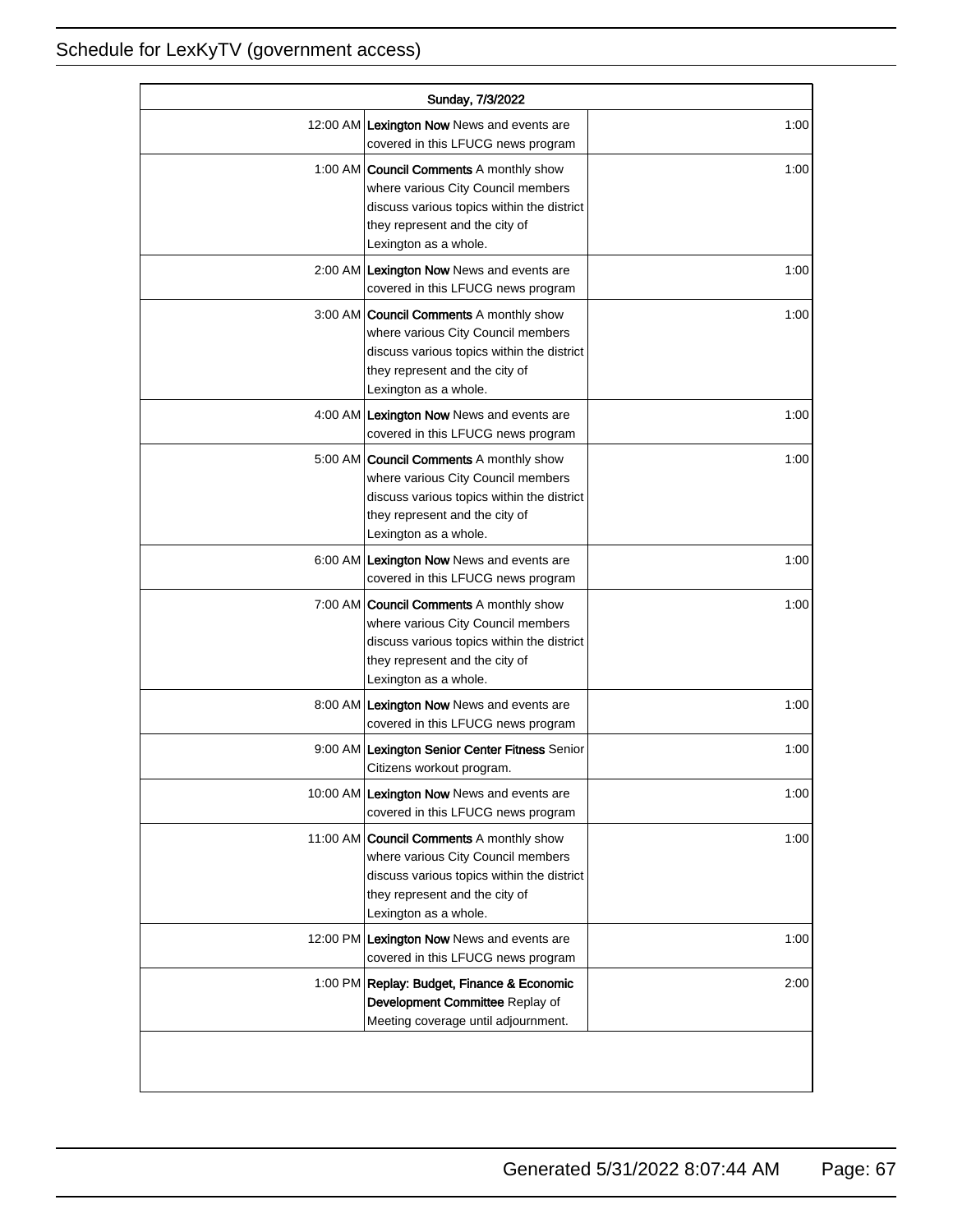| 3:00 PM Replay: Council Work Session Replay<br>of Meeting coverage is live until<br>adjournment.                                                                                               | 2:00 |
|------------------------------------------------------------------------------------------------------------------------------------------------------------------------------------------------|------|
| 5:00 PM Lexington Senior Center Fitness Senior<br>Citizens workout program.                                                                                                                    | 1:00 |
| 6:00 PM Lexington Now News and events are<br>covered in this LFUCG news program                                                                                                                | 1:00 |
| 7:00 PM <b>Council Comments</b> A monthly show<br>where various City Council members<br>discuss various topics within the district<br>they represent and the city of<br>Lexington as a whole.  | 1:00 |
| 8:00 PM Lexington Now News and events are<br>covered in this LFUCG news program                                                                                                                | 1:00 |
| 9:00 PM <b>Council Comments</b> A monthly show<br>where various City Council members<br>discuss various topics within the district<br>they represent and the city of<br>Lexington as a whole.  | 1:00 |
| 10:00 PM Lexington Now News and events are<br>covered in this LFUCG news program                                                                                                               | 1:00 |
| 11:00 PM <b>Council Comments</b> A monthly show<br>where various City Council members<br>discuss various topics within the district<br>they represent and the city of<br>Lexington as a whole. | 1:00 |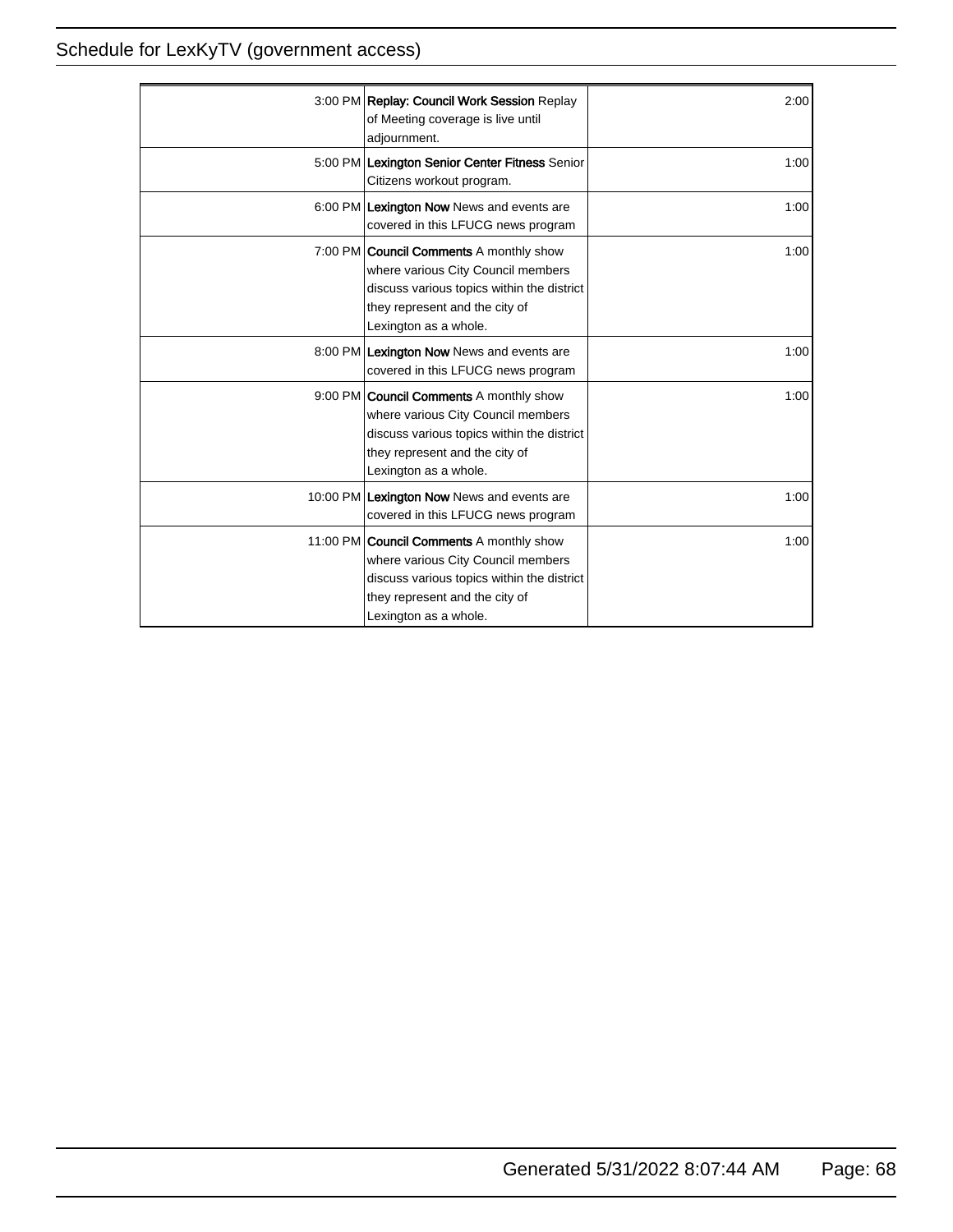| Monday, 7/4/2022 |                                                                                                                                                                                               |      |
|------------------|-----------------------------------------------------------------------------------------------------------------------------------------------------------------------------------------------|------|
|                  | 12:00 AM Lexington Now News and events are<br>covered in this LFUCG news program                                                                                                              | 1:00 |
|                  | 1:00 AM <b>Council Comments</b> A monthly show<br>where various City Council members<br>discuss various topics within the district<br>they represent and the city of<br>Lexington as a whole. | 1:00 |
|                  | 2:00 AM Lexington Now News and events are<br>covered in this LFUCG news program                                                                                                               | 1:00 |
|                  | 3:00 AM   Council Comments A monthly show<br>where various City Council members<br>discuss various topics within the district<br>they represent and the city of<br>Lexington as a whole.      | 1:00 |
|                  | 4:00 AM Lexington Now News and events are<br>covered in this LFUCG news program                                                                                                               | 1:00 |
|                  | 5:00 AM <b>Council Comments</b> A monthly show<br>where various City Council members<br>discuss various topics within the district<br>they represent and the city of<br>Lexington as a whole. | 1:00 |
|                  | 6:00 AM Lexington Now News and events are<br>covered in this LFUCG news program                                                                                                               | 1:00 |
|                  | 7:00 AM <b>Council Comments</b> A monthly show<br>where various City Council members<br>discuss various topics within the district<br>they represent and the city of<br>Lexington as a whole. | 1:00 |
|                  | 8:00 AM Lexington Now News and events are<br>covered in this LFUCG news program                                                                                                               | 1:00 |
|                  | 9:00 AM Lexington Senior Center Fitness Senior<br>Citizens workout program.                                                                                                                   | 1:00 |
|                  | 10:00 AM Lexington Now News and events are<br>covered in this LFUCG news program                                                                                                              | 1:00 |
|                  | 11:00 AM Council Comments A monthly show<br>where various City Council members<br>discuss various topics within the district<br>they represent and the city of<br>Lexington as a whole.       | 1:00 |
|                  | 12:00 PM Lexington Now News and events are<br>covered in this LFUCG news program                                                                                                              | 1:00 |
|                  | 1:00 PM <b>Council Comments</b> A monthly show<br>where various City Council members<br>discuss various topics within the district<br>they represent and the city of<br>Lexington as a whole. | 1:00 |